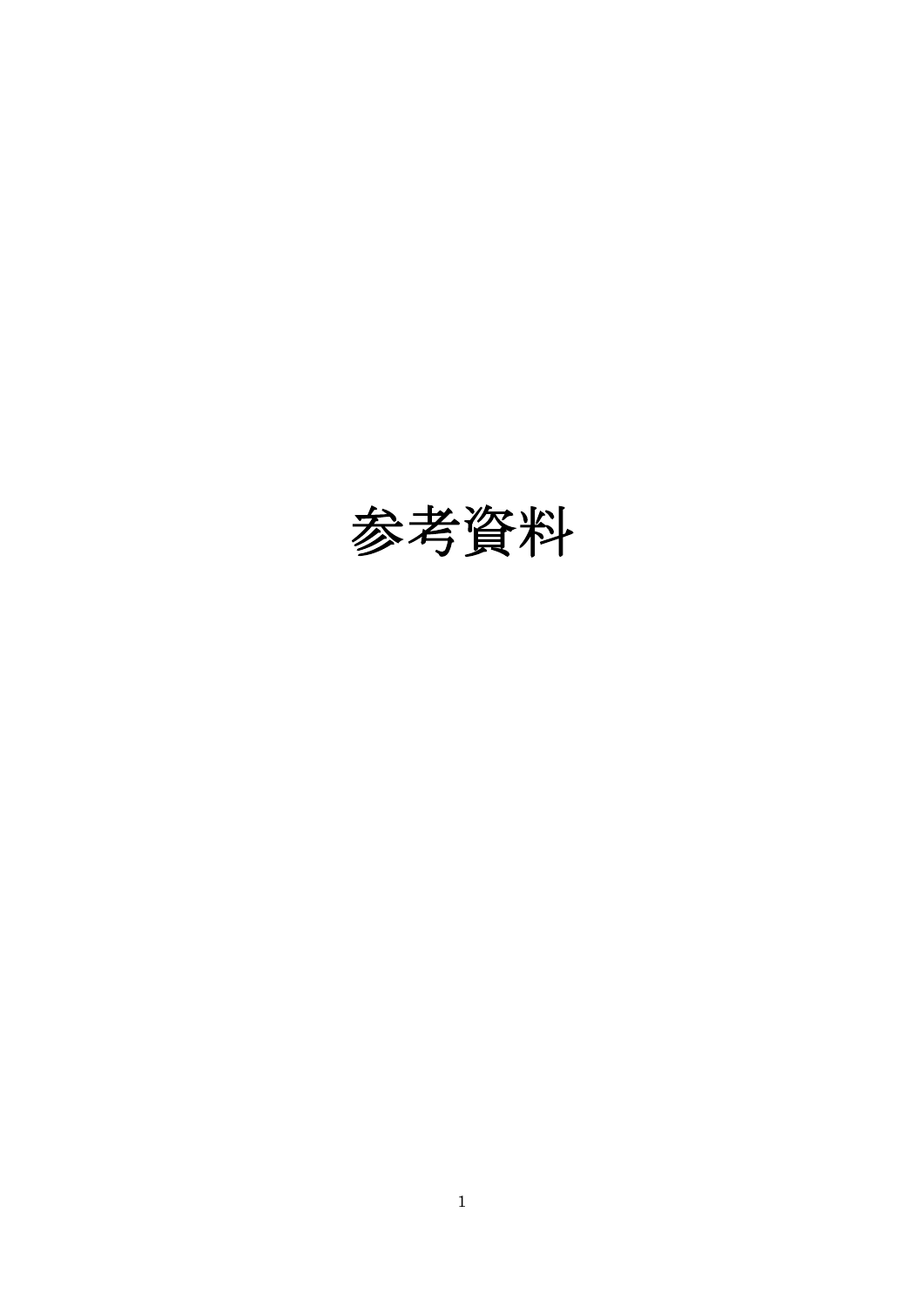# (1)策定の趣旨と方向性

# 1.指針改定の要点

①科学的根拠に基づいた指針とする。 ②ライフステージ・ライフスタイル別に記載する。 ③生活習慣病・こころの健康に関する記載を充実する。

# 2.指針の構成

- ①「健康づくりのための睡眠指針 2014」は、「指針」、「睡眠 12 箇条の解説」、「参考資料」 から構成される。
- ②「指針」では睡眠 12 箇条を提示する。
- ③「睡眠 12 箇条の解説」では睡眠 12 箇条の内容について解説する。
- ④「参考資料」では睡眠 12 箇条の背景にある科学的根拠などを提示する。
- ⑤睡眠 12 箇条の第 1 条では総論を、第 2 条から第 5 条では睡眠に関する基本的な科学的 知見を、第 6 条から第 10 条では予防や保健指導の方法を、第 11 条から第 12 条では早 期発見ための要点について、主に指摘している。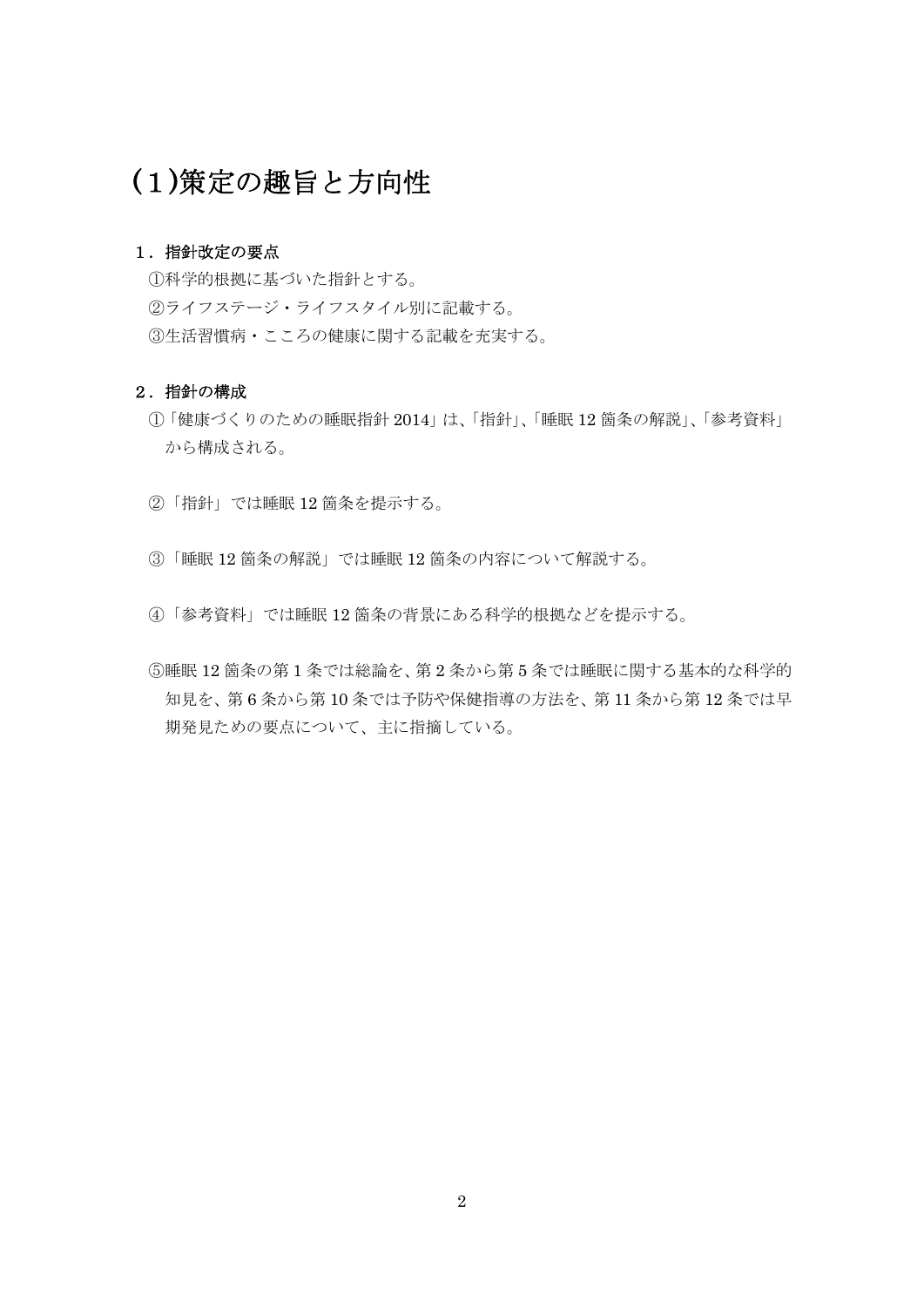# (2)指針の科学的根拠

# 1. 良い睡眠で、からだもこころも健康に。

# 1**-**①良い睡眠で、からだの健康づくり

日本の人口動態調査では、悪性新生物、心疾患、脳血管疾患等の生活習慣病で死亡する 人は、国民の約 6 割を占めることが示されている <sup>1</sup>。これらの生活習慣病は日々の生活習慣 と深く関連することが知られている。

睡眠は、食事、運動、飲酒、喫煙などの他の生活習慣と同様に人間の健康と深く関係し ている。例えば、日本人や欧米人を対象にした縦断研究では、日常的に睡眠時間が短い者、 研究によっては睡眠時間の長い者でも、死亡リスクが高まることが示されている<sup>2-10</sup>。生活 習慣に着目して健康づくりを進めていくためには、自分の睡眠について関心を持ち、自ら 対処していくことが重要である。

- 1. 厚生労働省大臣官房統計情報部. 平成 24 年人口動態統計. 東京: 厚生労働省大臣官房統計情報部, 2013
- 2. Kojima M, Wakai K, Kawamura T, Tamakoshi A, Aoki R, Lin Y, Nakayama T, Horibe H, Aoki N, Ohno Y. Sleep patterns and total mortality: a 12-year follow-up study in Japan. J Epidemiol 2000;10:87-93
- 3. Goto A, Yasumura S, Nishise Y, Sakihara S. Association of health behavior and social role with total mortality among Japanese elders in Okinawa, Japan. Aging Clin Exp Res 2003;15:443-450
- 4. Amagai Y, Ishikawa S, Gotoh T, Doi Y, Kayaba K, Nakamura Y, Kajii E. Sleep duration and mortality in Japan: the Jichi Medical School Cohort Study. J Epidemiol 2004;14:124-128
- 5. Tamakoshi A, Ohno Y, Group JS. Self-reported sleep duration as a predictor of all-cause mortality: results from the JACC study, Japan. Sleep 2004;27:51-54
- 6. Ikehara S, Iso H, Date C, Kikuchi S, Watanabe Y, Wada Y, Inaba Y, Tamakoshi A. Association of sleep duration with mortality from cardiovascular disease and other causes for Japanese men and women: The JACC study. Sleep 2009;32:295-301
- 7. Mesas AE, Lopez-Garcia E, Leon-Munoz LM, Guallar-Castillon P, Rodriguez-Artalejo F. Sleep duration and mortality according to health status in older adults. J Am Geriatr Soc 2010;58:1870-1877
- 8. Kronholm E, Laatikainen T, Peltonen M, Sippola R, Partonen T. Self-reported sleep duration, all-cause mortality, cardiovascular mortality and morbidity in Finland. Sleep Med 2011;12:215-221
- 9. Kim Y, Wilkens LR, Schembre SM, Henderson BE, Kolonel LN, Goodman MT. Insufficient and excessive amounts of sleep increase the risk of premature death from cardiovascular and other diseases: the Multiethnic Cohort Study. Prev Med 2013;57:377-385
- 10. Kripke DF, Garfinkel L, Wingard DL, Klauber MR, Marler MR. Mortality associated with sleep duration and insomnia. Arch Gen Psychiatry 2002; 59:131-136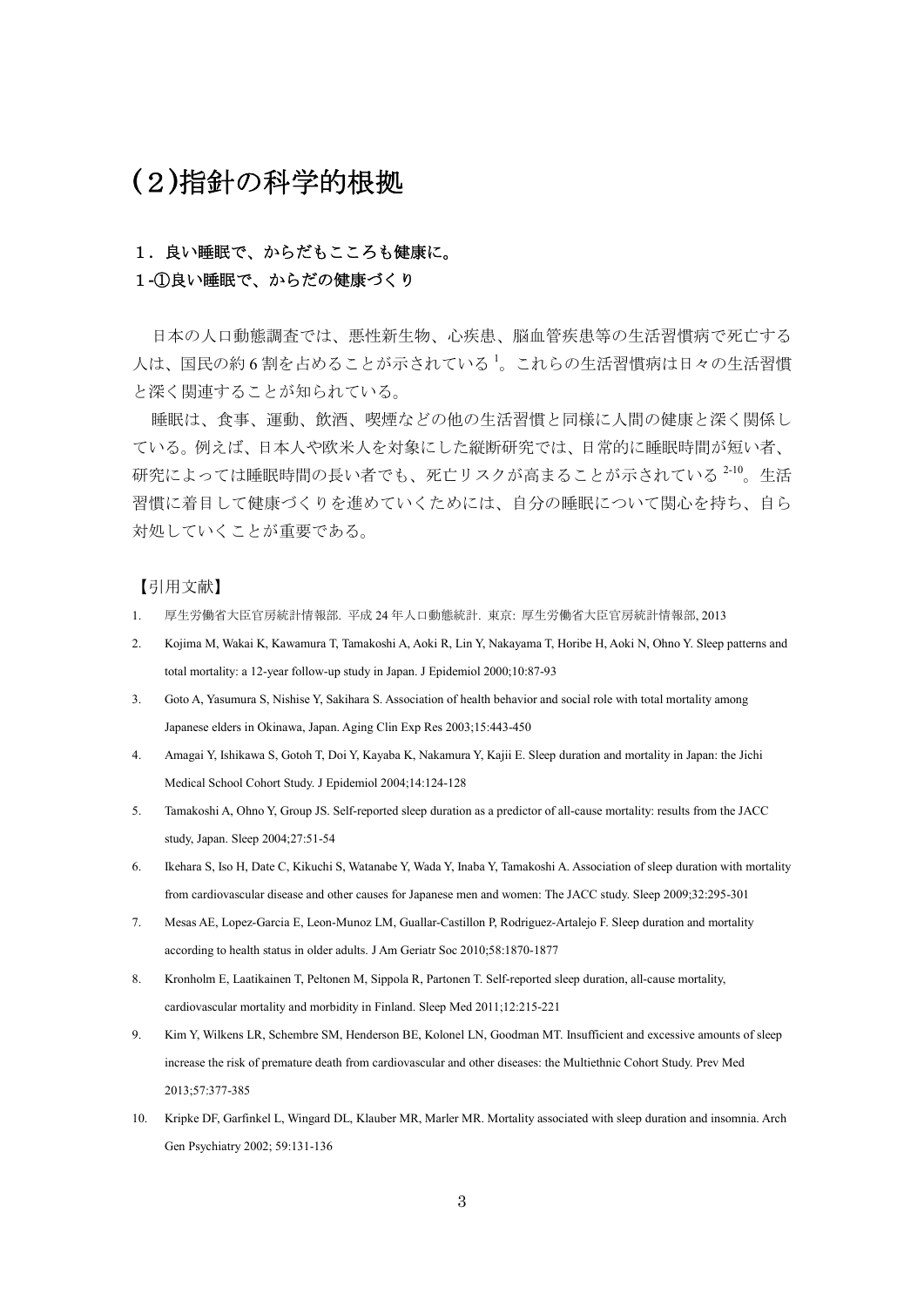#### 1**-**②良い睡眠で、こころの健康づくり

良い睡眠をとることは、こころの健康づくりとして重要である <sup>1</sup>。不眠が抑うつなどのこ ころの不健康につながる事が示されている<sup>2</sup>。米国の一般住民を対象にした横断研究による と、不眠の重症度は、併存する不安や抑うつの重症度と相関し<sup>3</sup>、さらに、いくつかの縦断 研究ではうつ病や不安障害の危険因子となる可能性が示されている 4-6。日本人高齢者を対 象にした縦断研究においても、不眠症状の一つである入眠困難が、その後に発症する抑う つの危険因子となることが知られている <sup>7</sup>。

健常者を対象にした研究では、実験的に睡眠を剥奪すると、身体愁訴、不安、抑うつ、 被害妄想が発生・増悪し <sup>8</sup>、感情調節力や建設的思考力、記憶能力等のこころの健康を保つ 上で重要な認知機能の低下が生じることが示されている 9,10。また、睡眠不足は感情調節や 遂行能力をつかさどる前頭前野や大脳辺縁系の代謝活性を低下させ、ストレスホルモンで あるコルチゾルの分泌量を増加させることが示されている 11-13。

- 1. 清水徹男. 睡眠障害の心身への影響. 日本臨牀 2013;71(suppl 5):51-56
- 2. Spiegelhalder K, Regen W, Nanovska S, Baglioni C, Riemann D. Comorbid sleep disorders in neuropsychiatric disorders across the life cycle. Curr Psychiatry Rep 2013;15:364
- 3. Taylor DJ, Lichstein KL, Durrence HH, Reidel BW, Bush AJ. Epidemiology of insomnia, depression, and anxiety. Sleep 2005;28:1457–1464
- 4. Perlis ML, Smith LJ, Lyness JM, Matteson SR, Pigeon WR, Jungquist CR, Tu X. Insomnia as a risk factor for onset of depression in the elderly. Behav Sleep Med 2006;4:104–113
- 5. Chang PP, Ford DE, Mead LA, Cooper-Patrick L, Klag MJ. Insomnia in young men and subsequent depression. The Johns Hopkins Precursors Study. Am J Epidemiol 1997;146:105-114
- 6. Neckelmann D, Mykletun A, Dahl AA. Chronic insomnia as a risk factor for developing anxiety and depression. Sleep 2007;30:873–880
- 7. Yokoyama E, Kaneita Y, Saito Y, Uchiyama M, Matsuzaki Y, Tamaki T, Munezawa T, Ohida T Association between Depression and Insomnia Subtypes: A Longitudinal Study on the Elderly in Japan. Sleep 2010;33:1693–1702
- 8. Kahn-Greene ET, Killgore DB, Kamimori GH, Balkin TJ, Killgore WD. The effects of sleep deprivation on symptoms of psychopathology in healthy adults. Sleep Med 2007;8:215–221
- 9. Killgore WDS, Kahn-Greene ET, Lipizzi EL, Newman RA, Kamimori GH, Balkin TJ. Sleep deprivation reduces perceived emotional intelligence and constructive thinking skills. Sleep Med 2007;9:517–526
- 10. Kuriyama K, Soshi T, Kim Y. Sleep deprivation facilitates extinction of implicit fear generalization and physiological response to fear. Biol Psychiatry 2010;68:991-998
- 11. Thomas M, Sing H, Belenky G, Holcomb H, Mayberg H, Dannals R, Wagner H, Thorne D, Popp K, Rowland L, Welsh A, Balwinski S, Redmond D. Neural basis of alertness and cognitive performance impairments during sleepiness. I. Effects of 24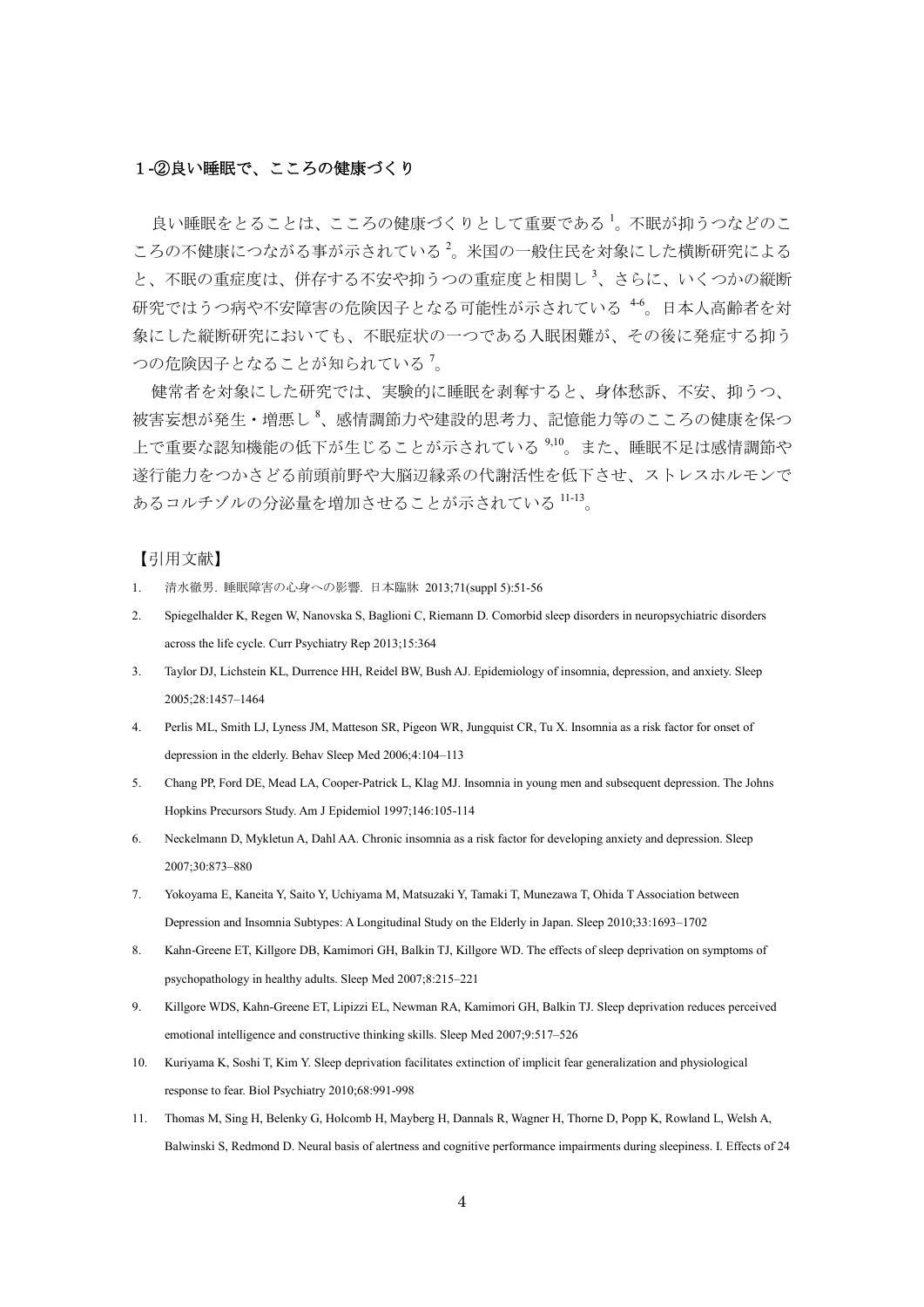h of sleep deprivation on waking human regional brain activity. J Sleep Res 2000;9:335–352

- 12. Motomura Y, Kitamura S, Oba K, Terasawa Y, Enomoto M, Katayose Y, Hida A, Moriguchi Y, Higuchi S, Mishima K. Sleep debt elicits negative emotional reaction through diminished amygdala-anterior cingulate functional connectivity. PLoS One 2013; 8: e56578
- 13. Leproult R, Copinschi G, Buxton O, Van Cauter E. Sleep loss results in an elevation of cortisol levels the next evening. Sleep 1997;20: 865–870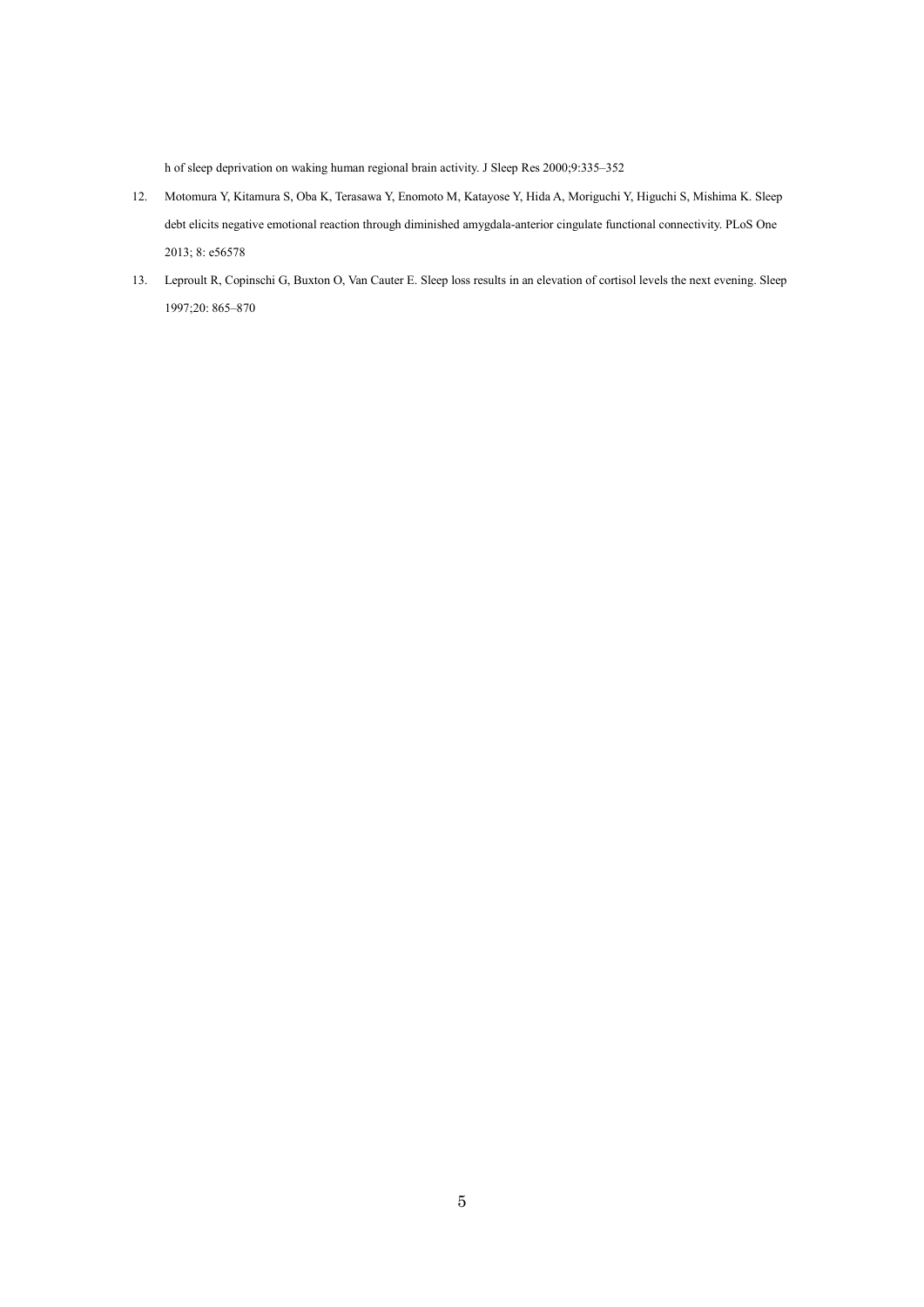#### **1-**③良い睡眠で、事故防止

スリーマイル島原子力発電所事故(1979 年)やスペースシャトルチャレンジャー号事故 (1986 年)などにおいて、睡眠不足による眠気がその原因となった可能性が指摘されている  $1,2$ 

日本における研究では、居眠り事故は、他の原因の事故に比べて死亡事故につながりや すいことが示されている <sup>3</sup>。公共交通機関運転者やタクシー運転者を対象にした研究では、 主観的眠気の強さに応じて交通事故発生の頻度が高いことが示されている $45^\circ_\circ$ 

米国における研究では、睡眠時間が 6 時間未満の者では、7 時間の者と比べて、居眠り運 転の頻度が高いことが <sup>6</sup>、日本における研究では、交通事故を起こした運転者で、夜間睡眠 が6時間未満の場合に追突事故や自損事故の頻度が高いことが示されている $^7$ 。ある介入研 究では、夜間睡眠を 1 日当たり約 5.8 時間に制限すると、制限せずに約 8.6 時間眠らせた場 合に比べて眠気が増し、注意力が低下することが示されている。。また、朝8時から持続的 に 1 日以上徹夜で覚醒させた介入研究では、認知・精神運動作業能力は、夜中の 3 時(17 時 間覚醒)で血中のアルコール濃度が0.05%(日本では0.03%以上で酒気帯び運転)の時と同程度 に低下し、翌朝 8 時(24 時間覚醒)にはさらに血中アルコール濃度 0.1%(およそビール大瓶 1 本飲用に相当)の時と同程度に低下することが示されている<sup>9</sup>。

日本の地域住民を対象とした研究において、睡眠時無呼吸症候群は、男性で約 9%10、女 性で約 3% <sup>11</sup> と頻度が高く、日中の眠気を引き起こす代表的な睡眠障害であることが示され ている。日本における横断研究では、中等度以上の睡眠時無呼吸症候群を有する患者では、 そうでない者に比べて、5 年間での複数回の事故経験が約 2.4 倍であることが示されている 12。また、睡眠時無呼吸症候群を有する患者では、経鼻持続陽圧療法で適切に治療を行うと、 眠気が改善し、事故の発生率が低下することが示されている 12。

不眠症では、夜間睡眠の問題だけでなく、疲労感、注意集中力低下、眠気、意欲の減退 など日中にも心身の症状を伴う。米国における研究では、こうした日中症状を伴う不眠症 がある場合、外傷を起こす危険性が高いことが示されている <sup>13</sup>。

- 1. Mitler MM, Carskadon MA, Czeisler CA, Dement WC, Dinges DF, Graeber RC. Catastrophes, sleep, and public policy: consensus report. Sleep 1988;11:100-109.
- 2. National Commission on Sleep Disorders Research. Wake up America: a national sleep alert. Washington DC: U.S. Department of Health and Human Services, 1993
- 3. 林光緒. 睡眠の社会学 睡眠と事故. Clinical Neuroscience 2004;22:89-91
- 4. Ozer C, Etcibaşı S, Oztürk L. Daytime sleepiness and sleep habits as risk factors of traffic accidents in a group of Turkish public transport drivers. Int J Clin Exp Med 2014;7:268-273
- 5. 戸島洋一,砂倉睦子. タクシー運転者における眠気と交通事故の関連に関する調査. 日職災医誌 2006;54:43-47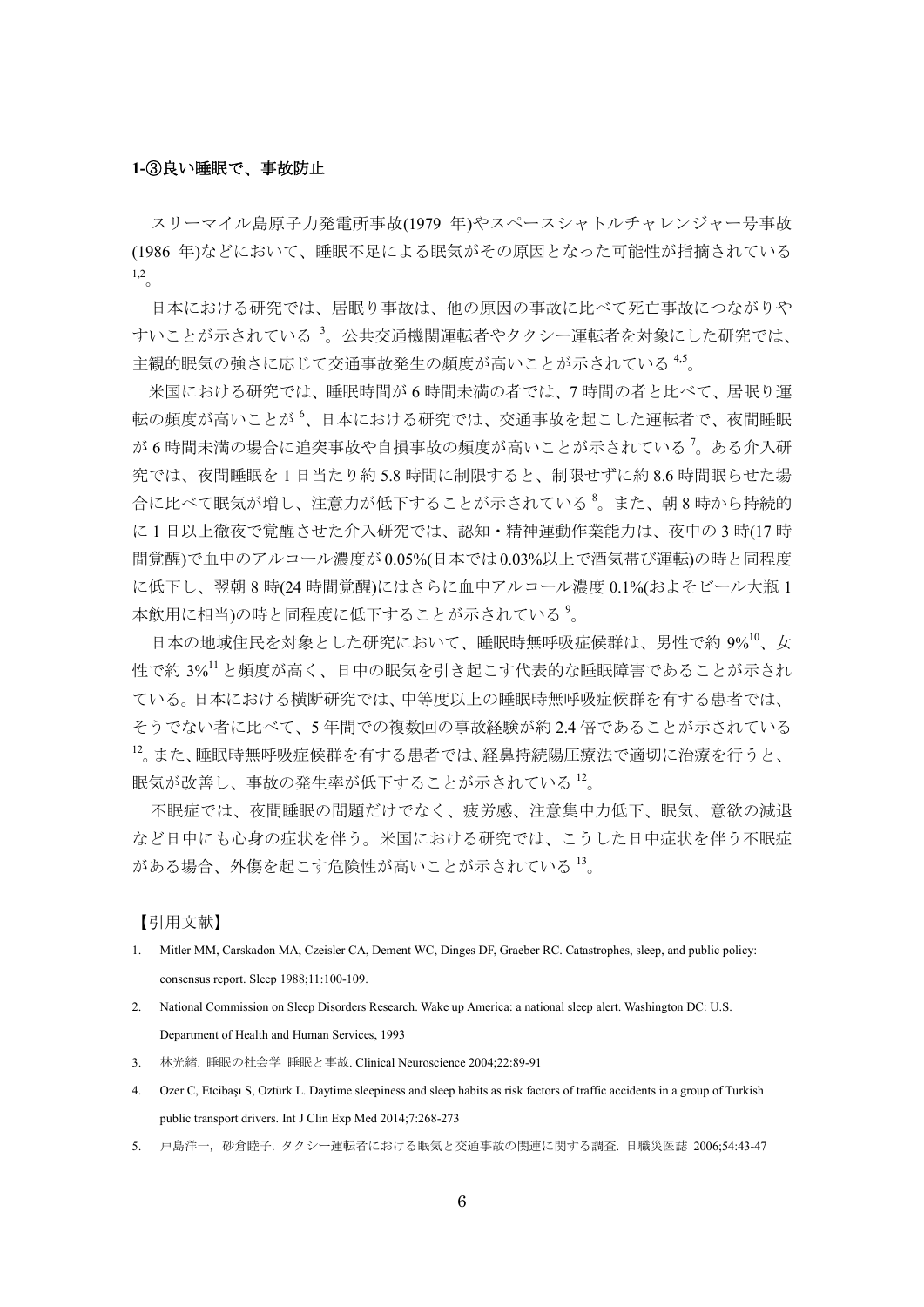- 6. Maia Q, Grandner MA, Findley J, Gurubhagavatula I. Short and long sleep duration and risk of drowsy driving and the role of subjective sleep insufficiency. Accid Anal Prev 2013;59:618-622
- 7. Abe T, Komada Y, Nishida Y, Hayashida K, Inoue Y.Short sleep duration and long spells of driving are associated with the occurrence of Japanese drivers' rear-end collisions and single-car accidents. J Sleep Res 2010;19:310-316
- 8. Lo JC, Groeger JA, Santhi N, Arbon EL, Lazar AS, Hasan S, von Schantz M, Archer SN, Dijk DJ. Effects of partial and acute total sleep deprivation on performance across cognitive domains, individuals and circadian phase. PLoS One 2012;7:e45987
- 9. Dawson D, Reid K. Fatigue, alcohol and performance impairment. Nature 1997;388:235
- 10. Tanigawa T, Tachibana N, Yamagishi K, Muraki I, Kudo M, Ohira T, Kitamura A, Sato S, Shimamoto T, Iso H. Relationship between sleep‑disordered breathing and blood pressure levels in community‑based samples of Japanese men. Hypertens Res 2004;27:479‑484
- 11. Cui R, Tanigawa T, Sakurai S, Yamagishi K, Imano H, Ohira T, Kitamura A, Sato S, Shimamoto T, Iso H. Associations of sleep‑disordered breathing with excessive daytime sleepiness and blood pressure in Japanese women. Hypertens Res 2008;31:501‑506
- 12. Komada Y, Nishida Y, Namba K, Abe T, Tsuiki S, Inoue Y. Elevated risk of motor vehicle accident for male drivers with obstructive sleep apnea syndrome in the Tokyo metropolitan area. Tohoku J Exp Med 2009;219:11-16
- 13. Kessler RC, Berglund PA, Coulouvrat C, Fitzgerald T, Hajak G, Roth T, Shahly V, Shillington AC, Stephenson JJ, Walsh JK. Insomnia, comorbidity, and risk of injury among insured Americans: results from the America Insomnia Survey. Sleep 2012;35:825-834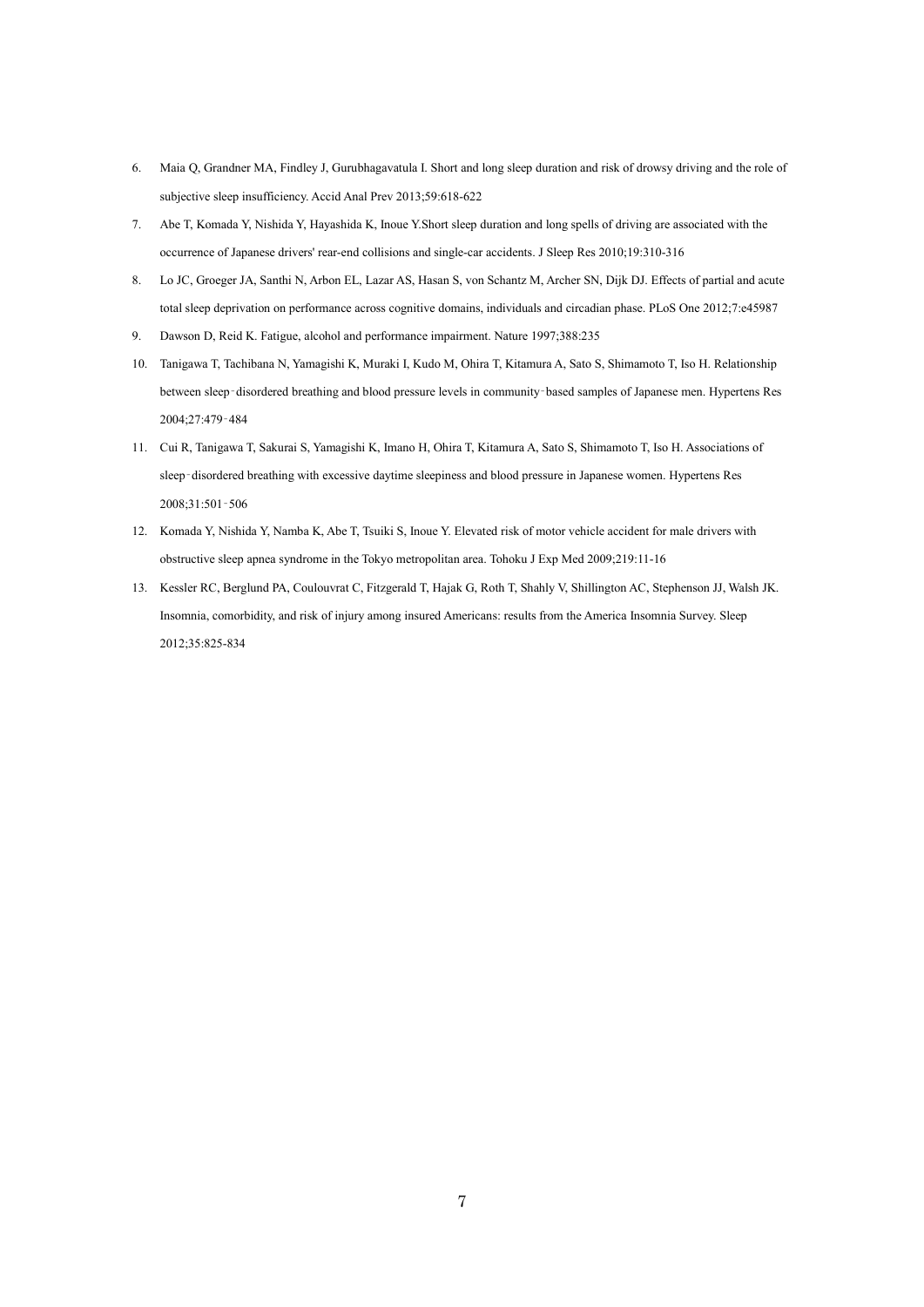#### 2. 適度な運動、しっかり朝食、ねむりとめざめのメリハリを。

#### 2**-**①定期的な運動や規則正しい食生活は良い睡眠をもたらす

日本人高齢者を対象にした横断研究では、1 日 30 分以上の歩行を週 5 日以上実施してい る人や週 5 日以上の習慣的な運動をしている人では、入眠困難や中途覚醒の有訴者率が低 いことが示されている <sup>1</sup>。また、同集団を 3 年間追跡した縦断研究では、週 5 日以上の習慣 的な運動を行っている者では中途覚醒の発症リスクが低いことも示されている <sup>1</sup>。

また、米国の成人を対象にした横断研究では、運動と睡眠時無呼吸(ここでは、睡眠中の 無呼吸と定義する)との関係についての検討が行われており、BMI の影響を調整した上でも、 運動時間が短いほど睡眠時無呼吸の重症度が高いことが示されている <sup>2</sup>。

以上のことから、運動が禁止されるような身体状況でなければ、よい睡眠のためには定 期的な運動を行うことが効果的であるといえる。ただし、激しい運動はかえって睡眠を妨 げる可能性があるので、注意が必要である <sup>3</sup>。

- 1. Inoue S, Yorifuji T, Sugiyama M, Ohta T, Ishikawa-Takata K, Doi H. Does habitual physical activity prevent insomnia? A cross-sectional and longitudinal study of elderly Japanese. J Aging Phys Act 2013;21:119-139
- 2. Peppard PE; Young T. Exercise and sleep-disordered breathing: an association independent of body habitus. Sleep 2004;27:480-484
- 3. Driver HS, Taylor SR. Exercise and sleep. Sleep Med Rev 2000;4:387-402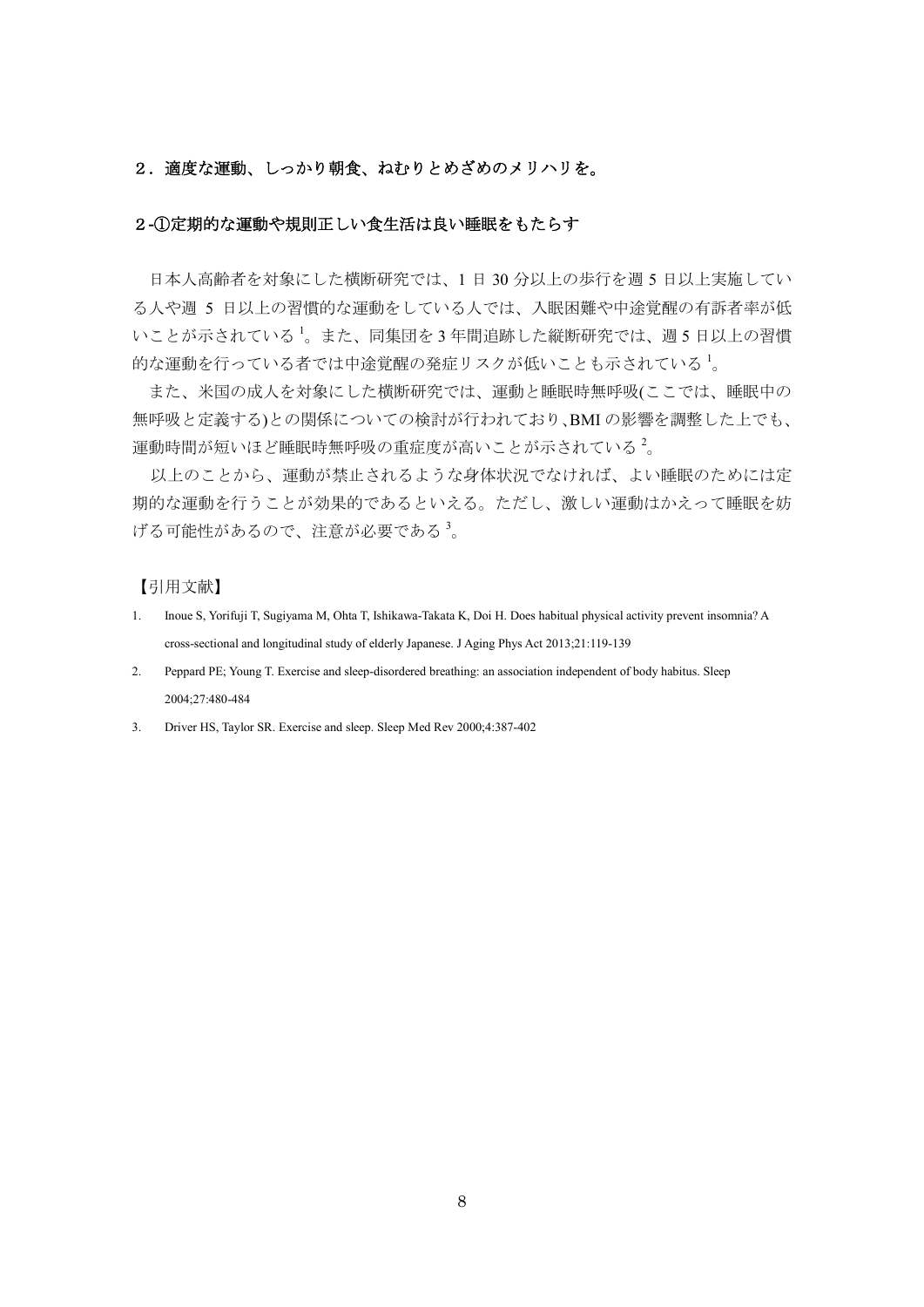# 2**-**②朝食はからだとこころのめざめに重要

日本人の成人を対象にした横断研究では、睡眠ー覚醒リズムが不規則である者は、朝食 の欠食頻度が多い、朝食の摂取量が少ない、昼食や夕食の摂取量が多いとの傾向があるこ とが示されている <sup>1</sup>。朝食をとることで、こころとからだを目覚めさせ、元気に一日を始め ることが大切である。ブラジル人の健常者を対象にした横断研究では、夜食とその後の間 食で摂取したカロリーの量の多さは睡眠潜時の長さおよび睡眠効率の低さと関係すること が示されている <sup>2</sup>。また、日本の中学生と高校生を対象にした横断研究では、朝食を欠食す る頻度が多い者ほど入眠困難、中途覚醒、早朝覚醒、不眠を訴える割合が多いことが示さ れている <sup>3</sup>。ただし、これらの検討結果は横断研究に基づくものであり、食習慣と睡眠との 因果関係については最終的な結論は得られていない。

- 1. Yamaguchi M, Uemura H, Katsuura-Kamano S, Nakamoto M, HiyoshiM, Takami H, Sawachika F, Juta T, Arisawa K.: Relationship of dietary factors and habits with sleep-wake regularity. Asia Pac J Clin Nutr 2013;223:457-465
- 2. Crispim CA, Zimberg IZ, dos Reis BG, Diniz RM, Tufik S, de Mello MT. Relationship between food intake and sleep pattern in healthy individuals. J Clin Sleep Med 2011;7:659-664
- 3. Kaneita Y, Ohida T, Osaki Y, Tanihata T, Minowa M, Suzuki K, Wada K, Kanda H, Hayashi K: Insomnia among Japanese Adolescents: A Nationwide Representative Survey. Sleep 2006;29:1543-1550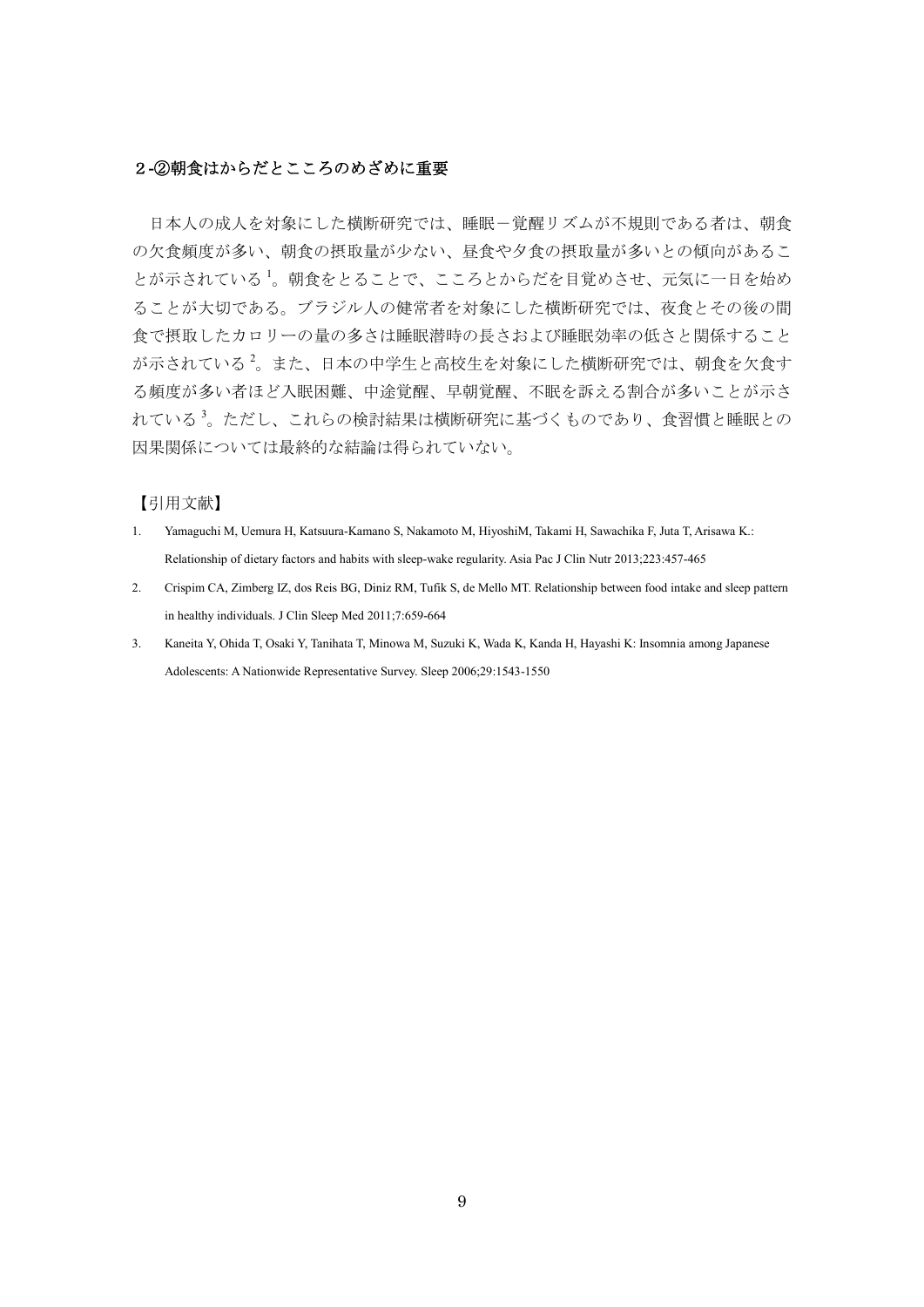#### 2**-**③睡眠薬代わりの寝酒は睡眠を悪くする

いくつかの疫学研究では、日本人は寝酒をする頻度が高いことが示されている
1,2。日本 人を対象にした横断研究では、寝酒を週 1 回以上する男性は 48.3%、女性は 18.3%である一 方で、睡眠薬を週 1 回以上使用する男性は 4.3%、女性 5.9%であることが示されている <sup>1</sup>。 また、日本人 10,424 名を含む世界 10 カ国 35,327 名を対象にした横断研究では、日本人は 睡眠に問題があっても主治医に相談する頻度は低く、睡眠のためにアルコールをとる者の 割合(10 カ国の平均 19.4%, 日本人 30.3%)が高いことが示されている <sup>2</sup>。さらに、米国人を対 象にした横断研究では、睡眠導入のために飲酒する者は、交代勤務者<sup>3</sup>や男性<sup>4</sup>に多いこと が示されている。

飲酒は短期的に眠気を強くすることが示されている。19-35 歳のカナダ人 18 名を対象に した介入研究では、飲酒によってスタンフォード睡眠尺度を用いた眠気の自己評価尺度が 高くなることが示されている <sup>5</sup>。商船会社の従業員 61 名を対象にした介入研究では、短期 的には、飲酒によって主観的な眠気が生じやすくなることが示されている <sup>6</sup>。同様に、若年 者や睡眠時無呼吸症候群の患者を対象にした介入研究でも、飲酒をした夜では、入眠する までの時間は短くなることが示されている 7,8。一方で、短期的な介入研究では、飲酒によ って睡眠前半のレム睡眠は減少し、睡眠全体の中で浅い睡眠である Stage 1 の睡眠が、特に 睡眠後半に、増加することが示されている <sup>9</sup>。また、連続 5 日間飲酒による影響をみた介入 研究では、日を追って Stage 1 の睡眠が増加することが示されている <sup>10</sup>。なお、飲酒によっ て、睡眠時間が減少することも示されており <sup>11</sup>、これらの研究によって、長期的には飲酒が 睡眠を質・量ともに悪化させることが示されている。

いくつかの疫学研究では、飲酒は睡眠時無呼吸を悪化させることが示されている。いび きや無呼吸は睡眠時無呼吸の主症状であるが、横断研究では、飲酒といびきとの関係が示 されている 12-15 。また、客観的な検査を用いた疫学研究では、日本人一般住民 <sup>16</sup>、職業運 転手 <sup>17</sup> において、飲酒量と睡眠時無呼吸の重症度との関係が示されている。さらに、米国  $^{18,19}$ やデンマーク $^{12}$ における横断研究でも同様の関係が示されている。睡眠時無呼吸を有す る者では、飲酒によって、最低酸素飽和度の低下 <sup>20</sup> や無呼吸の平均時間の延長 <sup>21</sup> をきたす ことも示されている<sup>22</sup>。特に、飲酒者では、特に飲酒量が多いほど、上気道の安定性が低下 することが示されている <sup>23</sup>。以上のことから、いびきや睡眠時無呼吸を有する者では飲酒に 注意することが必要である。

- 1. Kaneita Y, Uchiyama M, Takemura S, Yokoyama E, Miyake T, Harano S, Asai T, Tsutsui T, Kaneko A, Nakamura H, Ohida T. Use of alcohol and hypnotic medication as aids to sleep among the Japanese general population. Sleep Med 2007;8:723-732
- 2. Soldatos CR, Allaert FA, Ohta T, Dikeos DG. How do individuals sleep around the world? Results from a single-day survey in ten countries. Sleep Med 2005;6:5-13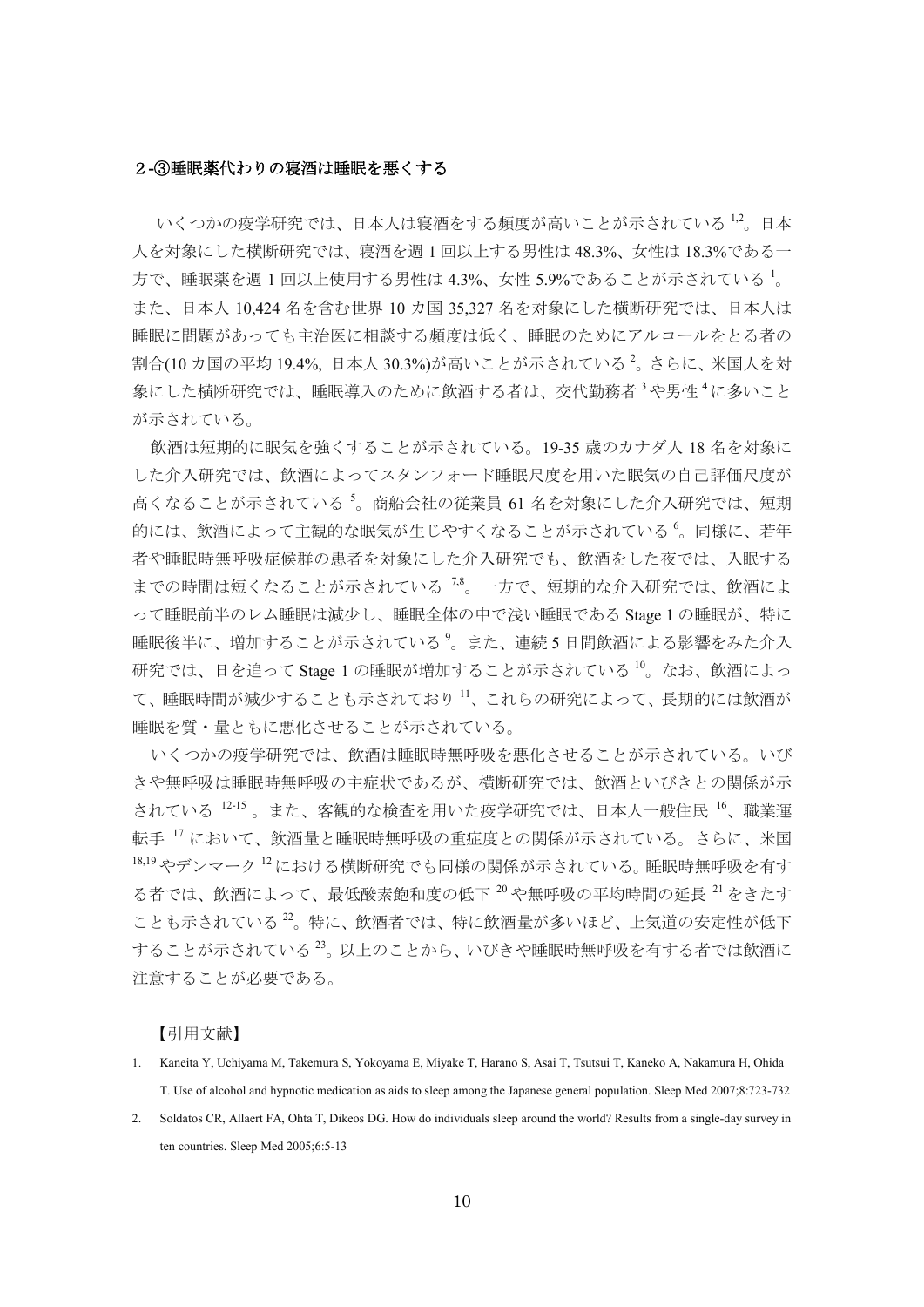- 3. Johnson EO, Roehrs T, Roth T, Breslau N. Epidemiology of alcohol and medication as aids to sleep in early adulthood. Sleep 1998 15;21:178-186
- 4. Roehrs T, Hollebeek E, Drake C, Roth T. Substance use for insomnia in Metropolitan Detroit. J Psychosom Res 2002;53:571-576
- 5. Arnedt JT, Wilde GJ, Munt PW, MacLean AW. How do prolonged wakefulness and alcohol compare in the decrements they produce on a simulated driving task? Accid Anal Prev 2001;33:337-344
- 6. Rohsenow DJ, Howland J, Minsky SJ, Arnedt JT. Effects of heavy drinking by maritime academy cadets on hangover, perceived sleep, and next-day ship power plant operation. J Stud Alcohol 2006;67:406-415
- 7. Roehers T, Yoon J, T Roth. Nocturnal and next-day effects of ethanol and basal level of sleepiness. Hum psychophamacol 1991;6:307-311
- 8. Scrima L, Broudy M, Nay KN, Cohn MA. Increased severity of obstructive sleep apnea after bedtime alcohol ingestion: diagnostic potential and proposed mechanism of action. Sleep 1982;5:318-328
- 9. Van Reen E, Jenni OG, Carskadon MA. Effects of alcohol on sleep and the sleep electroencephalogram in healthy young women.Alcohol Clin Exp Res 2006;30:974-981
- 10. Yules RB, Lippman ME, Freedman DX. Alcohol administration prior to sleep. The effect on EEG sleep stages. Arch Gen Psychiatry 1967;16:94-97
- 11. Mennella JA. Short-term effects of maternal alcohol consumption on lactational performance. Alcohol Clin Exp Res 1998;22:1389-1392
- 12. Jennum P, Sjøl A. Snoring, sleep apnoea and cardiovascular risk factors: the MONICA II Study. Int J Epidemiol 1993;22:439-444
- 13. Enright PL, Newman AB, Wahl PW, Manolio TA, Haponik EF, Boyle PJ.Prevalence and correlates of snoring and observed apneas in 5,201 older adults. Sleep 1996;19:531-538
- 14. Jennum P, Sjøl A. Epidemiology of snoring and obstructive sleep apnoea in a Danish population, age 30-60. J Sleep Res 1992;1:240-244
- 15. Jennum P, Hein HO, Suadicani P, Gyntelberg F. Cardiovascular risk factors in snorers. A cross-sectional study of 3,323 men aged 54 to 74 years: the Copenhagen Male Study. Chest 1992 ;102:1371-1376
- 16. Tanigwa T, Tachibana N, Yamagishi K, Muraki I, Umesawa M, Shimamoto T, Iso H. Usual alcohol consumption and arterial oxygen desaturation during sleep. JAMA 2004;292:923-925
- 17. Sakurai S, Cui R, Tanigawa T, Yamagishi K, Iso H .Alcohol consumption before sleep is associated with severity of sleep-disordered breathing among professional Japanese truck drivers. Alcohol Clin Exp Res 2007;31:2053-2058
- 18. Peppard PE, Austin D, Brown RL. Association of alcohol consumption and sleep disordered breathing in men and women. J Clin Sleep Med 2007;3:265-270
- 19. Stradling JR, Crosby JH.Predictors and prevalence of obstructive sleep apnoea and snoring in 1001 middle aged men. Thorax 1991;46:85-90.
- 20. Collop NA. Medroxyprogesterone acetate and ethanol-induced exacerbation of obstructive sleep apnea. Chest 1994;106:792-799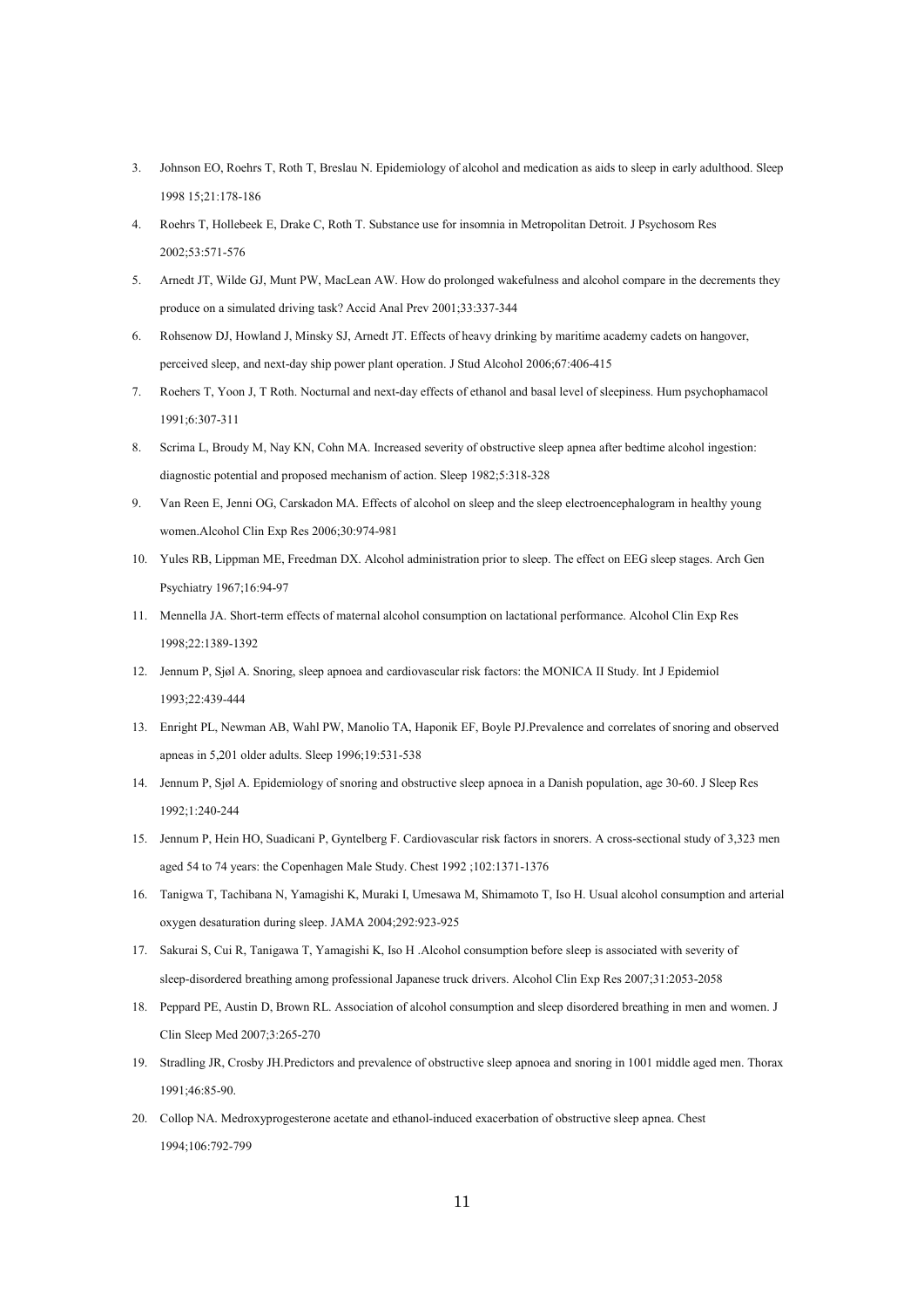- 21. Issa FG, Sullivan CE. Alcohol, snoring and sleep apnea. J Neurol Neurosurg Psychiatry 1982;45:353-359
- 22. Tsutsumi W, Miyazaki S, Itasaka Y, Togawa K. Influence of alcohol on respiratory disturbance during sleep. Psychiatry Clin Neurosci 2000;54:332-333
- 23. Issa FG, Sullivan CE. Upper airway closing pressures in snorers. J Appl Physiol 1984;57:528-535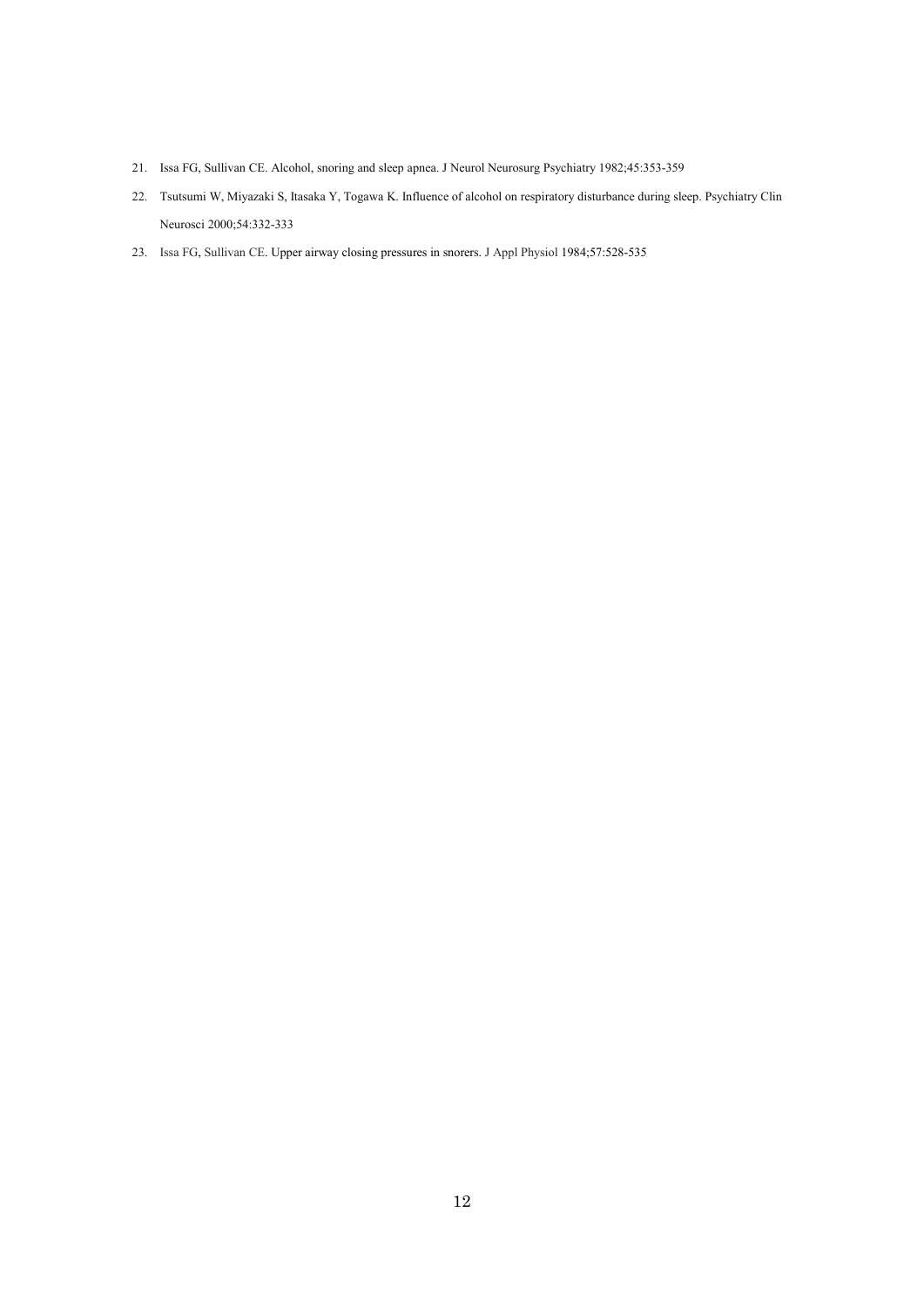### 2**-**④就床前の喫煙やカフェイン摂取を避ける

たばこに含まれるニコチンには比較的強い覚醒作用があり、喫煙によって不眠が引き起 こされる可能性がある<sup>1</sup>。いくつかの横断研究では喫煙本数が多いほど不眠の割合が多いこ とが示されている 2,3。喫煙により摂取されたニコチンは約 1 時間程度作用するため、 就床 1 時間前の喫煙や睡眠の途中で目が覚めた際の喫煙は避けた方が良い。

喫煙には、寝つきを悪くするだけでなく、睡眠の質を悪化させる影響がある ことも指摘されている。6,442 名を対象に夜間睡眠中の脳波を調べた横断研究で は、喫煙者の睡眠は非喫煙者の睡眠に較べて、浅い睡眠が多く、深い睡眠が少ないことが 示されている <sup>4</sup>。また、喫煙は、睡眠時無呼吸症候群など他の疾患を発症する危険性を高め ることも示唆されている <sup>5</sup>。そもそも、喫煙は、がんや循環器疾患などの発症・死亡リスク を上昇させる危険因子であり 6-8、喫煙者は健康のために禁煙することが重要である。

カフェインは覚醒作用を持っており、コーヒー、緑茶、ココア、栄養・健康ドリンク剤 などに多く含まれている<sup>9,10</sup>。夕方から就寝前のカフェインの摂取は、入眠を妨げたり、睡 眠時間を短くさせたりする傾向がある <sup>11</sup>。また、カフェインは睡眠を浅くすることも知られ ている<sup>9</sup>。ヒトを対象にした生理学的研究から、カフェインは摂取してから30分~1時間後 に血中でピークとなり、半減期は 3~5 時間とされている <sup>9</sup>。運転のシミュレータを用いた 実験では、カフェインの効果は、3 時間程度持続することが確認されている<sup>12</sup>。また、カフ ェインは利尿作用も持っており <sup>13</sup>、夜中に尿意で目が覚めることにもつながる。そのため、 夕食以降にはコーヒー、緑茶などのカフェインの入った飲み物の摂取についても注意が必 要である。

- 1. U.S. Department of Health and Human Services. The Health Consequences of Smoking: Nicotine Addiction: A Report of the Surgeon General. Washington D.C.: U.S. Government Printing Office, 1988
- 2. Brook DW, Rubenstone E, Zhang C, Brook JS. Trajectories of cigarette smoking in adulthood predict insomnia among women in late mid-life. Sleep Med 2012;13:1130-1137
- 3. Fernandez-Mendoza J, Vgontzas AN, Bixler EO, Singareddy R, Shaffer ML, Calhoun SL, Karataraki M, Vela-Bueno A, Liao D. Clinical and polysomnographic predictors of the natural history of poor sleep in the general population. Sleep 2012;35:689-697
- 4. Zhang L, Samet J, Caffo B, Punjabi NM. Cigarette smoking and nocturnal sleep architecture. Am J Epidemiol 2006;164:529-537
- 5. Jaehne A, Loessl B, Bárkai Z, Riemann D, Hornyak M. Effects of nicotine on sleep during consumption, withdrawal and replacement therapy. Sleep Med Rev 2009;13:363-377
- 6. Shinton R, Beevers G. Meta-analysis of relation between cigarette smoking and stroke. BMJ 1989;298:789-794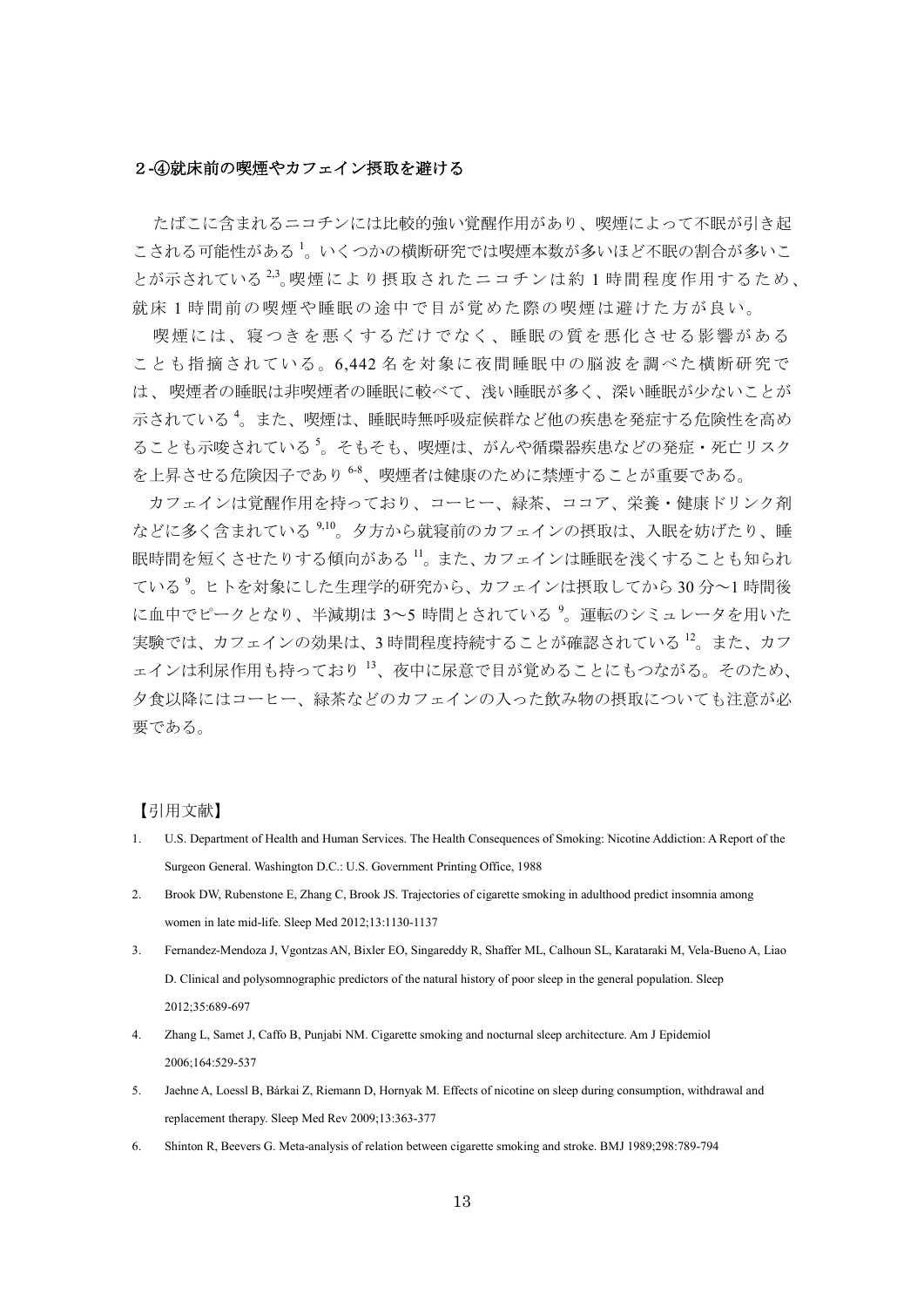- 7. Katanoda K, Marugame T, Saika K, Satoh H, Tajima K, Suzuki T, Tamakoshi A, Tsugane S, Sobue T. Population attributable fraction of mortality associated with tobacco smoking in Japan: a pooled analysis of three large-scale cohort studies. J Epidemiol 2008;18:251-264
- 8. Pirie K, Peto R, Reeves GK, Green J, Beral V; Million Women Study Collaborators. The 21st century hazards of smoking and benefits of stopping: a prospective study of one million women in the UK. Lancet 2013;381:133-141
- 9. O'Malley MB, Gleeson SK, Weir ID. Wake-promoting Medications: Efficacy and adverse effects. Kryger MH, Roth T, Dement WC ed. Principles and practice of sleep medicine, 4th edition. Philadelphia: W.B.Saunders Company, 2011;527-541
- 10. Heckman MA1, Weil J, Gonzalez de Mejia E. Caffeine (1, 3, 7-trimethylxanthine) in foods: a comprehensive review on consumption, functionality, safety, and regulatory matters. J Food Sci 2010;75:R77-R87
- 11. Drapeau C, Hamel-Hébert I, Robillard R, Selmaoui B, Filipini D, Carrier J. Challenging sleep in aging: the effects of 200 mg of caffeine during the evening in young and middle-aged moderate caffeine consumers. J Sleep Res 2006;15:133-141
- 12. 堀忠雄.交通事故.日本睡眠学会編. 睡眠学. 東京:朝倉書店. 2009;346-349
- 13. Maughan RJ, Griffin J. Caffeine ingestion and fluid balance: a review. J Hum Nutr Diet 2003;16:411-420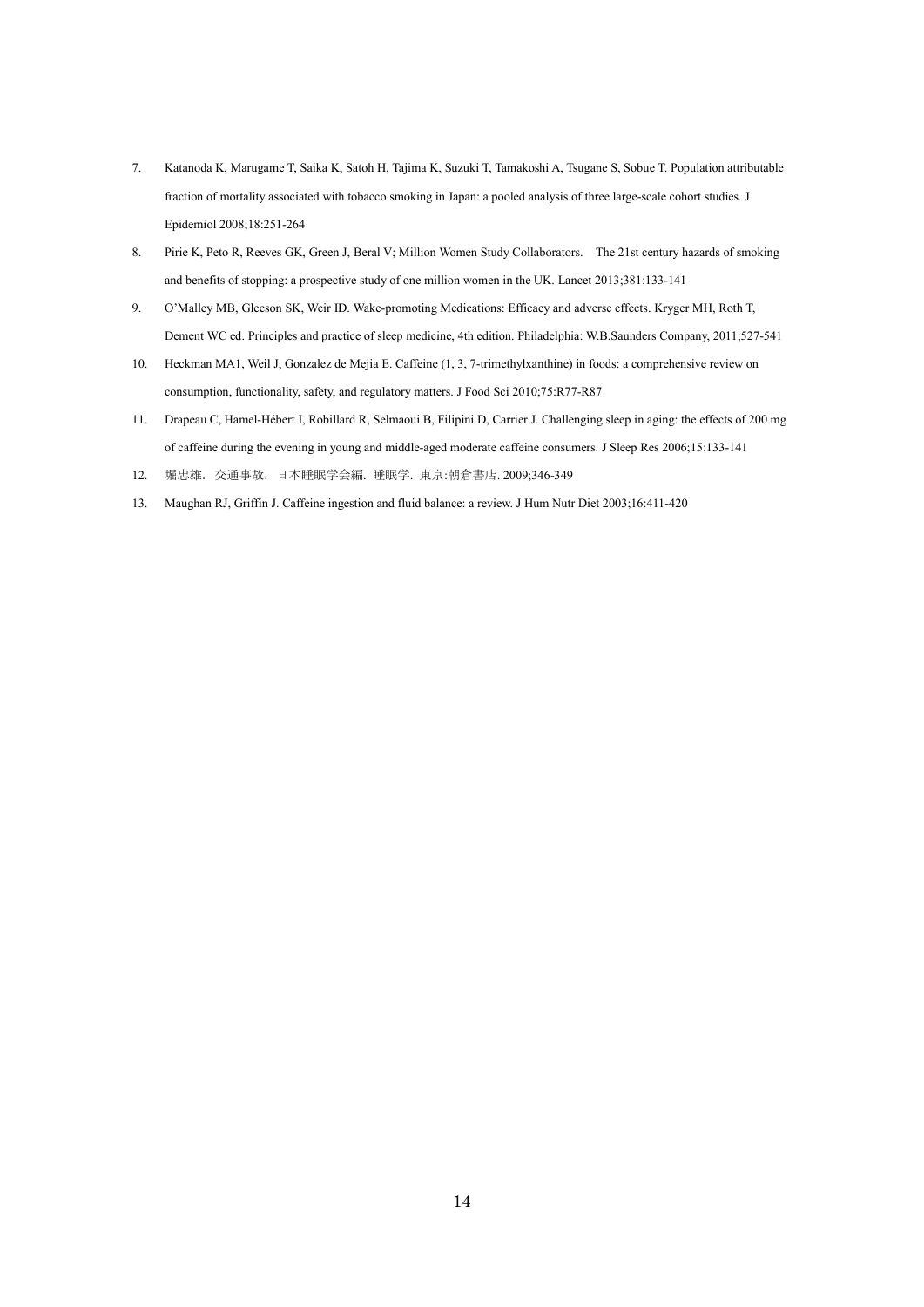#### 3. 良い睡眠は、生活習慣病予防につながります。

#### 3**-**①睡眠不足や不眠は生活習慣病の危険を高める

いくつかの縦断研究では、短い睡眠時間や不眠が、肥満 1-11、高血圧 12,13、耐糖能障害 14-19、 循環器疾患 20-26、メタボリックシンドローム <sup>27</sup>を発症する危険性を高めることが示されてい る。睡眠の問題を早期に発見し、適切に対処することができれば、多くの生活習慣病の発 症や重症化の予防につながる可能性がある。

睡眠不足から種々の生活習慣病が発症する機序としては、睡眠の変調が、食事や運動な どの他の生活習慣の乱れを惹起すること 28,29 や、レプチンやグレリンなどの食欲やエネルギ ーバランスに作用するホルモンが影響を及ぼすこと<sup>30</sup>、あるいは、視床下部-下垂体-副腎 系のホルモンを介することなどが想定される <sup>31</sup>。また、睡眠障害と生活習慣病の両者に対し て促進的に働く第三の因子が存在する可能性も考えられる。

- 1. Chaput JP, Sjodin AM, Astrup A, Despres JP, Bouchard C, Tremblay A. Risk factors for adult overweight and obesity: the importance of looking beyond the 'big two'. Obes Facts 2010;3:320-327
- 2. Itani O, Kaneita Y, Murata A, Yokoyama E, Ohida T. Association of onset of obesity with sleep duration and shift work among Japanese adults. Sleep Med 2011;12:341-345
- 3. Kim CW, Choi MK, Im HJ, Kim OH, Lee HJ, Song J, Kang JH, Park KH. Weekend catch-up sleep is associated with decreased risk of being overweight among fifth-grade students with short sleep duration. J Sleep Res 2012;21:546-551
- 4. Kobayashi D, Takahashi O, Deshpande G, Shimbo T, Fukui T. Association between weight gain, obesity, and sleep duration: a large-scale 3-year cohort study. Sleep Breath 2012;16:829-833
- 5. Lopez-Garcia E, Faubel R, Leon-Munoz L, Zuluaga MC, Banegas JR, Rodriguez-Artalejo F. Sleep duration, general and abdominal obesity, and weight change among the older adult population of Spain. Am J Clin Nutr 2008;87:310-316
- 6. Lyytikainen P, Rahkonen O, Lahelma E, Lallukka T. Association of sleep duration with weight and weight gain: a prospective follow-up study. J Sleep Res 2011;20:298-302
- 7. Nishiura C, Noguchi J, Hashimoto H. Dietary patterns only partially explain the effect of short sleep duration on the incidence of obesity. Sleep 2010;33:753-757
- 8. Patel SR, Malhotra A, White DP, Gottlieb DJ, Hu FB. Association between reduced sleep and weight gain in women. Am J Epidemiol 2006;164:947-954
- 9. Sayon-Orea C, Bes-Rastrollo M, Carlos S, Beunza JJ, Basterra-Gortari FJ, Martinez-Gonzalez MA. Association between sleeping hours and siesta and the risk of obesity: the SUN Mediterranean Cohort. Obes Facts 2013;6:337-347
- 10. Vgontzas AN, Fernandez-Mendoza J, Miksiewicz T, Kritikou I, Shaffer ML, Liao D, Basta M, Bixler EO. Unveiling the longitudinal association between short sleep duration and the incidence of obesity: the Penn State Cohort. Int J Obes (Lond) 2013 [Epub ahead of print]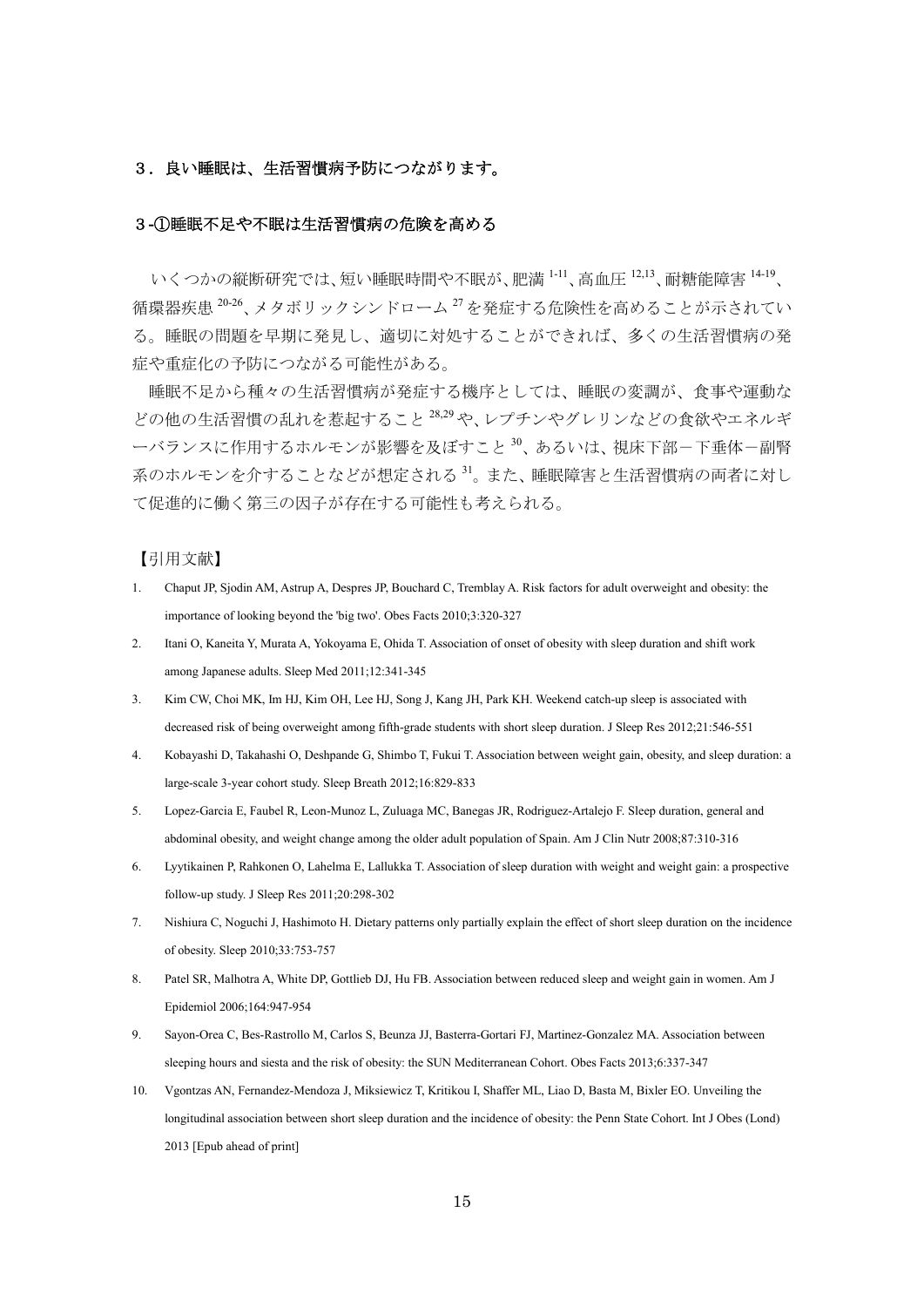- 11. Watanabe M, Kikuchi H, Tanaka K, Takahashi M. Association of Short Sleep Duration with Weight Gain and Obesity at 1-Year Follow-Up: A Large-Scale Prospective Study. Sleep 2010;33:161-167
- 12. Gangwisch JE, Heymsfield SB, Boden-Albala B, Buijs RM, Kreier F, Pickering TG, Rundle AG, Zammit GK, Malaspina D. Short sleep duration as a risk factor for hypertension: analyses of the first National Health and Nutrition Examination Survey. Hypertension 2006;47:833-839
- 13. Gangwisch JE, Malaspina D, Posner K, Babiss LA, Heymsfield SB, Turner JB, Zammit GK, Pickering TG. Insomnia and sleep duration as mediators of the relationship between depression and hypertension incidence. Am J Hypertens 2010;23:62-69
- 14. Beihl DA, Liese AD, Haffner SM. Sleep duration as a risk factor for incident type 2 diabetes in a multiethnic cohort. Ann Epidemiol 2009;19:351-357
- 15. Chaput JP, Despres JP, Bouchard C, Astrup A, Tremblay A. Sleep duration as a risk factor for the development of type 2 diabetes or impaired glucose tolerance: analyses of the Quebec Family Study. Sleep Med 2009;10:919-924
- 16. Gangwisch JE, Heymsfield SB, Boden-Albala B, Buijs RM, Kreier F, Pickering TG, Rundle AG, Zammit GK, Malaspina D. Sleep duration as a risk factor for diabetes incidence in a large US sample. Sleep 2007;30:1667-1673
- 17. Mallon L, Broman J, Hetta J. High incidence of diabetes in men with sleep complaints or short sleep duration: a 12-year follow-up study of a middle-aged population. Diabetes Care 2005;28:2762-2767
- 18. Xu Q, Song Y, Hollenbeck A, Blair A, Schatzkin A, Chen H. Day napping and short night sleeping are associated with higher risk of diabetes in older adults. Diabetes Care 2010;33:78-83
- 19. Gottlieb DJ, Punjabi NM, Newman AB, Resnick HE, Redline S, Baldwin CM, Nieto FJ. Association of sleep time with diabetes mellitus and impaired glucose tolerance. Arch Intern Med 2005;165:863-867
- 20. Amagai Y, Ishikawa S, Gotoh T, Kayaba K, Nakamura Y, Kajii E. Sleep duration and incidence of cardiovascular events in a Japanese population: the Jichi Medical School cohort study. J Epidemiol 2010;20:106-110
- 21. Ayas NT, White DP, Manson JE, Stampfer MJ, Speizer FE, Malhotra A, Hu FB. A prospective study of sleep duration and coronary heart disease in women. Arch Intern Med 2003;163:205-209
- 22. Burazeri G, Gofin J, Kark JD. Over 8 hours of sleep--marker of increased mortality in Mediterranean population: follow-up population study. Croat Med J 2003;44:193-198
- 23. Hamazaki Y, Morikawa Y, Nakamura K, Sakurai M, Miura K, Ishizaki M, Kido T, Naruse Y, Suwazono Y, Nakagawa H. The effects of sleep duration on the incidence of cardiovascular events among middle-aged male workers in Japan. Scand J Work Environ Health 2011;37:411-417
- 24. Meisinger C, Heier M, Lowel H, Schneider A, Doring A. Sleep duration and sleep complaints and risk of myocardial infarction in middle-aged men and women from the general population: The MONICA/KORA Augsburg cohort study. Sleep 2007;30:1121-1127
- 25. Qureshi AI, Giles WH, Croft JB, Bliwise DL. Habitual sleep patterns and risk for stroke and coronary heart disease: a 10-year follow-up from NHANES I. Neurology 1997;48:904-911
- 26. Shankar A, Koh WP, Yuan JM, Lee HP, Yu MC. Sleep Duration and Coronary Heart Disease Mortality Among Chinese Adults in Singapore: A Population-based Cohort Study. Am J Epidemiol 2008;168:1367-1373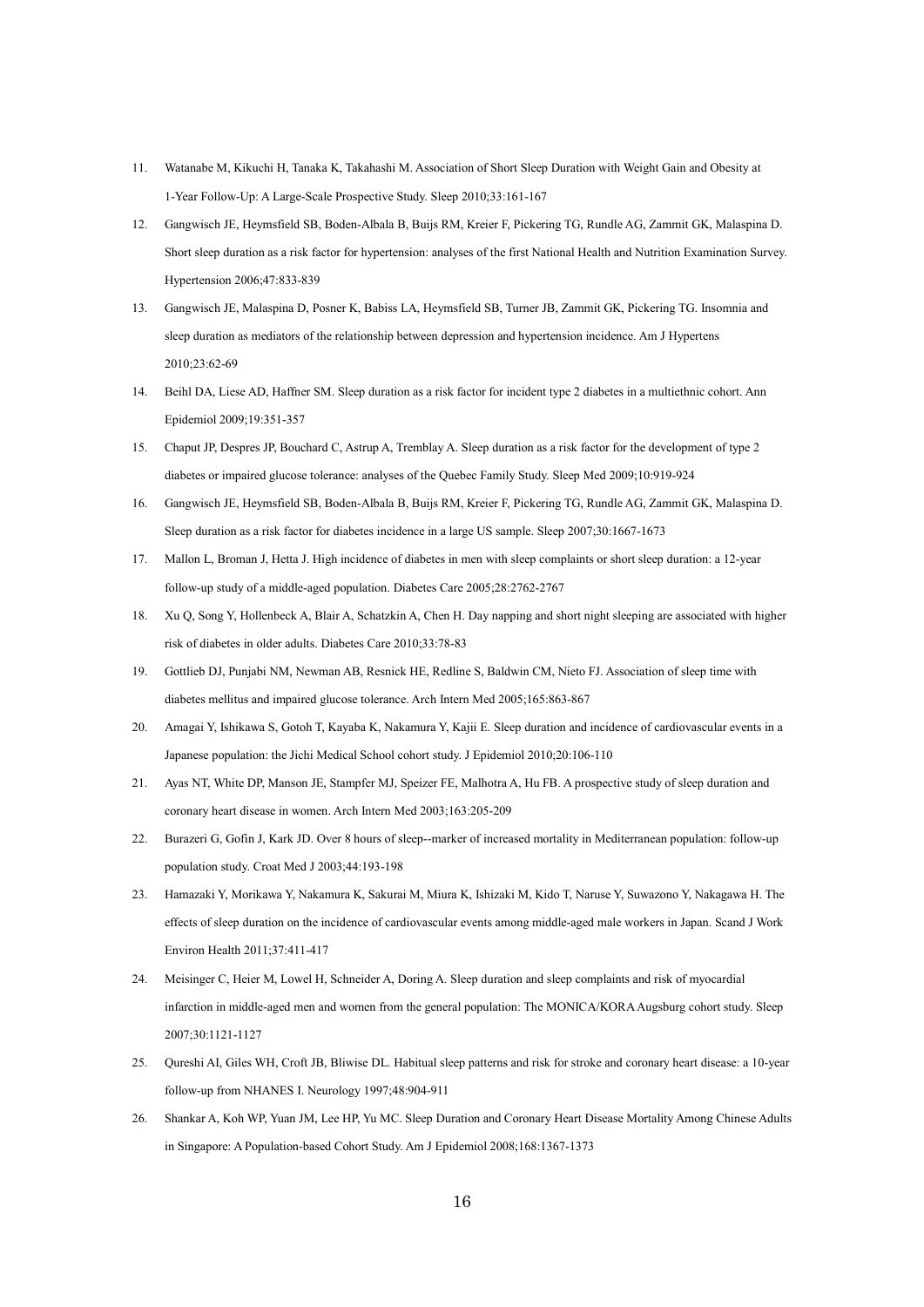- 27. Troxel WM, Buysse DJ, Matthews KA, Kip KE, Strollo PJ, Hall M, Drumheller O, Reis SE. Sleep symptoms predict the development of the metabolic syndrome. Sleep 2010;33:1633-1640
- 28. Atkinson G, Fullick S, Grindey C, Maclaren D. Exercise, energy balance and the shift worker. Sports Med 2008;38:671-685
- 29. Chaput JP. Sleep patterns, diet quality and energy balance. Physiol Behav. 2013 [Epub ahead of print]
- 30. Taheri S, Lin L, Austin D, Young T, Mignot E. Short sleep duration is associated with reduced leptin, elevated ghrelin, and increased body mass index. PLoS Med 2004;1:e62
- 31. Vgontzas AN, Chrousos GP. Sleep, the hypothalamic-pituitary-adrenal axis, and cytokines: multiple interactions and disturbances in sleep disorders. Endocrinol Metab Clin North Am 2002;31:15–36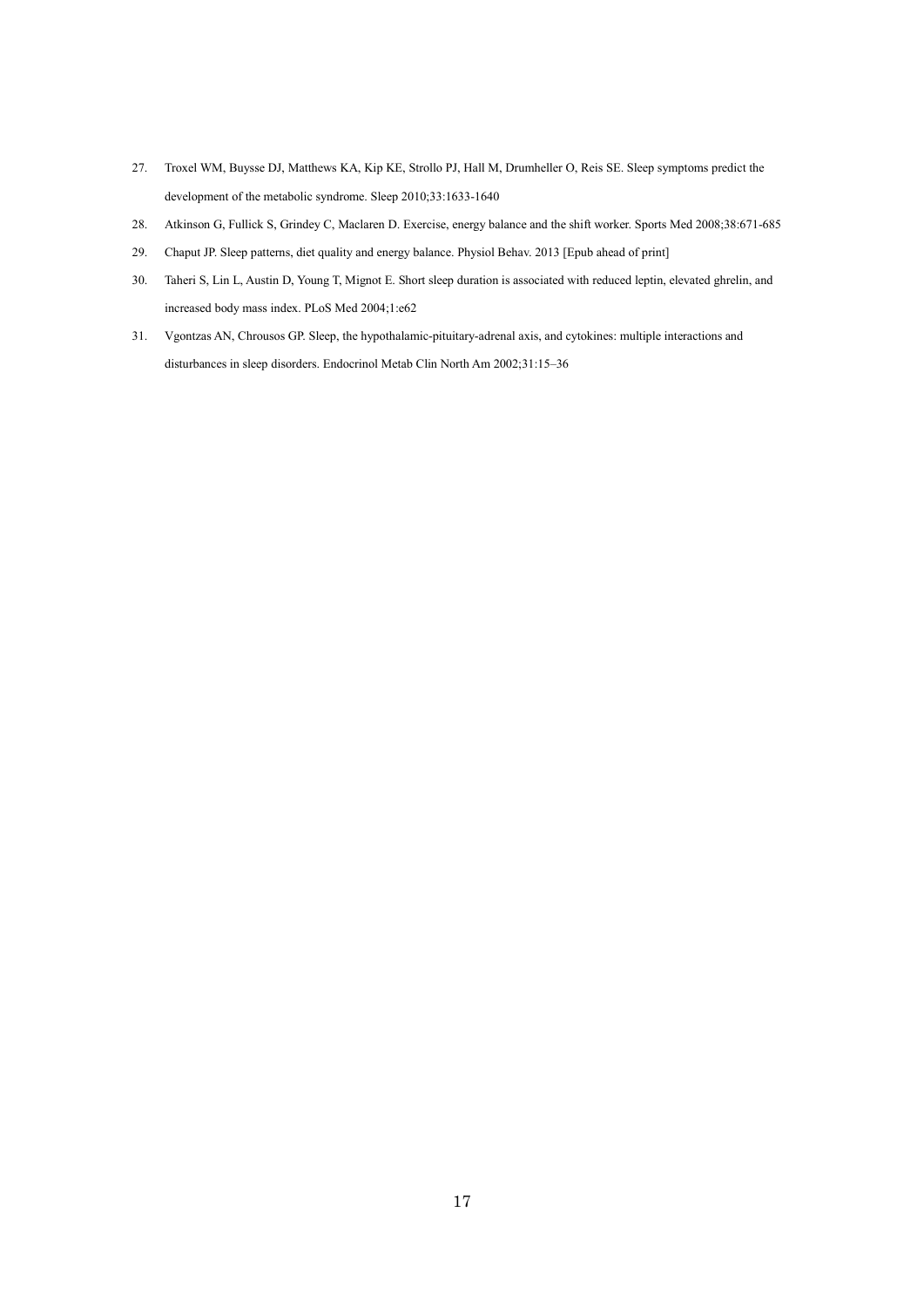#### 3**-**②睡眠時無呼吸は生活習慣病の原因になる

過去約 10 年に発表された数多くの縦断研究では、(閉塞性)睡眠時無呼吸やその症状の1 つであるいびきが生活習慣病(高血圧、糖尿病、歯周疾患、心房細動、脳卒中、虚血性心疾 患、突然死等)の発症の独立した危険因子であることが示されている 1-20。

睡眠時無呼吸でよく認められる症状は、大きないびきや日中の強い眠気、疲労感である が、眠気がなくても睡眠時無呼吸を有する場合があることも指摘されている <sup>21</sup>。また、特に 女性では睡眠時無呼吸があっても、いびきがないことがあることも示されている  $^{22}$ 

多くの介入研究では、(閉塞性)睡眠時無呼吸の適切な治療により、症状が改善し、高血圧 や脳卒中の危険性も低下することが示されている 23-26。また、いくつかの介入研究では、肥 満の者では減量が睡眠時無呼吸を改善させることが示されている <sup>27-29</sup>。さらに、1,425 人を 対象にした横断研究および 811 人を対象にしたコホート研究では、喫煙 30 や飲酒 31が睡眠 時無呼吸と関係することが示されており、禁煙や節酒が睡眠時無呼吸の改善に有効である ことが示唆されている。

- 1. Peppard PE, Young T, Palta M, Skatrud J. Prospective study of the association between sleep-disordered breathing and hypertension. N Engl J Med 2000;342:1378–1384
- 2. Hu FB, Willett WC, Colditz GA, Ascherio A, Speizer FE, Rosner B, Hennekens CH, Stampfer MJ. Prospective study of snoring and risk of hypertension in women. Am J Epidemiol 1999;150:806–816
- 3. Pedrosa RP, Drager LF, Gonzaga CC, Sousa MG, de Paula LK, Amaro AC, Amodeo C, Bortolotto LA, Krieger EM, Bradley TD, Lorenzi-Filho G. Obstructive sleep apnea: the most common secondary cause of hypertension associated with resistant hypertension, Hypertension 2011;58:811-817
- 4. Marin JM, Agusti A, Villar I, Forner M, Nieto D, Carrizo SJ, Barbé F, Vicente E, Wei Y, Nieto FJ, Jelic S. Association between treated and untreated obstructive sleep apnea and risk of hypertension. JAMA 2012;307:2169-2176
- 5. Yaggi HK, Concato J, Kernan WN, Lichtman JH, Brass LM, Mohsenin V. Obstructive sleep apnea as a risk factor for stroke and death. N Engl J Med 2005;353:2034-2041
- 6. Sahlin C, Sandberg O, Gustafson Y, Bucht G, Carlberg B, Stenlund H, Franklin KA. Obstructive sleep apnea is a risk factor for death in patients with stroke. Arch Intern Med 2008;168:297-301
- 7. Hu FB, Willett WC, Manson JE, Colditz GA, Rimm EB, Speizer FE, Hennekens CH, Stampfer MJ. Snoring and risk of cardiovascular disease in women. J Am Coll Cardiol 2000;35:308-313
- 8. Nagayoshi M, Tanigawa T, Yamagishi K, Sakurai S, Kitamura A, Kiyama M, Okada T, Maeda K, Ohira T, Imano H, Sato S, Iso H; CIRCS Investigators. Self-reported snoring frequency and incidence of cardiovascular disease: the Circulatory Risk in Communities Study (CIRCS). J Epidemiol 2012;22:295-301
- 9. Gami AS, Hodge DO, Herges RM, Olson EJ, Nykodym J, Kara T, Somers VK. Obstructive sleep apnea, obesity, and the risk of incident atrial fibrillation. J Am Coll Cardiol 2007;49:565–571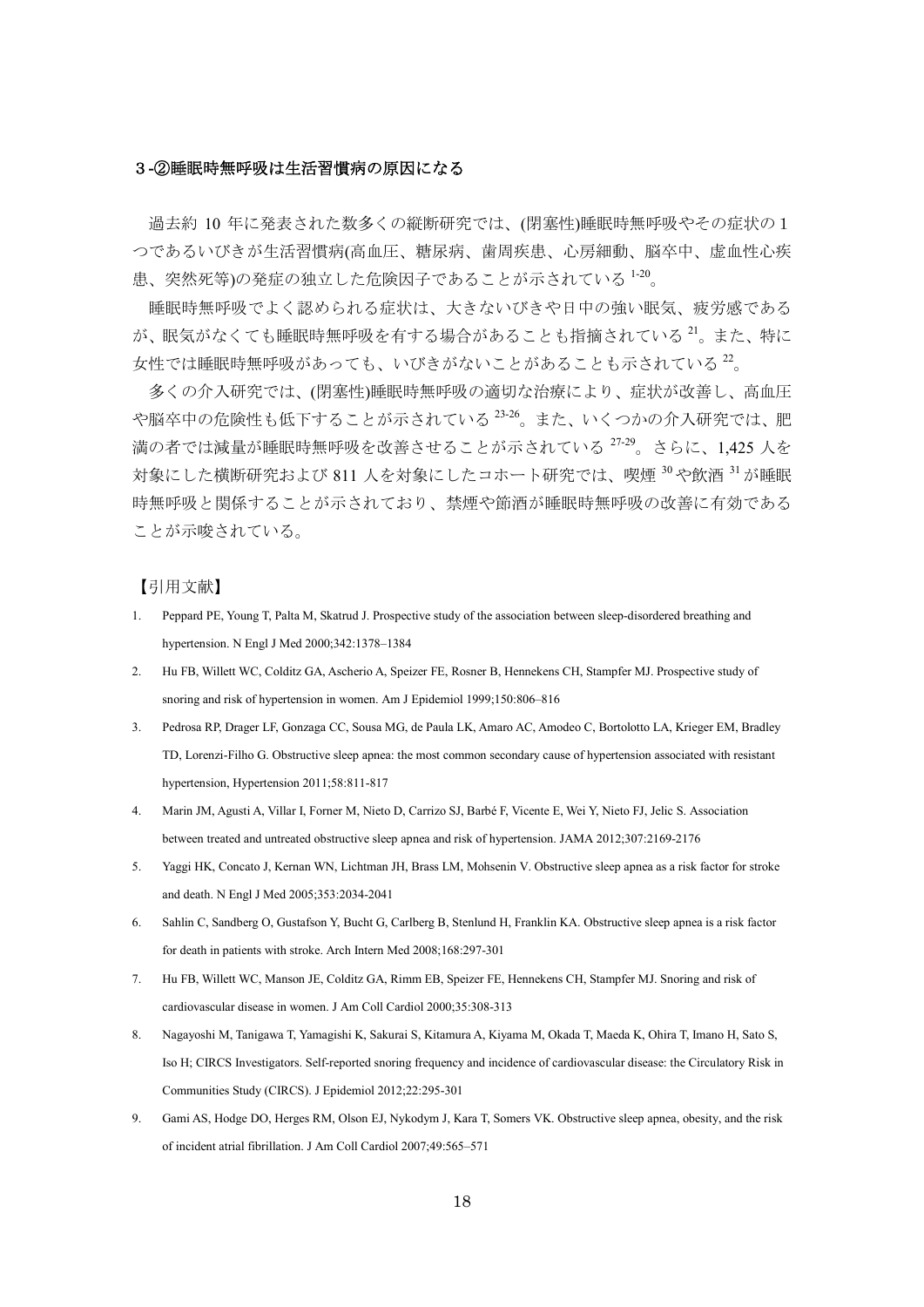- 10. Wang H, Parker JD, Newton GE, Floras JS, Mak S, Chiu KL, Ruttanaumpawan P, Tomlinson G, Bradley TD. Influence of obstructive sleep apnea on mortality in patients with heart failure. J Am Coll Cardiol 2007;49:1625–1631
- 11. Gottlieb DJ, Yenokyan G, Newman AB, O'Connor GT, Punjabi NM, Quan SF, Redline S, Resnick HE, Tong EK, Diener-West M, Shahar E. A prospective study of obstructive sleep apnea and incident coronary heart disease and heart failure: the sleep heart health study. Circulation 2010;122:352-360
- 12. Campos-Rodriguez F, Martinez-Garcia MA, de la Cruz-Moron I, Almeida-Gonzalez C, Catalan-Serra P, Montserrat JM. Cardiovascular mortality in women with obstructive sleep apnea with or without continuous positive airway pressure treatment: a cohort study. Ann Intern Med 2012;156:115-122
- 13. Akahoshi T, Uematsu A, Akashiba T, Nagaoka K, Kiyofuji K, Kawahara S, Hattori T, Kaneita Y, Yoshizawa T, Takahashi N, Uchiyama M, Hashimoto S. Obstructive sleep apnoea is associated with risk factors comprising the metabolic syndrome. Respirology 2010;15:1122-1126
- 14. Muraki I, Tanigawa T, Yamagishi K, Sakurai S, Ohira T, Imano H, Kiyama M, Kitamura A, Sato S, Shimamoto T, Konishi M, Iso H; CIRCS Investigators. Nocturnal intermittent hypoxia and metabolic syndrome; the effect of being overweight: the CIRCS study. J Atheroscler Thromb 2010 30;17:369-377
- 15. Muraki I, Tanigawa T, Yamagishi K, Sakurai S, Ohira T, Imano H, Kitamura A, Kiyama M, Sato S, Shimamoto T, Konishi M, Iso H; CIRCS Investigators. Nocturnal intermittent hypoxia and the development of type 2 diabetes: the Circulatory Risk in Communities Study (CIRCS). Diabetologia 2010;53:481-488
- 16. Al-Delaimy WK, Manson JE, Willett WC, Stampfer MJ, Hu FB. Snoring as a risk factor for type II diabetes mellitus: a prospective study. Am J Epidemiol 2002;155:387-393
- 17. Gami AS, Howard DE, Olson EJ, Somers VK. Day-night pattern of sudden death in obstructive sleep apnea. N Engl J Med 2005;352:1206-1214
- 18. Keller JJ, Wu CS, Chen YH, Lin HC. Association between obstructive sleep apnoea and chronic periodontitis : a population-based study. J Clin Periodonal 2013;40:111-117
- 19. Cinar AB, Oktay I, Schou L. Relationship between oral health, diabetes management and sleep apnea. Clin Oral Invest 2013;17:967-974
- 20. Lee CF, Lin MC, Lin CL, Yen CM, Lin KY, Chang YJ, Kao CH. Non-apnea sleep disorder increases the risk of periodontal disease: A retrospective population-based cohort study (version 3). J Periodontol 2013 [Epub ahead of print]
- 21. 谷川武, 淡野桜子. 眠気のない睡眠時無呼吸(NOSSA)が及ぼす社会影響への取り組み, 日本医事新報 2010;4513:51-55
- 22. de Silva S, Abeyratne UR, Hukins C. Impact of gender on snore-based obstructive sleep apnea screening. Physiol Meas 2012;33:587-601
- 23. Davies RJ, Crosby J, Prothero A, Stradling JR. Ambulatory blood pressure and left ventricular hypertrophy in subjects with untreated obstructive sleep apnoea and snoring, compared with matched control subjects, and their response to treatment. Clin Sci (Lond) 1994;86:417-424
- 24. Akashiba T, Kurashina K, Minemura H, Yamamoto H, Horie T. Daytime hypertension and the effects of short-term nasal continuous positive airway pressure treatment in obstructive sleep apnea syndrome. Am J Respir Intern Med 1995;34:528-532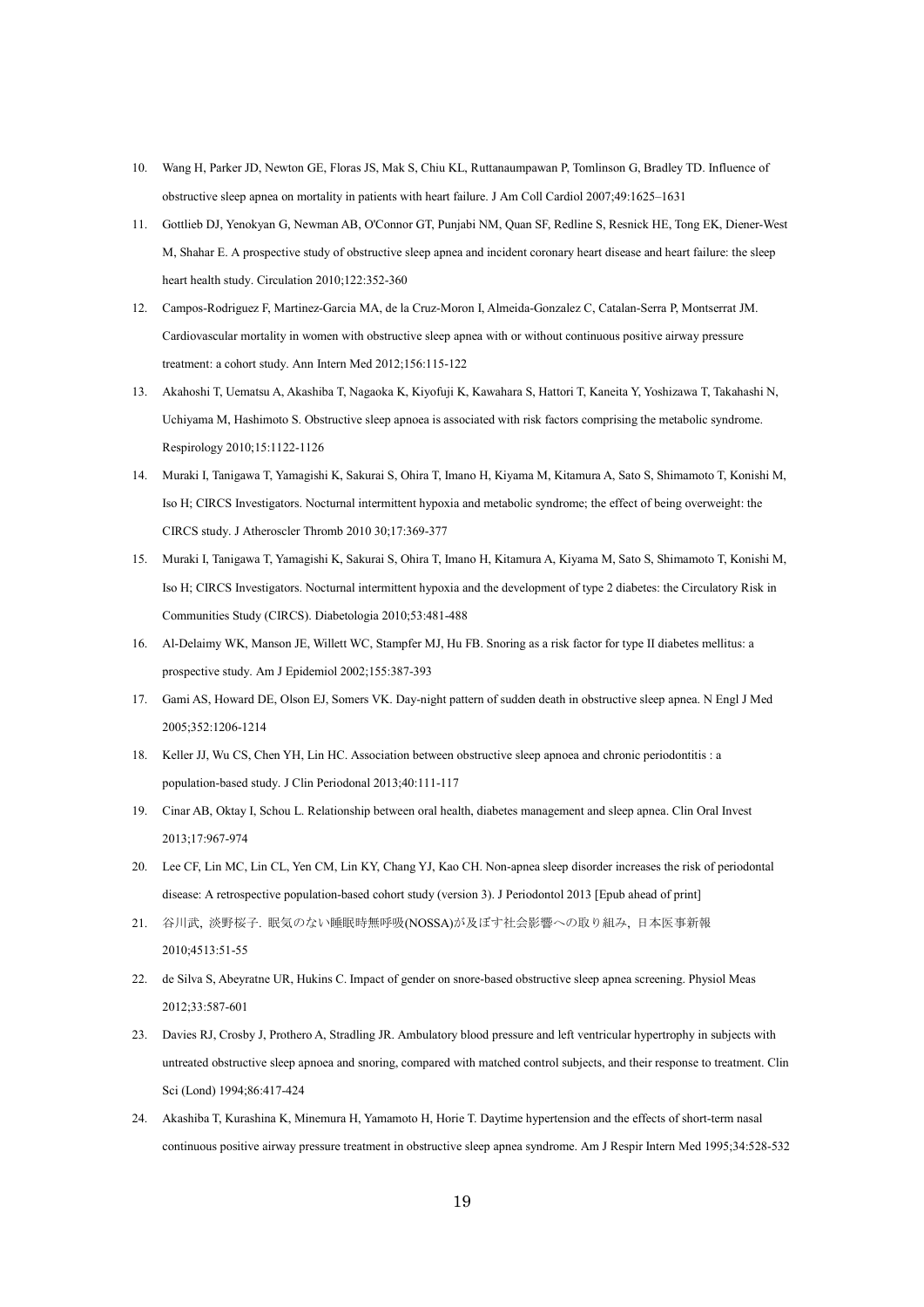- 25. Faccenda JF, Mackay TW, Boon NA, Douglas NJ. Randomized placebo-controlled trial of continuous positive airway pressure on blood pressure in the sleep apnea-hypopnea syndrome. Am J Respir Crit Care Med 2001;163:344-348
- 26. Marin JM, Carrizo SJ, Vicente E, Agusti AG. Long-term cardiovascular outcomes in men with obstructive sleep apnoea-hypopnoea with or without treatment with continuous positive airway pressure: an observational study. Lancet 2005;365:1046-1053
- 27. Tuomilehto H, Seppä J, Uusitupa M, Peltonen M, Martikainen T, Sahlman J, Kokkarinen J, Randell J, Pukkila M, Vanninen E, Tuomilehto J, Gylling H; Kuopio Sleep Apnea Group. The impact of weight reduction in the prevention of the progression of obstructive sleep apnea: an explanatory analysis of a 5-year observational follow-up trial. Sleep Med 2014;15:329-335
- 28. Smith PL, Gold AR, Meyers DA, Haponik EF, Bleecker ER. Weight loss in mildly to moderately obese patients with obstructive sleep apnea. Ann Intern Med 1985;103:850-855
- 29. Schwartz AR, Gold AR, Schubert N, Stryzak A, Wise RA, Permutt S, Smith PL. Effect of weight loss on upper airway collapsibility in obstructive sleep apnea. Am Rev Respir Dis 1991;144:494-498
- 30. Wetter DW, Young TB, Bidwell TR, Badr MS, Palta M. Smoking as a risk factor for sleep-disordered breathing. Arch Intern Med 1994;154:2219-2224
- 31. Tanigawa T, Tachibana N, Yamagishi K, Muraki I, Umesawa M, Shimamoto T, Iso H. Usual alcohol consumption and arterial oxygen desaturation during sleep. JAMA 2004;292:923-925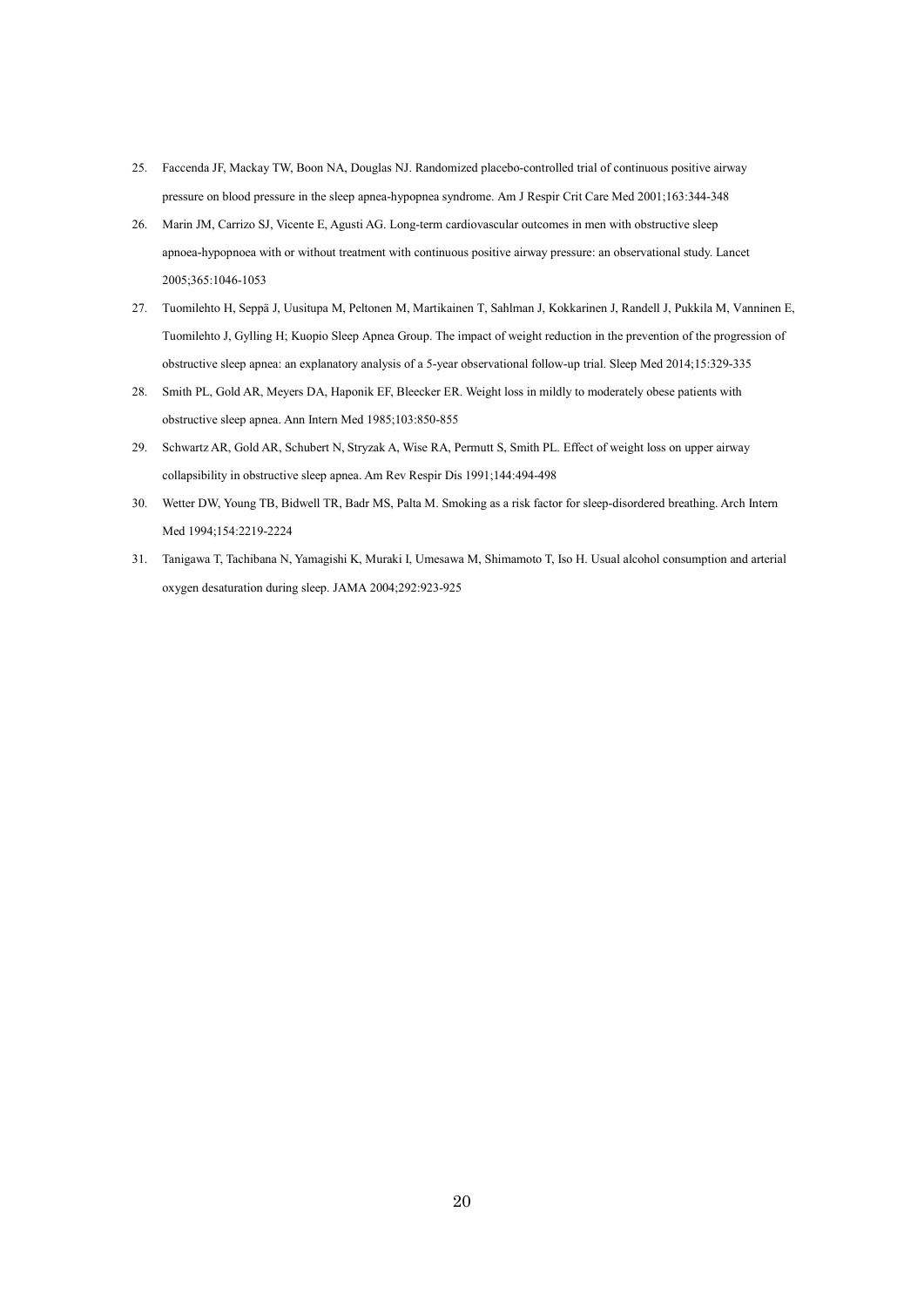#### 3**-**③肥満は睡眠時無呼吸のもと

過体重および肥満が睡眠時無呼吸の発症・悪化に影響を及ぼしていることは多くの疫学 研究で明らかにされている 1,2。過体重が呼吸動態に及ぼす影響としては、脂肪組織の増加 による上気道の構造変化や狭窄、それに加えて肥満に伴う機能的残気量の減少や、全身の 酸素必要量の増加による低酸素血症が起こることなどが挙げられている<sup>3,4</sup>。食事指導等の 介入によって体重が減少した群では、介入がなく体重が減少しなかった群と比較して、睡 眠時無呼吸症候群の重症度が有意に低下しており 5,6、体重1%の増加が一時間あたりの無 呼吸の回数の 3%分の上昇に相当すると報告されている <sup>7</sup>。また、10%の体重増加があった 者では体重の増加がないものと比較して、睡眠時無呼吸を発症する危険性が 6.0 倍であるこ とが示されている <sup>7</sup>。肥満のある睡眠時無呼吸患者には体重減少が、肥満のない者について も適正体重を維持することが睡眠時無呼吸の予防のためには重要である。

- 1. Young T, Palta M, Dempsey J, Skatrud J, Weber S, Badr S. The occurrence of sleep-disordered breathing among middle-aged adults. N Engl J Med 1993;328:1230-1235
- 2. Millman RP, Carlisle CC, McGarvey ST, Eveloff SE, Levinson PD. Body fat distribution and sleep apnea severity in women. Chest 1995;107:362-366
- 3. Barvaux VA, Aubert G, Rodenstein DO. Weight loss as a treatment for obstructive sleep apnoea. Sleep Med Rev 2000;4:435-452
- 4. Strobel RJ, Rosen RC. Obesity and weight loss in obstructive sleep apnea: a critical review. Sleep 1996;19:104-115
- 5. Smith PL, Gold AR, Meyers DA, Haponik EF, Bleecker ER. Weight loss in mildly to moderately obese patients with obstructive sleep apnea. Ann Intern Med 1985;103:850-855
- 6. Schwartz AR, Gold AR, Schubert N, Stryzak A, Wise RA, Permutt S, Smith PL. Effect of weight loss on upper airway collapsibility in obstructive sleep apnea. Am Rev Respir Dis 1991;144:494-498
- 7. Peppard PE, Young T, Palta M, Dempsey J, Skatrud J. Longitudinal study of moderate weight change and sleep-disordered breathing. JAMA 2000;284:3015-3021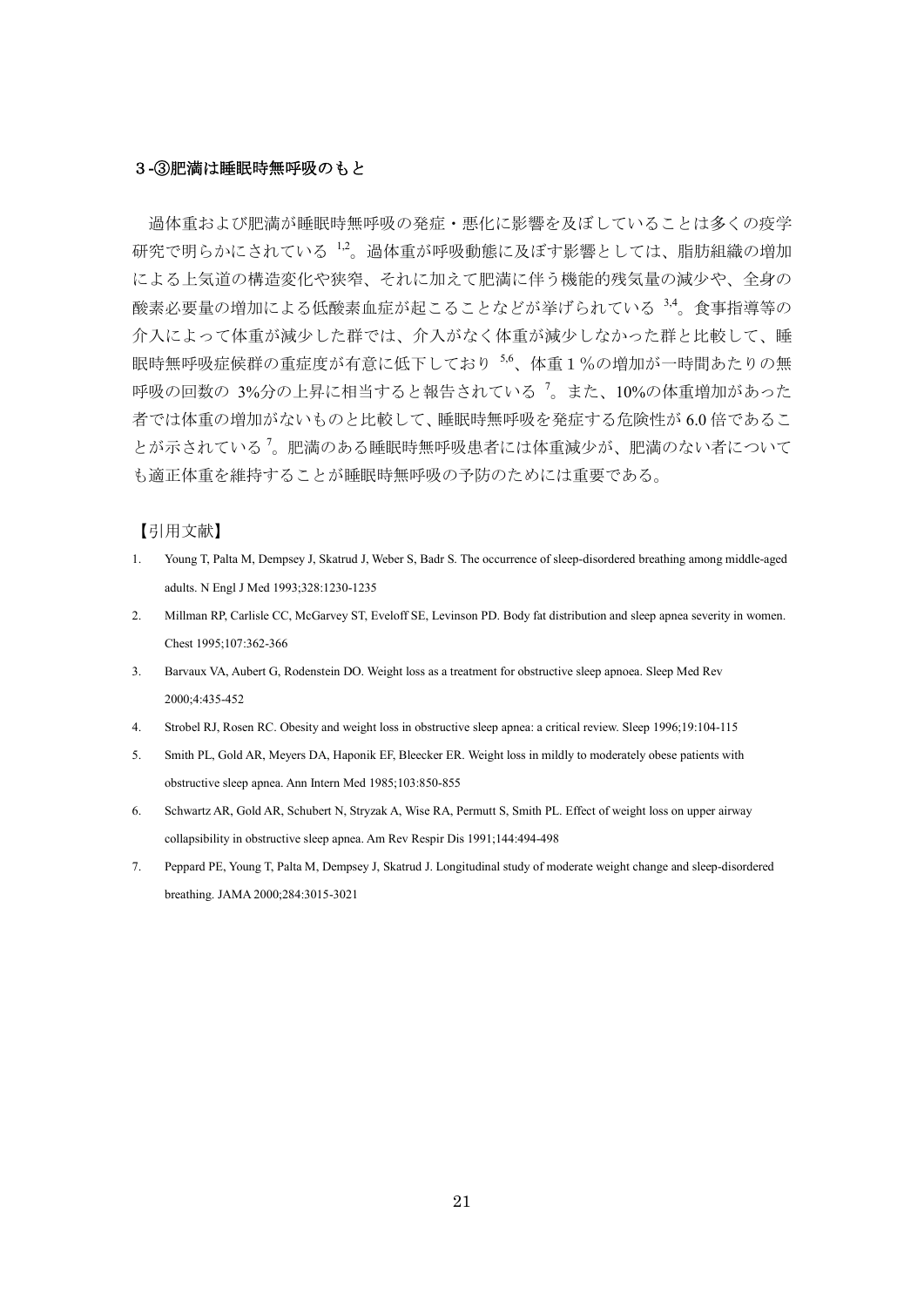# 4.睡眠による休養感は、こころの健康に重要です。

# 4**-**①眠れない、睡眠による休養感が得られない場合、こころの **SOS** の場合あり

こころの健康には、睡眠による休養感が強く影響する。米国で 10,000 人を対象に行われ た横断研究によると、何らかの精神疾患患者に併存する睡眠関連症状で最も高い有訴者率 を示すものは、睡眠による休養感の欠如(25.0%)であり、次いで、中途覚醒(19.9%)、早朝覚 醒(16.7%)、入眠困難(16.4%)であることが示されている <sup>1</sup>。

睡眠の質を評価する指標としては、睡眠脳波により把握した総睡眠時間や睡眠段階出現 率などの客観的指標が存在するものの、客観的指標と比べて、睡眠の満足度や主観的な睡 眠時間、特に睡眠による休養感といった主観的指標の方が、こころの健康とより強く関連 することが示されている 2,3。

欧米の横断研究では、睡眠による休養感の欠如は、主観的な健康度の低下と最も強く関 係しており <sup>4</sup>、その他の不眠とは独立して、身体機能、認知機能、感情と関係することが示 されている <sup>5</sup>。

2000 年に行われた日本人の成人を対象にした横断研究においても、睡眠による休養感が 低い者ほど、抑うつの度合いが強いことが示されている<sup>6</sup>。

- 1. Roth T, Jaeger S, Jin R, Kalsekar A, Stang PE, Kessler RC. Sleep Problems, Comorbid Mental Disorders, and Role Functioning in the National Comorbidity Survey Replication. Biol Psychiatry 2006;60:1364-1371
- 2. Castro LS, Castro J, Hoexter MQ, Quarantini LC, Kauati A, Mello LE, Santos-Silva R, Tufik S, Bittencourt L. Depressive symptoms and sleep: a population-based polysomnographic study. Psychiatry Res 2013;210:906–912
- 3. Van Der Kloet D, Giesbrecht T, Franck E, Van Gastel A, De Volder I, Van Den Eede F, Verschuere B, Merckelbach H. Dissociative symptoms and sleep parameters--an all-night polysomnography study in patients with insomnia. Compr Psychiatry 2013;54:658–664
- 4. Walsh JK, Coulouvrat C, Hajak G, Lakoma MD, Petukhova M, Roth T, Sampson NA, Shahly V, Shillington A, Stephenson JJ, Kessler RC. Nighttime insomnia symptoms and perceived health in the America Insomnia Survey (AIS). Sleep 2011;34:997– 1011
- 5. Sarsour K, Van Brunt DL, Johnston JA, Foley KA, Morin CM, Walsh JK. Associations of nonrestorative sleep with insomnia, depression, and daytime function. Sleep Med 2010;11:965–972
- 6. Kaneita Y, Ohida T, Uchiyama M, Takemura S, Kawahara K, Yokoyama E, Miyake T, Harano S, Suzuki K, Fujita T. The relationship between depression and sleep disturbances: a Japanese nationwide general population survey. J Clin Psychiatry 2006;67:196–203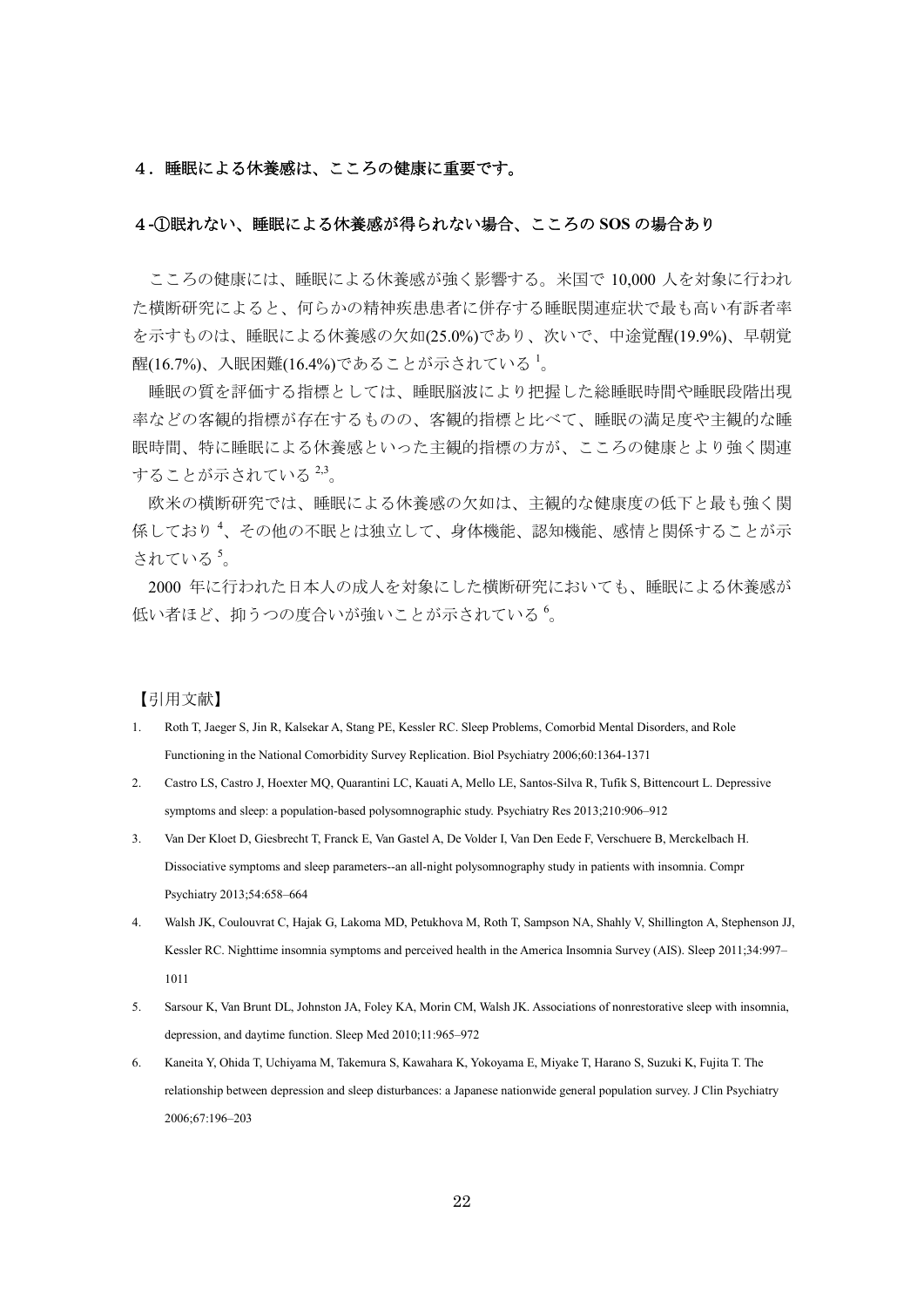#### 4**-**②睡眠による休養感がなく、日中もつらい場合、うつ病の可能性も

うつ病は、憂うつ感、悲愴感、空虚感といった気分の落ち込みとともに、興味の減退、 喜びの減少をほぼ一日中呈する精神疾患である。うつ病はしばしば食欲の低下、易疲労感、 消化器症状、身体疼痛などの身体症状を伴うが、睡眠関連症状もその代表的な症状の一つ であり<sup>1,2</sup>、ほとんどの患者が何らかの睡眠障害を呈することが報告されている<sup>2,3</sup>。

青年期のフィンランド人の外来うつ病患者を対象にした横断研究では、うつ病患者に最 も頻度の高い睡眠関連症状は、睡眠による休養感の欠如であり(68.7%)、その次には、入眠 困難、中途覚醒、早朝覚醒などの何らかの不眠症状(50.6%)が続くことが示されている <sup>4</sup>。ま た、この横断研究では、複数の睡眠関連症状を呈するうつ病患者は、重症であることが示 されている。

不眠は、抑うつを促進する可能性がある <sup>2</sup>。米国の大学生を対象にした縦断研究では、卒 業生 1,053 人を平均 34 年間、最長 45 年間追跡し、学生時代に不眠を有する者では、その後 にうつ病を発症する危険性が高いことが示されている5。この研究では、追跡 18年以降に うつ病を発症している者が多く、この長い期間を考慮すると、不眠とうつ病とが同一の病 態に含まれ、不眠がうつ病の前駆症状と考えるより、不眠を有する対象者においては、新 たな病態であるうつ病が発生しやすいと解釈した方が自然と考えられる5。この研究以外に も、不眠と抑うつとの関係を示す研究結果が欧米で報告されており 6,7、日本人高齢者を対 象にした縦断研究では、3 年間の追跡の結果、入眠困難、中途覚醒、早朝覚醒、日中の過剰 な眠気のうち、入眠困難のみが、抑うつの悪化と関係することが示されている <sup>8</sup>。

- 1. 山田尚登. 気分障害. 日本臨牀 2013;71(suppl 5):639-644
- 2. Riemann D, Voderholzer U. Primary insomnia: a risk factor to develop depression? J Affect Disord 2003;76:255-259
- 3. Mendelson WB, Gillin JC, Wyatt RD. Human Sleep and its Disorders. New York: Plenum Press, 1977
- 4. Urrila AS, Karlsson L, Kiviruusu O, Pelkonen M, Strandholm T, Marttunen M. Sleep complaints among adolescent outpatients with major depressive disorder. Sleep Med 2012;13:816-823
- 5. Chang PP, Ford DE, Mead LA, Cooper-Patrick L, Klag MJ. Insomnia in young men and subsequent depression. The Johns Hopkins Precursors Study. Am J Epidemiol 1997;146:105-114
- 6. Morphy H, Dunn KM, Lewis M, Boardman HF, Croft PR. Epidemiology of Insomnia:a Longitudinal Study in a UK Population. Sleep 2007;30:274-280
- 7. Buysse DJ, Angst J, Gamma A, Ajdacic V, Eich D, Rössler W. Prevalence, Course, and Comorbidity of Insomnia and Depression in Young Adults. Sleep 2008;31:473-480
- 8. Yokoyama E, Kaneita Y, Saito Y, Uchiyama M, Matsuzaki Y, Tamaki T, Munezawa T, Ohida T Association between Depression and Insomnia Subtypes: A Longitudinal Study on the Elderly in Japan. Sleep 2010;33:1693-1702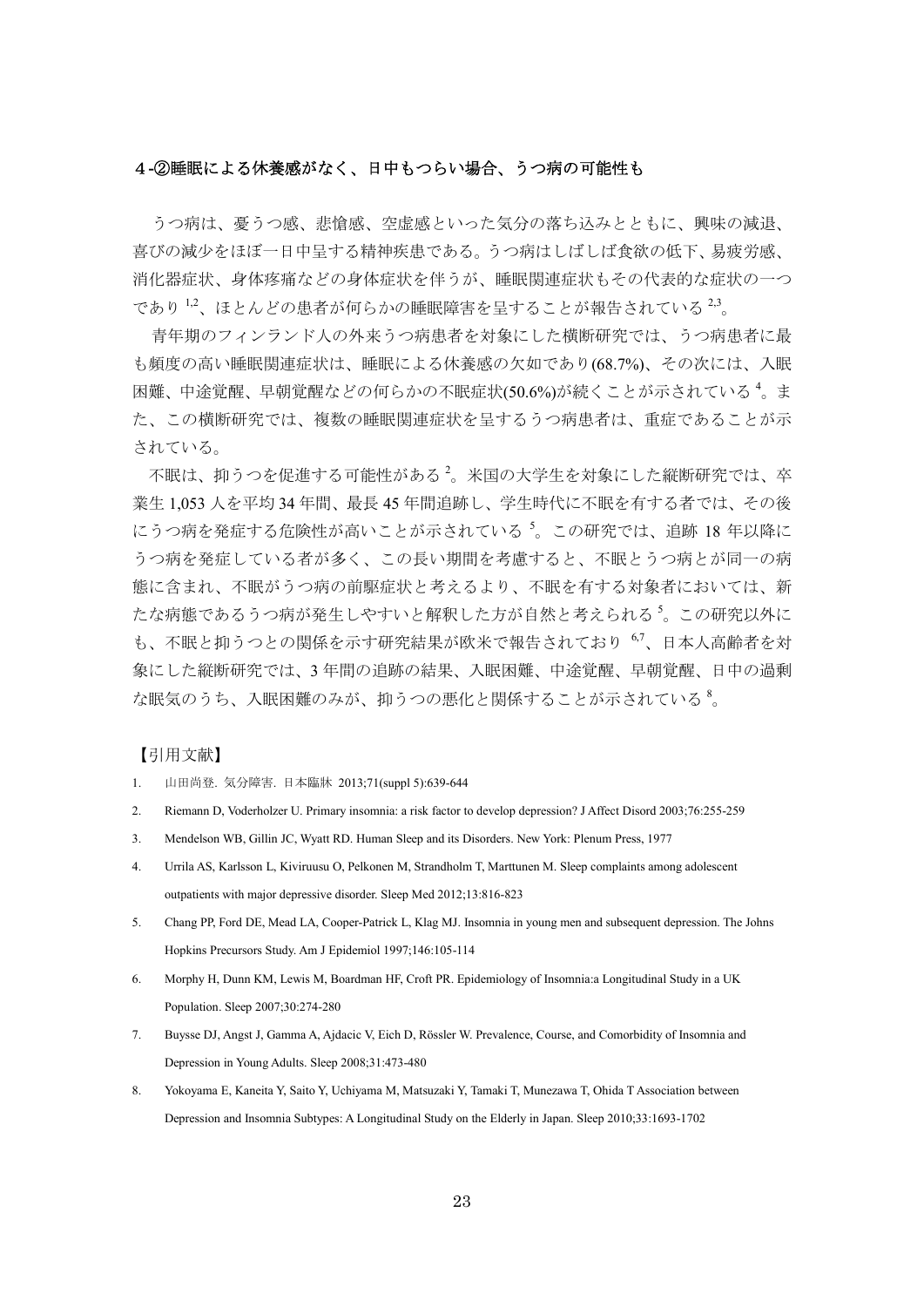#### 5.年齢や季節に応じて、ひるまの眠気で困らない程度の睡眠を。

#### 5**-**①必要な睡眠時間は人それぞれ

1 日の睡眠時間については、日本の成人 28,000 人を対象にした横断研究において、7 時間 以上 8 時間未満が男性 30.5%、女性 29.9%、6 時間以上 7 時間未満が男性 28.6%、女性 32.1% であり、6 時間以上 8 時間未満の範囲に、およそ 6 割の者が該当するが、その一方で、6 時 間未満の者が男性 12.9%、女性 14.4%、8 時間以上の者が男性 28.1%、女性 23.5%となって おり、全体としては 7 時間前後をピークにした広い分布となっていることが示されている  $\frac{1}{\circ}$ 

諸外国と同様に、日本における横断研究では、睡眠時間は、食欲や気分とともに、季節 により変動することが示されている 24。例えば、米国の大学生を対象にした研究では夏に 比べて冬に約 25 分睡眠時間が長くなることが示されており 4、長くなる原因としては日長 時間の短縮が考えられている5。

- 1. Kaneita Y, Ohida T, Uchiyama M, Takemura S, Kawahara K, Yokoyama E, Miyake T, Harano S, Suzuki K, Yagi Y, Kaneko A, Tsutsui T, Akashiba T: Excessive daytime sleepiness among Japanese General population. J Epidemiol 2005;15:1-8
- 2. Rosen LN, Rosenthal NE. Seasonal variations in mood and behavior in the general population: a factor-analytic approach. Psychiatry Res 1991;38:271-283
- 3. Okawa M, Shirakawa S, Uchiyama M, Oguri M, Kohsaka M, Mishima K, Sakamoto K, Inoue H, Kamei K, Takahashi K: Seasonal variation of mood and behaviour in a healthy middle-aged population in Japan. Acta Psychiatr Scand 1996;94:211-216
- 4. Volkov J, Rohan KJ, Yousufi SM, Nguyen MC, Jackson MA, Thrower CM, Postolache TT. Seasonal changes in sleep duration in African American and African college students living in Washington, D.C. Scientific World Journal 2007;7:880-887
- 5. Wehr TA. In short photoperiods, human sleep is biphasic. J Sleep Res 1992;1:103-107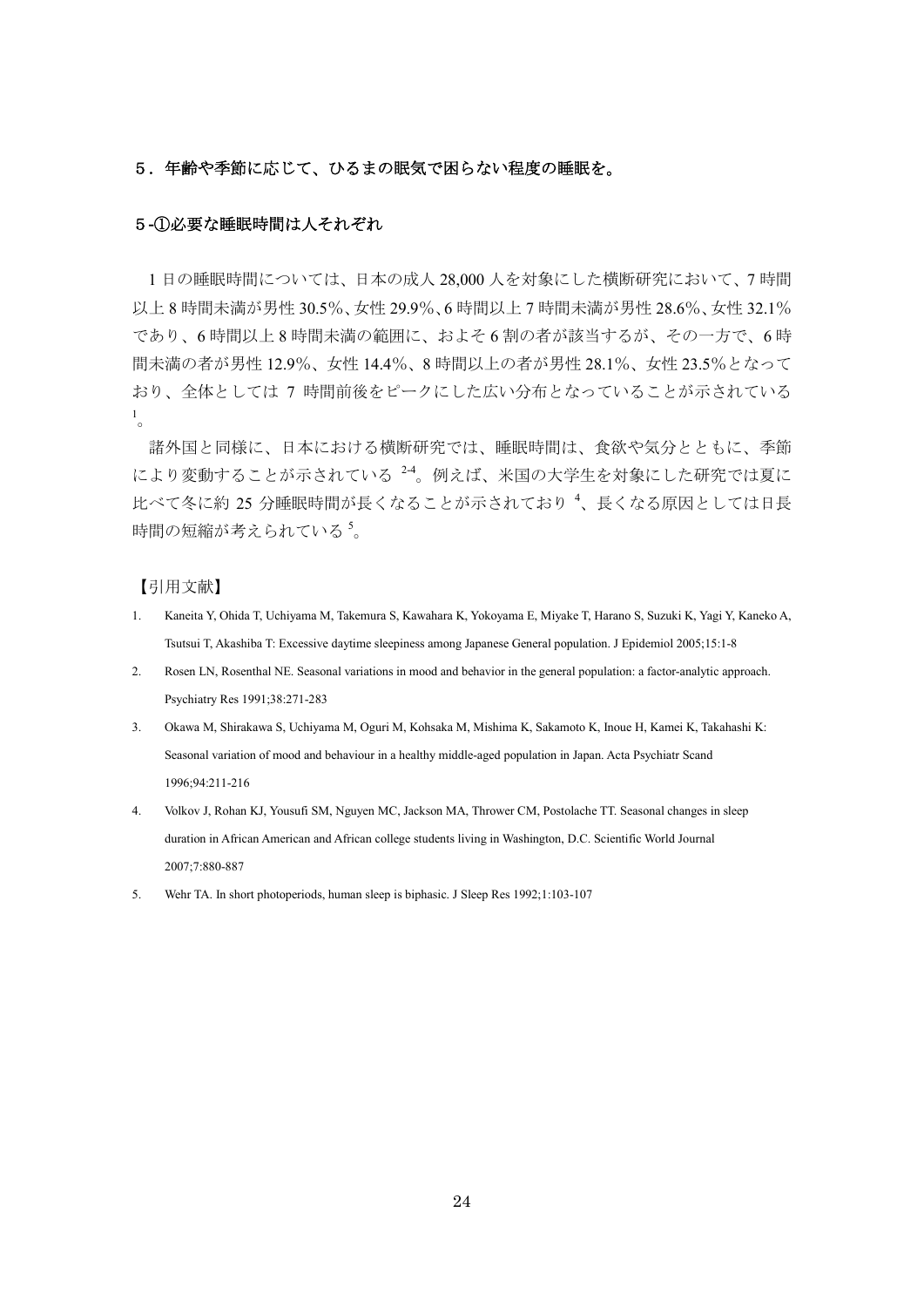#### 5**-**②睡眠時間は加齢で徐々に短縮

夜間に実際に眠ることのできる時間は、成人してから加齢により徐々に短くなることが、 多くの研究で示されている。脳波を用いて客観的に夜間睡眠時間を調べた世界各国の 65 編 の論文から得られた健常人 3,577 人のデータをまとめた研究では、夜間睡眠時間は 15 歳前 後では 8 時間、25 歳で約 7 時間、 その後 20 年経って、45 歳には約 6.5 時間、さらに 20 年経って 65 歳には約 6 時間というように、成人してからは 20 年ごとに 30 分程度の割合 で夜間睡眠時間は減少することが示されている。一方、夜間に寝床で過ごした時間は、20 〜30 歳代では 7 時間程度であるが、45 歳以上では徐々に増加し、75 歳では 7.5 時間を越え ることが示されている<sup>1</sup>。これは、夜間睡眠時間を客観的な指標を用いて調べた研究として、 信頼度が高いデータと考えられる。

これまで、いくつかの大規模な疫学研究において、日本人の睡眠時間の状況について検 討が行われている  $^{2-5}$ 。国民健康・栄養調査  $^2$  では、ここ1ヶ月間の、1日あたりの平均睡眠 時間について尋ねている。このため、昼寝や仮眠を含む、自覚的に 1 日に眠った時間を調 査していることとなり、夜間睡眠のみについて調べた研究に比べて高齢者の睡眠時間が長 くなっている。過去の研究では、7 時間前後の睡眠時間の者では、生活習慣病や死亡に至る 危険性が最も低いことが示されているが、これらの研究結果は、直接、1 日の睡眠時間を尋 ねた調査に基づくものである。

一方、平成 18年社会生活基本調査 3 や NHK 放送文化研究所の生活時間調査 4、2009年の OECD の国際比較<sup>5</sup>では、特定の2日における15分刻みの時間単位について、睡眠、食事、 通勤・通学、仕事、テレビ・ラジオ・新聞・雑誌など 20 項目の行動から選択して回答する 方式をとっている。この方法では、生活時間の配分について詳細なデータが詳細に得られ ることから、1 日の中で睡眠のために費やした時間が算出できるが、寝床で過ごした時間と 実際に眠っていた時間との区別ができない問題がある。また、休日と平日による生活時間 の配分の違いに大きく影響される問題もある。

このように、睡眠時間を尋ねた研究や脳波を用いて夜間の睡眠時間を調べた研究を比較 する際には注意が必要であるが、一般に、夜間に実際に眠っていた睡眠、1 日のうち眠って いた時間、寝床に就いていた時間のいずれもが睡眠時間として扱われることが多いことか ら、研究結果の解釈に混乱を生じることがある。睡眠時間を比較する際には、調査方法の 違いに注意する必要がある。

- 1. Ohayon MM, Carskadon MA, Guilleminault C, Vitiello MV. Meta-analysis of quantitative sleep parameters from childhood to old age in healthy individuals: developing normative sleep values across the human lifespan. Sleep 2004;27:1255-1273
- 2. 厚生労働省健康局. 平成 19 年国民健康・栄養調査. 東京: 厚生労働省健康局, 2007
- 3. 総務省統計局. 平成 18 年社会生活基本調査. 東京: 総務省統計局, 2006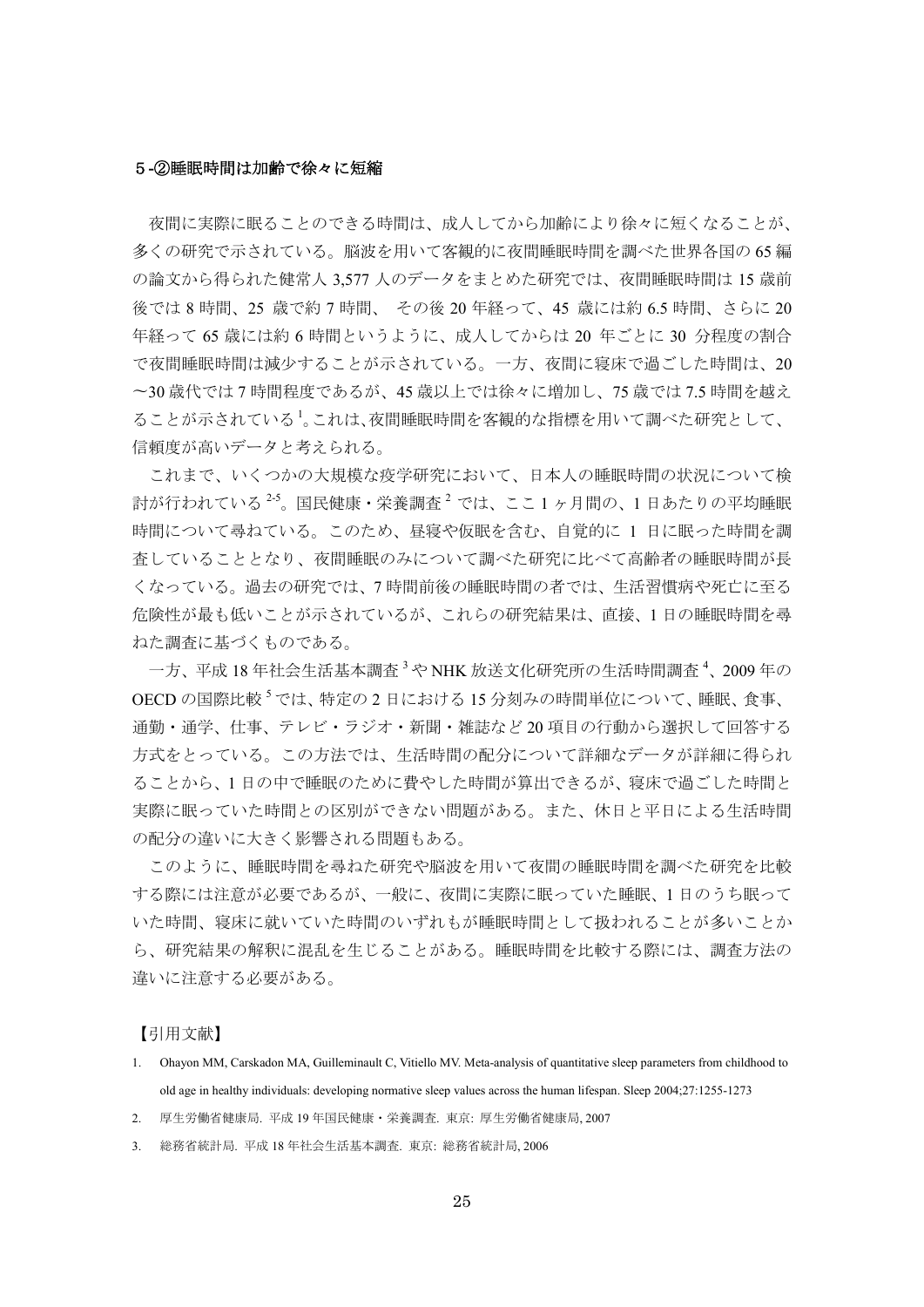- 4. NHK 放送文化研究所. 2010 年国民生活時間調査報告書. 東京: 日本放送協会, 2011;47-48
- 5. OECD. Society at a Glance 2009: OECD Social Indicators. Paris: OECD Publishing, 2009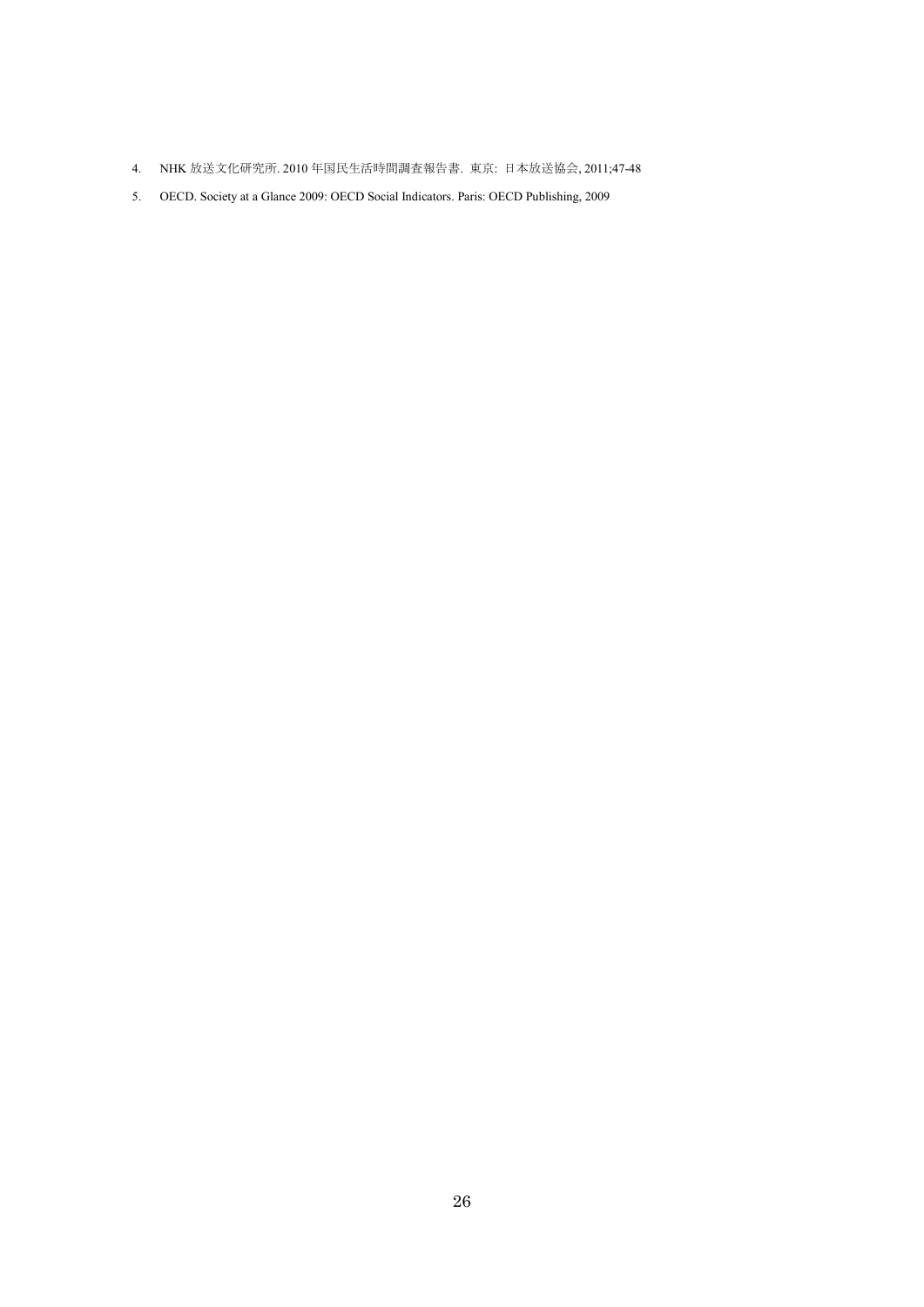# 5**-**③年をとると朝型化 男性でより顕著

年をとると徐々に早寝早起きの傾向が強まり朝型化することがわかっている 1,2。約6万 人の欧州人を対象にして概日リズムを調べた横断研究では、加齢による朝型化の度合いは 男性でより強いことが示されている <sup>2</sup>。日本の一般住民を対象にした横断研究では、年齢が 高い者ほど早朝覚醒の頻度が高いが、その傾向は特に男性で著しいことが示されている <sup>3</sup>。

- 1. Czeisler CA, Dumont M, Duffy JF, Steinberg JD, Richardson GS, Brown EN, Sánchez R, Ríos CD, Ronda JM. Association of sleep-wake habits in older people with changes in output of circadian pacemaker. Lancet 1992;340:933-936
- 2. Foster RG, Roenneberg T. Human responses to the geophysical daily, annual and lunar cycles. Curr Biol 2008;18:R784-R794
- 3. Kaneita Y, Ohida T, Uchiyama M, Takemura S, Kawahara K, Yokoyama E, Miyake T, Harano S, Suzuki K, Yagi Y, Kaneko A, Tsutsui T, Akashiba T. Excessive daytime sleepiness among the Japanese general population. J Epidemiol 2005;15:1-8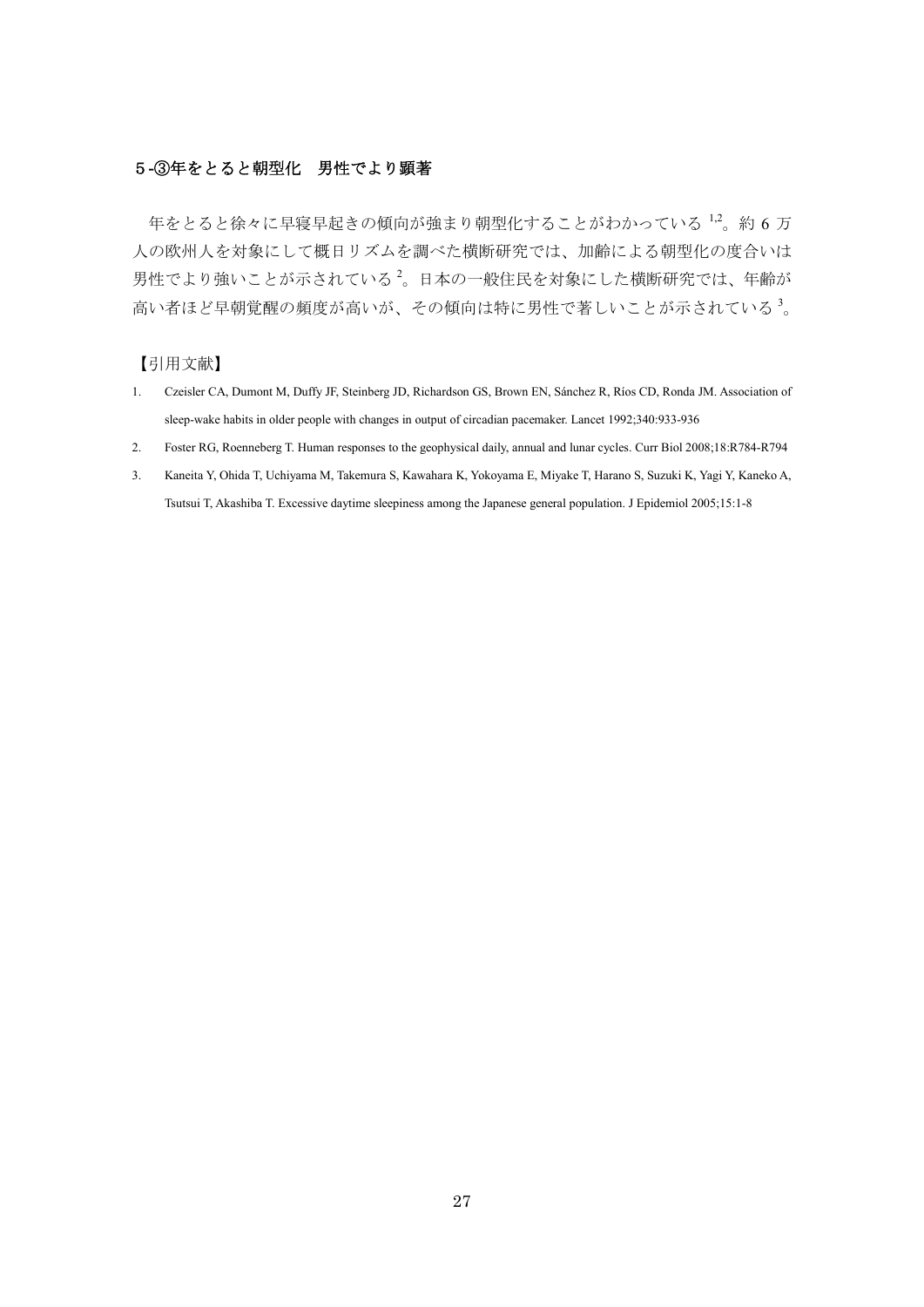#### 5**-**④日中の眠気で困らない程度の自然な睡眠が一番

睡眠時間は生活様式によって影響を受ける。睡眠不足が続くと、より長い睡眠が必要に なることが示されている <sup>1</sup>。また、いくつかの研究では、日中活発に過ごした場合、より長 い睡眠が必要になることが示されている
<sup>2,3</sup>。季節によっても睡眠時間は変化する
<sup>4</sup>。睡眠が 不足すれば、日中の眠気が強くなり、種々の心身の問題が生じる。一方で、長く眠ること を意識しすぎると睡眠が浅くなり中途覚醒が増加する <sup>5</sup>。生活習慣病と睡眠時間に関する研 究から、極端に短い睡眠時間や長い睡眠時間である者と比べて、およそ 7 時間前後の睡眠 時間が生活習慣病に至る危険性が少ないことが示唆されている 6-8。健康保持の観点からは、 日中しっかり覚醒して過ごせるかどうかを睡眠充足の目安として、心身の不調や問題があ るときには睡眠習慣について振り返ることが重要である <sup>9</sup>。

- 1. Dement W, Greenberg S. Changes in total amount of stage four sleep as a function of partial sleep deprivation. Electroencephalogr Clin Neurophysiol 1966;20:523-526
- 2. Youngstedt SD, O'Connor PJ, Dishman RK. The effects of acute exercise on sleep: a quantitative synthesis. Sleep 1997;20:203-214
- 3. Kubitz KA, Landers DM, Petruzzello SJ, Han M. The effects of acute and chronic exercise on sleep. A meta-analytic review. Sports Med 1996;21:277-291
- 4. Okawa M, Shirakawa S, Uchiyama M, Oguri M, Kohsaka M, Mishima K, Sakamoto K, Inoue H, Kamei K, Takahashi K. Seasonal variation of mood and behaviour in a healthy middle-aged population in Japan. Acta Psychiatr Scand 1996;94:211-216
- 5. 金野倫子, 今野千聖, 降籏隆二, 高橋栄, 兼板佳孝, 大井田隆, 赤星俊樹, 赤柴恒人, 内山真. 一般成人における睡眠 障害と睡眠習慣の関係. 不眠研究 2011:89-94
- 6. Buxton OM, Marcelli E. Short and long sleep are positively associated with obesity, diabetes, hypertension, and cardiovascular disease among adults in the United States. Soc Sci Med 2010;71:1027-1036
- 7. Nakajima H, Kaneita Y, Yokoyama E, Harano S, Tamaki T, Ibuka E, Kaneko A, Takahashi I, Umeda T, Nakaji S, Ohida T. Association between sleep duration and hemoglobin A1c level. Sleep Med 2008;9:745-752
- 8. Kaneita Y, Uchiyama M, Yoshiike N, Ohida T. Associations of usual sleep duration with serum lipid and lipoprotein levels. Sleep 2008;31:645-652
- 9. 内山真. 睡眠障害の診断・治療ガイドライン作成とその実証的研究総括研究報告書. 市川: 国立精神・神経センター 精神保健研究所, 2002:9-15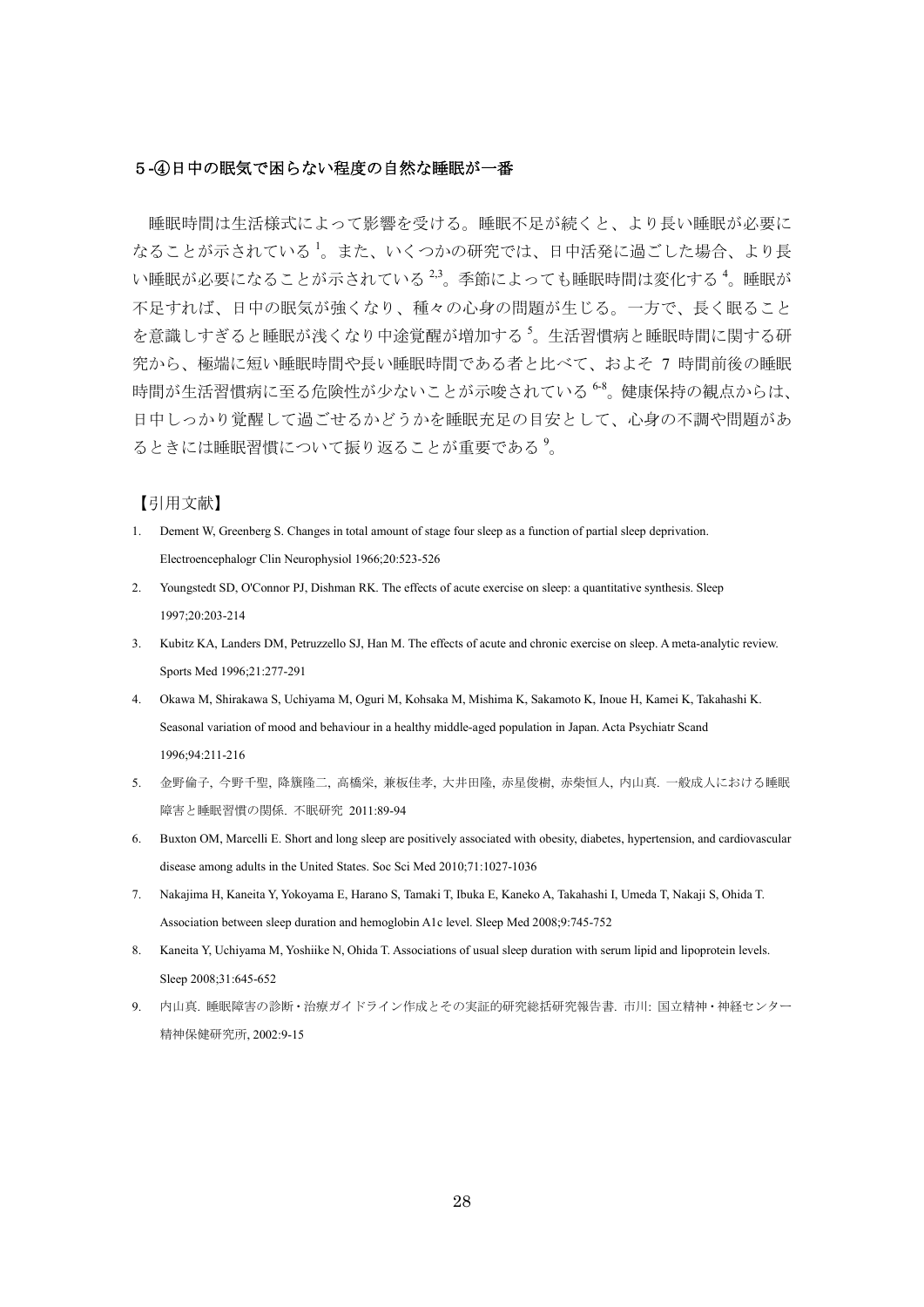#### 6. 良い睡眠のためには、環境づくりも重要です。

#### 6**-**①自分にあったリラックス法が眠りへの心身の準備となる

覚醒水準が高く、興奮した状態は、睡眠を妨げるため、スムーズに入眠するためにはリ ラックスすることが大切である。このためには、寝床に就く前に少なくとも 1 時間は何も しないでよい時間を確保することが有効である <sup>1</sup>。また、睡眠時間や就床時刻にこだわり、 眠くないにもかかわらず、無理に眠ろうとすると、逆にリラックスできず、寝つきを悪化 させることがある。そのため、およそ 30 分以上寝床で目が覚めていたら、一度寝室を離れ るなどして気分を変える工夫が大切である <sup>1</sup>。

リラックスした状態では思考や不安感情などが生じにくいという現象を利用して、就寝 状況で身体的なリラックスを得ることでネガティブな思考や不安感情の低減を試みる方法 として様々なリラクゼーション法があり、寝つきに問題のある人において入眠の改善など をもたらすことが示されている 2,3。ただし、ある人がいつもリラックスできる方法であっ ても、そのときの状況によってはリラックスできないこともあり、また、同じ方法がその 他の人にとっては、かえって緊張が増すこともあるため、個人にあったリラックスできる 方法を見つけることが重要である<sup>4</sup>。

睡眠と体温の変化は密接に関係しているため、就寝 0.5~6 時間前の入浴による体温変化 は、入眠の促進や深睡眠の増加といった睡眠の改善効果を持つことが示されている 5-9。適 切な時刻に 40℃程度の高すぎない湯温で入浴するのであれば精神的なリラックス効果に加 え、湯に浸かって軽く体温を上げることで末梢血管が拡張して、その後の放熱が活発にな り、寝ついてから90分前後における深い睡眠を増加させることにつながると考えられる?。 ただし、就寝直前に 42℃以上の高温浴を行うと、体温を上昇させすぎ心身を目覚めさせて しまうため、かえって入眠が妨げられることがあることが示されている <sup>10</sup>。

- 1. Morin CM. Psychological and Behavioral Treatments for Insomnia I: Approaches and Efficacy. Kryger MH, Roth T, Dement WC ed. Principles and practice of sleep medicine, 5th edition. Philadelphia: W.B. Saunders Company, 2010;866-883
- 2. Hauri PJ. Can we mix behavioral therapy with hypnotics when treating insomniacs? Sleep 1997;20:1111-1118
- 3. Morin CM, Hauri PJ, Espie CA, Spielman AJ, Buysse DJ, Bootzin RR. Nonpharmacologic treatment of chronic insomnia. An American Academy of Sleep Medicine review. Sleep 1999;22:1134-1156
- 4. 内山真. 睡眠障害の診断・治療ガイドライン作成とその実証的研究総括研究報告書. 市川: 国立精神・神経センター 精神保健研究所, 2002: 9-15
- 5. Dorsey CM, Lukas SE, Teicher MH, Harper D, Winkelman JW, Cunningham SL, Satlin A. Effects of passive body heating on the sleep of older female insomniacs. J Geriatr Psychiatry Neurol 1996;9:83-90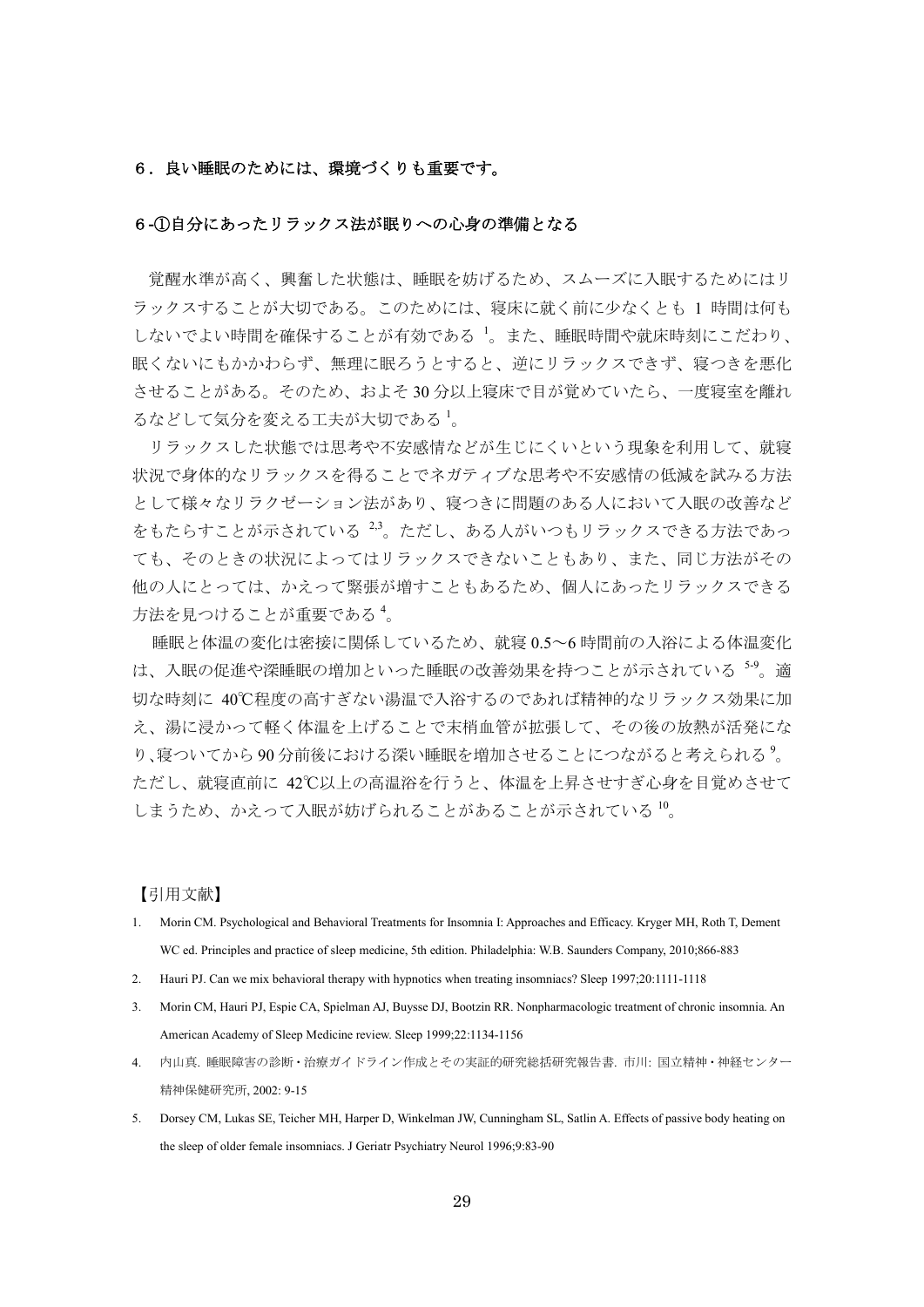- 6. Dorsey CM, Teicher MH, Cohen-Zion M, Stefanovic L, Satlin A, Tartarini W, Harper D, Lukas SE. Core body temperature and sleep of older female insomniacs before and after passive body heating. Sleep 1999;22:891-898
- 7. Horne JA, Shackell BS. Slow wave sleep elevations after body heating: proximity to sleep and effects of aspirin. Sleep 1987;10:383-392
- 8. Kanda K, Tochihara Y, Ohnaka T. Bathing before sleep in the young and in the elderly. Eur J Appl Physiol Occup Physiol 1999;80:71-75
- 9. Horne JA, Reid AJ. Night-time sleep EEG changes following body heating in a warm bath. Electroencephalogr Clin Neurophysiol 1985;60:154-157
- 10. 小川徳雄. 温浴と運動. 鳥居鎮夫編. 睡眠環境学. 東京: 朝倉書店, 1999; 203-210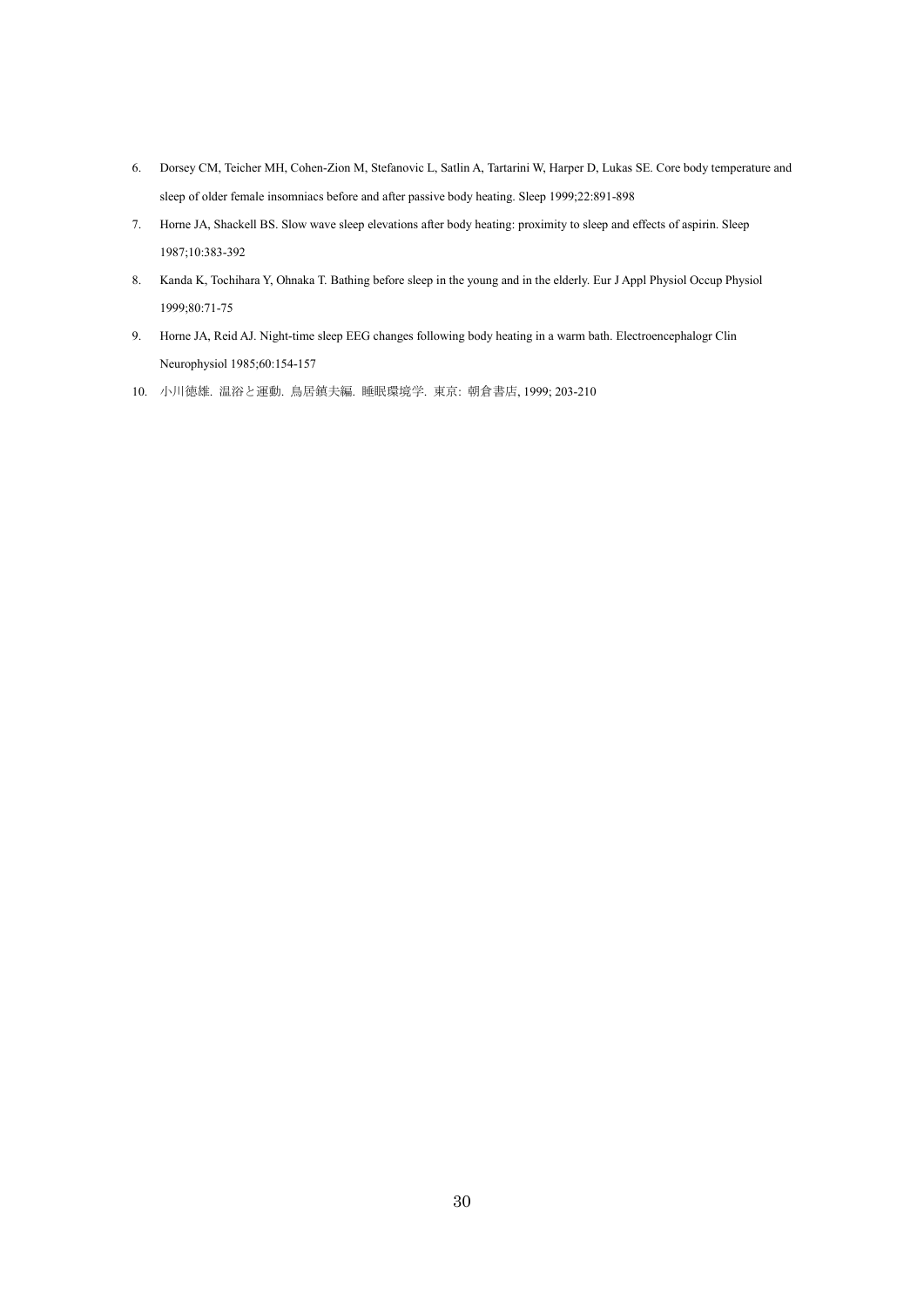#### 6**-**②自分の睡眠に適した環境づくり

寝室の温度、湿度、騒音、光、寝具、寝衣などの環境は睡眠の質と関係することが示さ れているため、寝室・寝床内では、静かで、暗く、温度や湿度が季節に応じて適切に保た れることが大切である 1,2。

温度については、高温環境 3-6、低温環境 5,6 のいずれにおいても覚醒が増加し、深いノン レム睡眠(徐波睡眠)やレム睡眠が減少することが報告されている。寝具や寝衣の影響を除外 するためほぼ裸で睡眠をとらせた研究では、気温が 29~34℃において睡眠が安定していた が、これより低い気温や高い気温では中途覚醒が増加し不安定な睡眠となった <sup>5</sup>。実際の生 活環境では、寝室の中で寝具・寝衣を用いて就寝するため、許容室温範囲は 13~29℃より 低温側に広く、その中でも実生活では夏では高め、冬では低めとなるが、結果として寝床 内で身体近傍の温度が 33℃前後になっていれば、睡眠の質的低下はみられないと考えられ ている $2<sub>e</sub>$ また、同一の温度環境下では、高湿度になると覚醒が増加し、深睡眠が減少する ことが示されている 6。

夜間の騒音は、45~55dB 程度であっても、不眠や夜間の覚醒が増加することが示されて いる 8,9 「一方で、暗く無音の実験室で過ごすなど感覚刺激が極端に少ない条件では、反対 に覚醒度が高まり、物音などの些細な刺激が気になったり、不安や緊張が高まることが報 告されており <sup>10</sup>、注意が必要である。

ある程度以上の明るさの光(昼間では窓際程度の数千ルクスの明るさが必要とされるが、 夜間では一般的な室内天井照明程度の数百ルクスの明るさでも覚醒方向の作用が生じると 考えられている <sup>11</sup> )のもとで一定時間以上過ごすと、目からの光情報が脳内の体内時計や自 律神経の中枢に伝達され、交感神経活動を高め、覚醒度を上昇させる <sup>12</sup>。これが日中であれ ば眠気を低減して覚醒度を維持するとともに、体内時計に働きかけて昼夜のメリハリを強 化するのに役立つ <sup>13</sup>。光の覚醒作用を利用し、朝の起床前に寝室を少しずつ明るくすると、 それに応じて睡眠が浅くなり、起床時の目覚め感が良くなることが示されている <sup>14</sup>。一方で、 入眠前に普通の室内よりも明るい光の下で数十分過ごすだけでも、光の覚醒作用や体内時 計を介したリズムを遅らせる作用のために、入眠が妨げられる <sup>15</sup>。普通の室内の明るさで光 の質について検討した研究では、明るさが同じでも、青白い光や白っぽい光のように相関 色温度の高い光は、白熱電球のような暖色系の光と比べて、覚醒作用が強いことが指摘さ れている 16,17。

以上の様な知識を持って、季節の変化を考慮し、空調、寝具、寝衣により温熱環境を整 え、覚醒作用のある光や騒音を適正化し、適切な睡眠環境を保つ工夫をすることが重要で ある。

<sup>1.</sup> Morin CM. Psychological and Behavioral Treatments for Insomnia I: Approaches and Efficacy. Kryger M, Roth T, Dement W,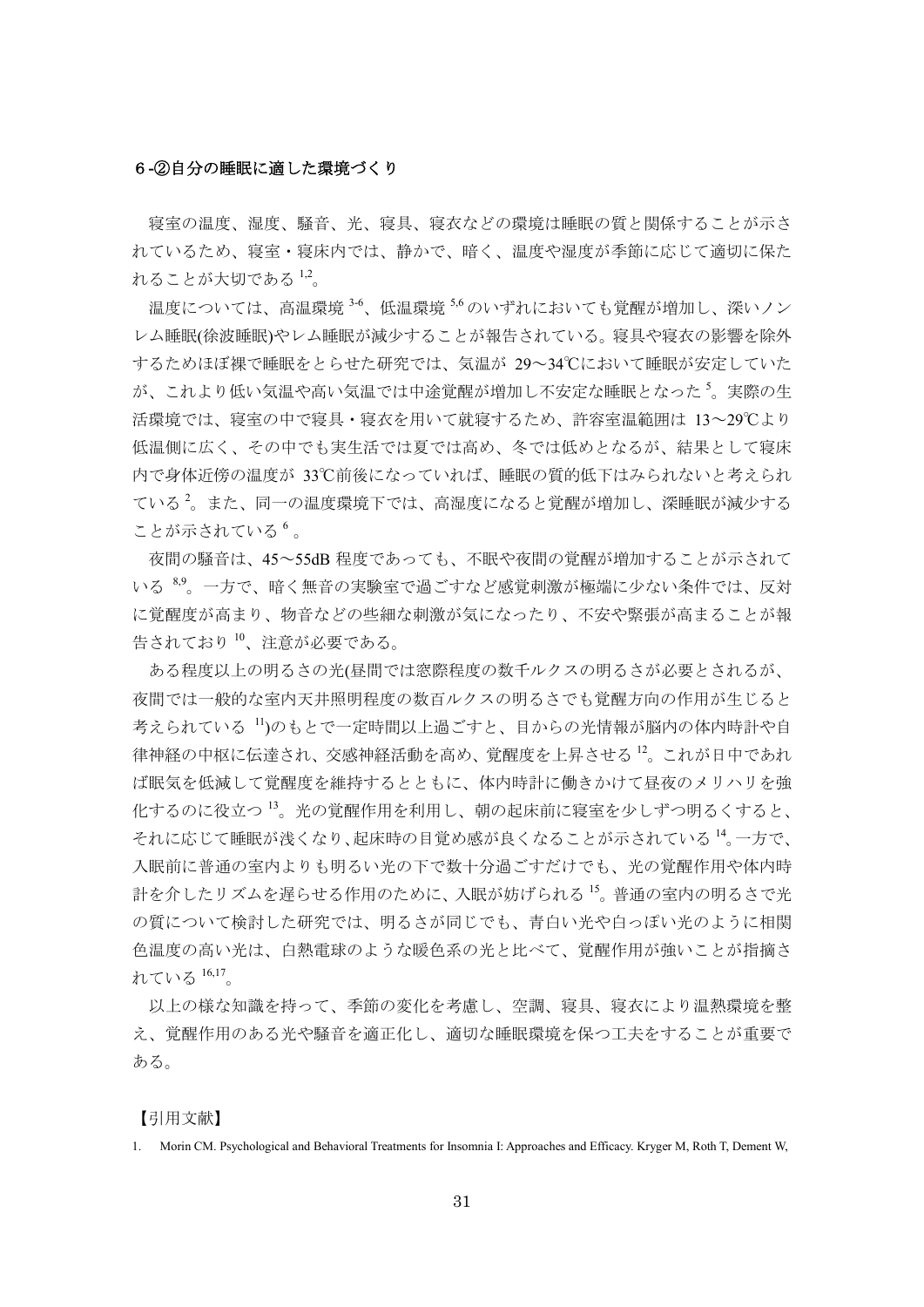ed. Principles and Practice of Sleep Medicine. 5th edition. Philadelphia: WB Saunders Company, 2010:866-883

- 2. 梁瀬度子. 温熱環境. 鳥居鎮夫 編. 睡眠環境学. 東京: 朝倉書店, 1999;152-157
- 3. Bach V, Telliez F, Libert JP. The interaction between sleep and thermoregulation in adults and neonates. Sleep Med Rev 2002;6:481-492
- 4. Buguet A. Sleep under extreme environments: effects of heat and cold exposure, altitude, hyperbaric pressure and microgravity in space. J Neurol Sci 2007;262:145-152
- 5. Haskell EH, Palca JW, Walker JM, Berger RJ, Heller HC. The effects of high and low ambient temperatures on human sleep stages. Electroencephalogr Clin Neurophysiol 1981;51:494-501
- 6. Horne J. Human slow wave sleep: a review and appraisal of recent findings, with implications for sleep functions, and psychiatric illness. Experientia 1992;48:941-954
- 7. Okamoto-Mizuno K, Mizuno K, Michie S, Maeda A, Iizuka S. Effects of humid heat exposure on human sleep stages and body temperature. Sleep 1999;22:767-773
- 8. Basner M, Glatz C, Griefahn B, Penzel T, Samel A. Aircraft noise: effects on macro- and microstructure of sleep. Sleep Med 2008;9:382-387
- 9. Halonen JI, Vahtera J, Stansfeld S, Yli-Tuomi T, Salo P, Pentti J, Kivimäki M, Lanki T. Associations between nighttime traffic noise and sleep: the Finnish public sector study. Environ Health Perspect 2012;120:1391-1396
- 10. Harvey AG. A cognitive model of insomnia. Behav Res Ther 2002;40:869-893
- 11. 小山恵美. ヒトの社会生活における光環境と生物時計について一工学および文化的考察ー. 時間生物学 2011;17:35-44
- 12. Dijk DJ, Boulos Z, Eastman CI, Lewy AJ, Campbell SS, Terman M. Light treatment for sleep disorders: consensus report. II. Basic properties of circadian physiology and sleep regulation. J Biol Rhythms 1995;10:113-125
- 13. Mishima K, Okawa M, Shimizu T, Hishikawa Y. Diminished melatonin secretion in the elderly caused by insufficient environmental illumination. J Clin Endocrinol Metab 2001;86:129-134
- 14. 野口公喜, 白川修一郎, 駒田陽子, 小山恵美, 阪口敏彦. 天井照明を用いた起床前漸増光照射による目覚めの改善. 照明学会誌 2001;85:315-322
- 15. Komada Y, Tanaka H, Yamamoto Y, Shirakawa S, Yamazaki K. Effects of bright light pre-exposure on sleep onset process. Psychiatry Clin Neurosci 2000;54:365-366
- 16. Koyama E, Hasegawa A, Okamoto N, Matsubara A, Ishii Y, Ueno K, Sawai H. Consideration of the optical properties in the nocturnal indoor light environment related to sleep. Proceedings of the Fourth International Conference on Human-Environment System; ICHES2011 in Sapporo, Japan. 2011:49-54
- 17. Noguchi H, Sakaguchi T. Effect of illuminance and color temperature on lowering of physiological activity. Appl Human Sci 1999;18:117-123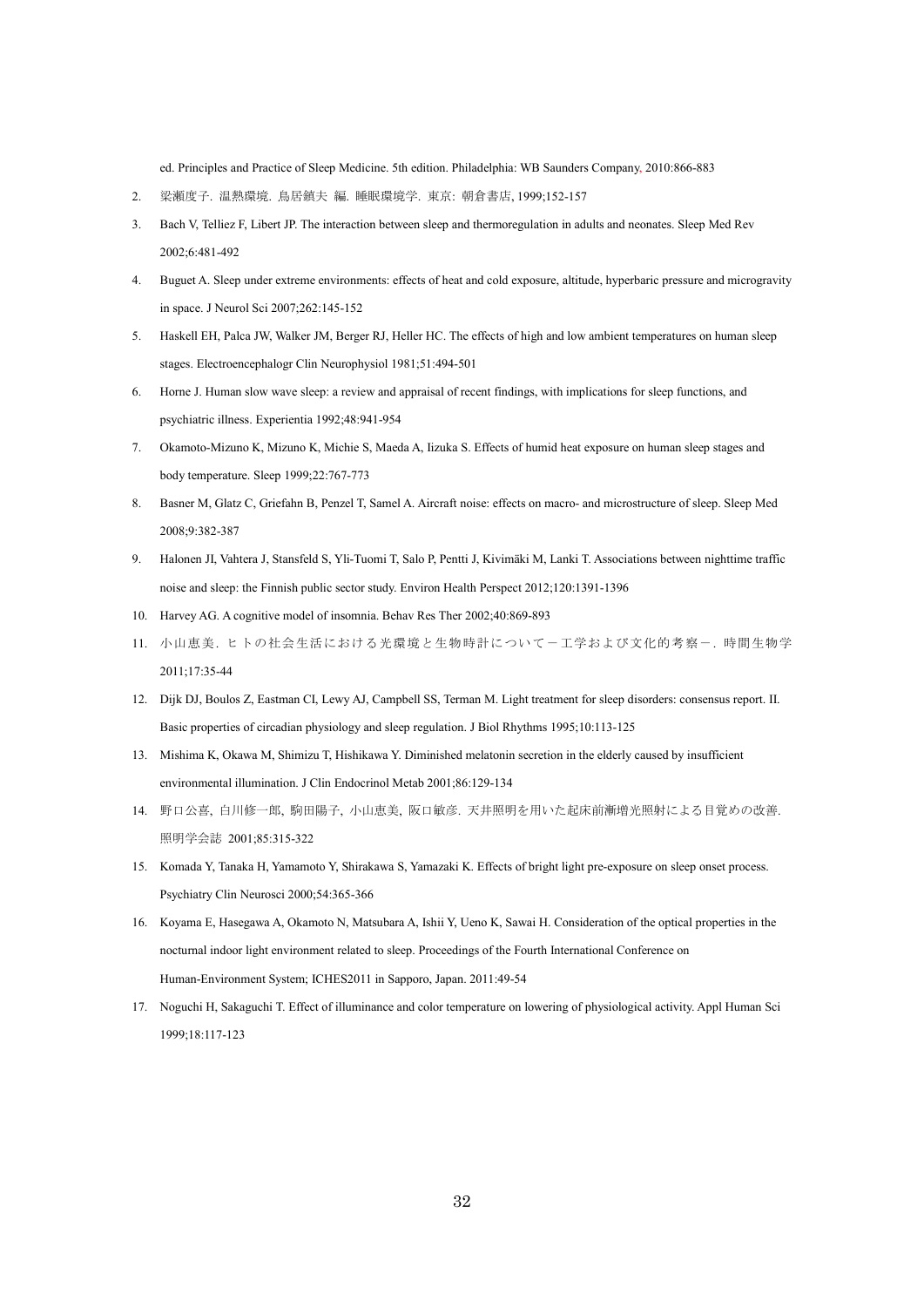# 7.若年世代は夜更かし避けて、体内時計のリズムを保つ。

### 7**-**①子どもには規則正しい生活を

若年世代(ここでは、10 歳代の者と定義する)では夜更かし習慣を予防することが重要であ る。思春期になると、子どもたちは夜更かしをするようになる <sup>1</sup>。思春期から青年期にかけ ては睡眠時間帯が遅れやすい時期である<sup>1</sup>が、さらに通学時間の延長などにより、こうした 傾向が促進されることが示されている 1,2。米国の小児を対象にした縦断研究では、就寝時 刻が遅いことと、その後の体重増加が関係することが示されている <sup>3</sup>。また、日本人の中学 生・高校生を対象にした横断研究では、就寝時刻が遅い者ほど、メンタルヘルスの所見を 有する割合が多いことが示されている <sup>4</sup>。さらに、思春期の睡眠に関する研究では、一定し ない睡眠-覚醒リズムおよび就寝時刻や起床時刻が遅いことが、学業成績の低さと関係し ていることが示されている <sup>5</sup>。

- 1. 浅岡章一. 思春期の睡眠問題. 日本睡眠学会編. 睡眠学. 東京: 朝倉書店, 2009;391-392
- 2. 浅岡章一. 大学生特有の睡眠問題. 日本睡眠学会編. 睡眠学. 東京: 朝倉書店, 2009;392-393
- 3. Snell EK, Adam EK, Duncan GJ. Sleep and the body mass index and overweight status of children and adolescents. Child Dev 2007;78:309-323
- 4. Kaneita Y, Ohida T, Osaki Y, Tanihata T, Minowa M, Suzuki K, Wada K, Kanda H, Hayashi K. Association between mental health status and sleep status among adolescents in Japan: a nationwide cross-sectional survey. J Clin Psychiatry 2007;68:1426-1435
- 5. Wolfson AR, Carskadon MA. Understanding adolescents' sleep patterns and school performance: a critical appraisal. Sleep Med Rev 2003;7:491-506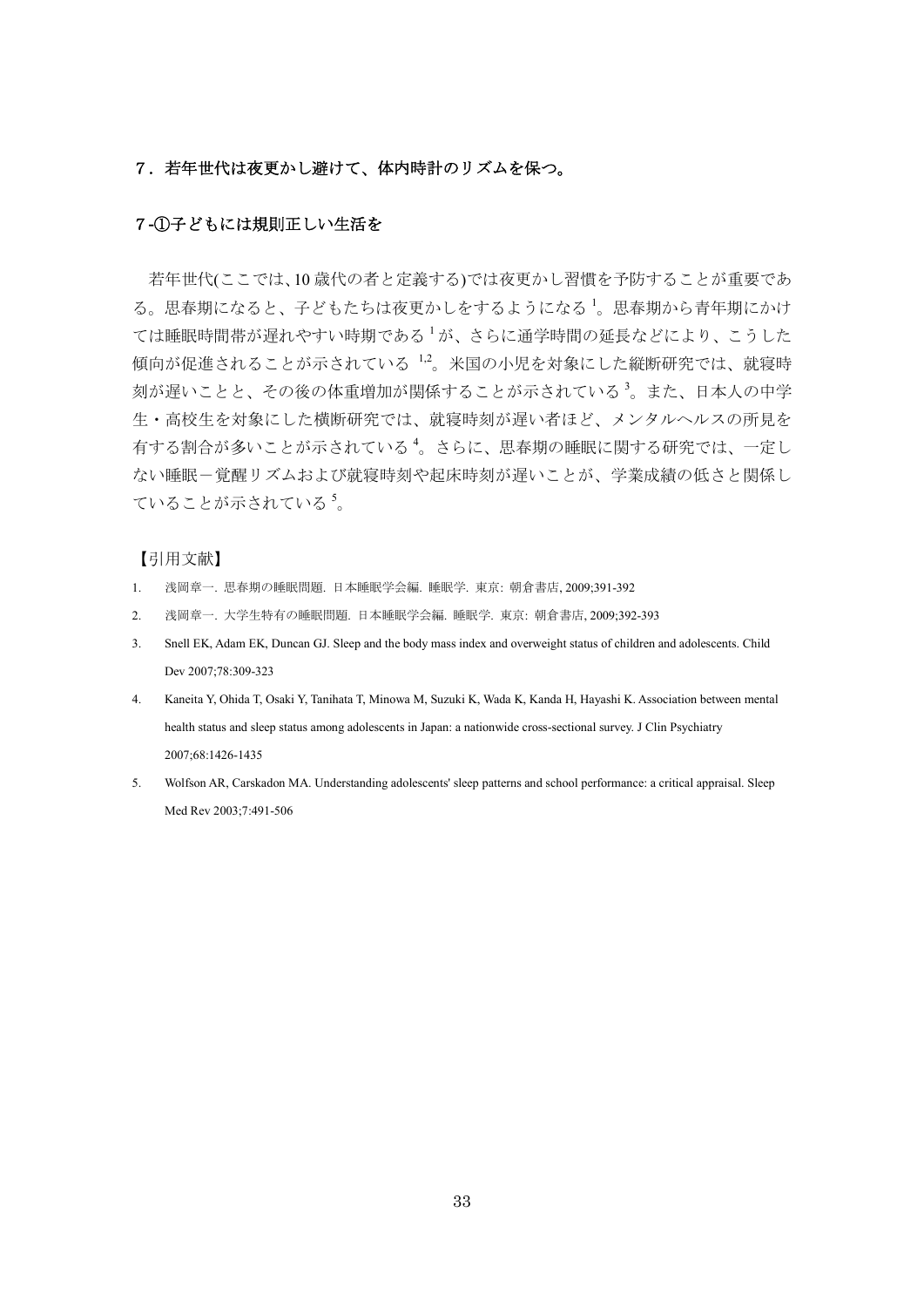# 7**-**②休日に遅くまで寝床で過ごすと夜型化を促進

10 歳代の学生では、平日と比べて休日には起床時刻が 2〜3 時間程度遅くなることが各国 の観察研究で示されている <sup>1</sup>。これは平日における睡眠の不足を解消する意味があるが、一 方で体内時計のリズムを後退させるために、休日後の登校日の覚醒・起床を困難にさせる ことを示している 2,3。15~17 歳の学生 33 名を対象にした介入研究では、土日を模しての 2 日にわたって就床時刻を 1.5 時間遅らせ、起床時刻を 3 時間遅らせた生活をすると、体内時 計が45分遅れることが示されている<sup>4</sup>。高校生60人を対象にした横断研究では、こうした 週末の睡眠スケジュールの遅れは、夏休みなどの長期休暇後に大きくなることが示されて いる <sup>5</sup>。

- 1. Gradisar M, Gardner G, Dohnt H. Recent worldwide sleep patterns and problems during adolescence: a review and meta-analysis of age, region, and sleep. Sleep Med 2011;12:110-118
- 2. Wolfson AR, Carskadon MA. Sleep schedules and daytime functioning in adolescents. Child Dev 1998;69:875-887
- 3. National Sleep Foundation. 2006 sleep in America poll. A National Sleep Foundation poll. 2006. Available from: <www.sleepfoundation.org>
- 4. Crowley SJ, Carskadon MA. Modifications to weekend recovery sleep delay circadian phase in older adolescents. Chronobiol Int 2010;27:1469-1492
- 5. Hansen M, Janssen I, Schiff A, Zee PC, Dubocovich ML. The impact of school daily schedule on adolescent sleep. Pediatrics 2005;115:1555-1561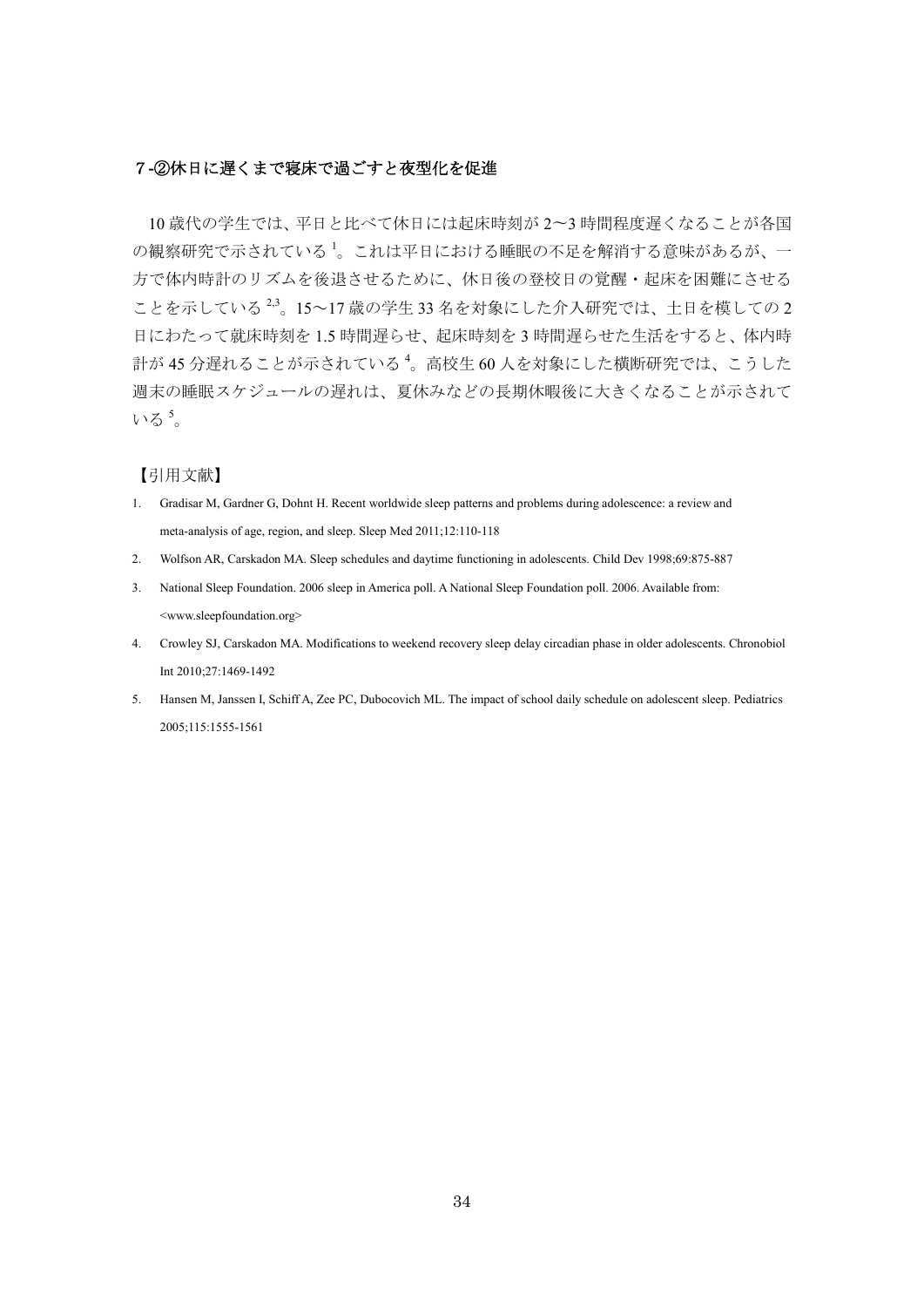# 7**-**③朝目が覚めたら日光を取り入れる

健康成人を対象にした観察研究では、起床後、太陽の光を浴び、体内時計のリズムがリ セットされてから 15~16 時間後に眠気が出現することが示されている<sup>1</sup>。光による体内時 計のリセットが毎朝起床直後に行われないと、その夜に寝つくことのできる時刻が少しず つ遅れることが示されている <sup>2</sup>。通常室内の明るさは 200~500 ルクスであり、太陽光の 10 分の 1 以下であることから、曇りの日であっても屋外では室内の 5 倍以上の明るさとなっ ている 3-5。このため、体内時計を同調させるためには、屋外の太陽光を用いることが効果 的と考えられている。起床後 2 時間以上室内にいると体内時計の同調が十分に行われず、 就寝時刻が遅れやすいことが指摘されている 2,6。10 歳代の高校生を対象にした横断研究で は、起床時刻を 3 時間遅らせて 2 日間過ごすと、体内時計のリズムが 45 分程度遅れること が示されている <sup>7</sup>。このように、体内時計をリセットするには、起床後なるべく早く太陽の 光を浴びることが望ましいことが示されている。

- 1. Liu X, Uchiyama M, Shibui K, Kim K, Kudo Y, Tagaya H, Suzuki H, Okawa M. Diurnal preference, sleep habits, circadian sleep propensity and melatonin rhythm in healthy human subjects. Neurosci Lett 2000;280:199-202
- 2. Czeisler CA, Buxton, OM. The Human Circadian Timing System and Sleep-Wake Regulation. Kryger, M., Roth, T., Dement, W. ed. Principles and Practice of Sleep Medicine, 5th edition. Philadelphia: W.B. Saunders Company, 2010;402-419
- 3. 内山真. 睡眠障害の診断・治療ガイドライン作成とその実証的研究総括研究報告書. 市川: 国立精神・神経センター 精神保健研究所, 2002:9-15
- 4. Riemersma-van der Lek RF, Swaab DF, Twisk J, Hol EM, Hoogendijk WJ, Van Someren EJ. Effect of bright light and melatonin on cognitive and noncognitive function in elderly residents of group care facilities: a randomized controlled trial. JAMA 2008;299:2642-2655
- 5. 山仲勇二郎, 本間さと, 本間研一. 不眠の病理機構 睡眠・覚醒・生体リズムの調節機構. 日本臨床 2009;67:1475-1482
- 6. Khalsa SB, Jewett ME, Cajochen C, Czeisler CA. A phase response curve to single bright light pulses in human subjects. J Physiol 2003;549:945-952
- 7. Crowley SJ, Carskadon MA. Modifications to weekend recovery sleep delay circadian phase in older adolescents. Chronobiol Int 2010;27:1469-1492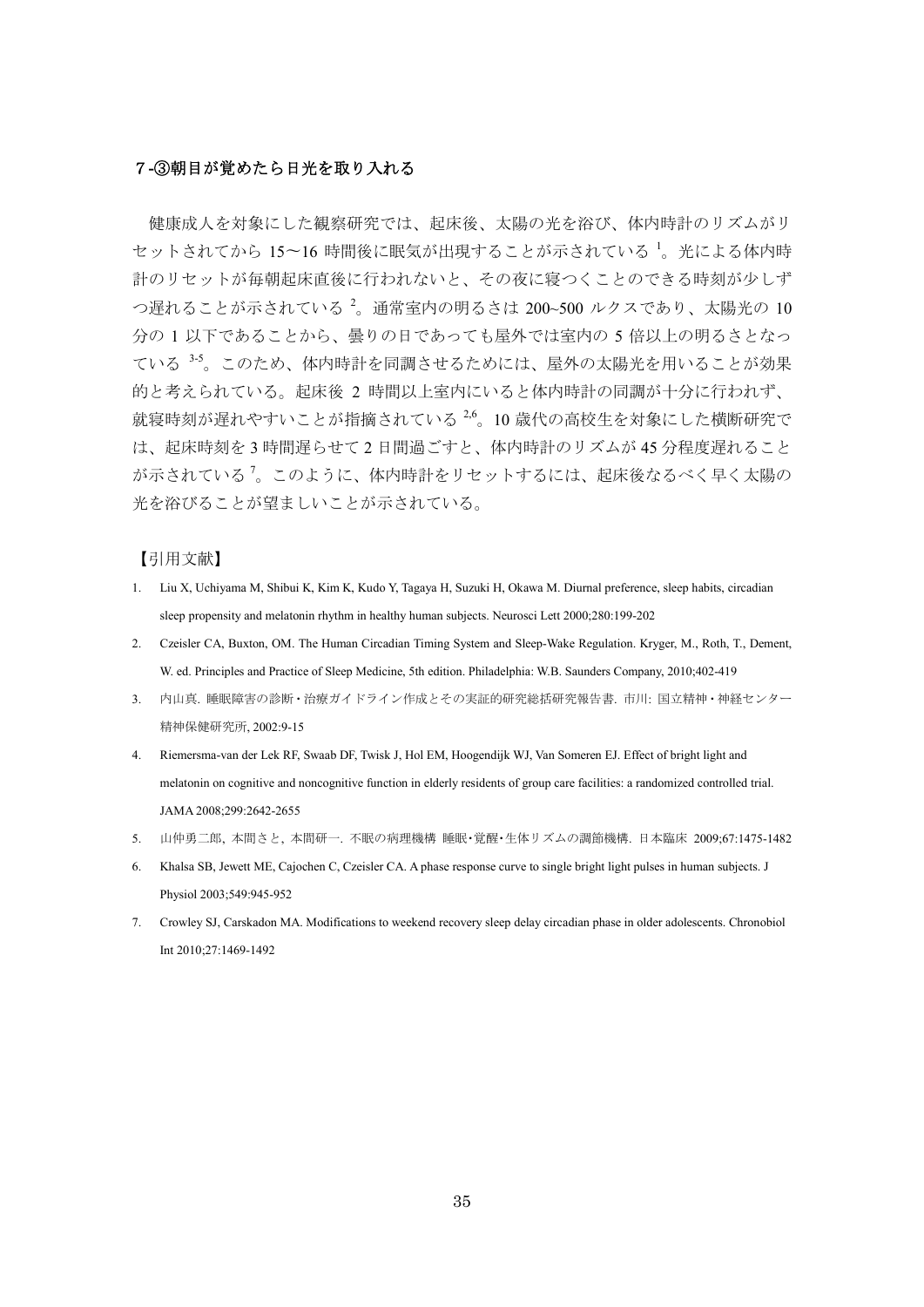# 7**-**④夜更かしは睡眠を悪くする

現代日本では、中学生、高校生の間にも携帯電話が広く普及しており、日本の中学生お よび高校生を対象にした横断研究では、就床後に携帯電話を会話やメールのために使用す る頻度が多い者ほど、睡眠の問題を抱えている割合が高いことが示されている <sup>1</sup>。就寝直前 の携帯電話の使用が中学生、高校生の夜更かしを促進し、睡眠に悪い影響を及ぼしている 可能性がある。

【引用文献】

1. Munezawa T, Kaneita Y, Osaki Y, Kanda H, Ohtsu T, Minowa M, Suzuki K, Higuchi S, Mori J, Yamamoto R, Ohida T: The Association Between Use of Mobile Phones After Lights Out and Sleep Disturbances Among Japanese Adolescents: A Nationwide Cross-Sectional Survey. Sleep 2011;34;1013-1020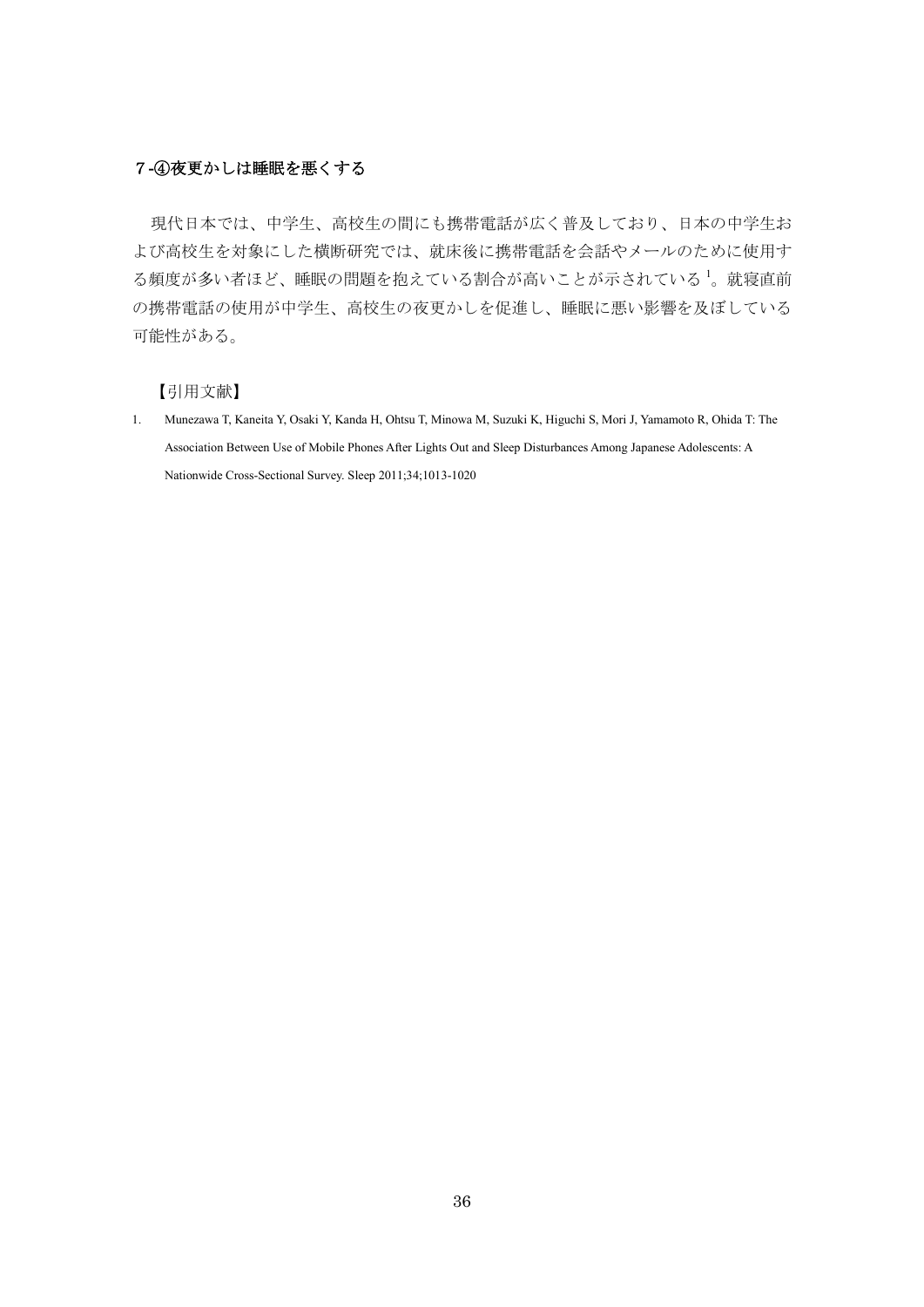#### 8.勤労世代の疲労回復・能率アップに、毎日十分な睡眠を。

#### 8**-**①日中の眠気が睡眠不足のサイン

勤労世代(ここでは、社会的属性として、働いている者と定義する)では睡眠不足を予防す ることが重要である。

成人男性の平均的な睡眠時間は 6 時間から 8 時間といわれている <sup>1</sup> が、必要な睡眠時間 は、年齢とともに変化し、個人によっても大きく異なる。

自分の睡眠時間が足りているか否かを知るための手段としては、日中の眠気の強さを確 認する方法がある。睡眠不足では日中の眠気が強くなる。昼過ぎにある程度の眠気を感じ ることは自然なことであるが、昼過ぎ以外の時間帯でも強い眠気におそわれる場合には、 睡眠不足の可能性がある。日本人の勤労者を対象とした横断研究では、睡眠時間が 6 時間 を下回ると日中に過度の眠気を感じる労働者が多くなることが示されている2。もし、日中 の活動に支障をきたすほどの眠気がある場合には、睡眠時間を延ばす工夫が必要である。

- 1. Ohayon MM, Carskadon MA, Guilleminault C, Vitiello MV. Meta-analysis of quantitative sleep parameters from childhood to old age in healthy individuals: developing normative sleep values across the human lifespan. Sleep 2004;27:1255-1273
- 2. Doi Y, Minowa M. Gender differences in excessive daytime sleepiness among Japanese workers. Soc Sci Med 2003;56:883-894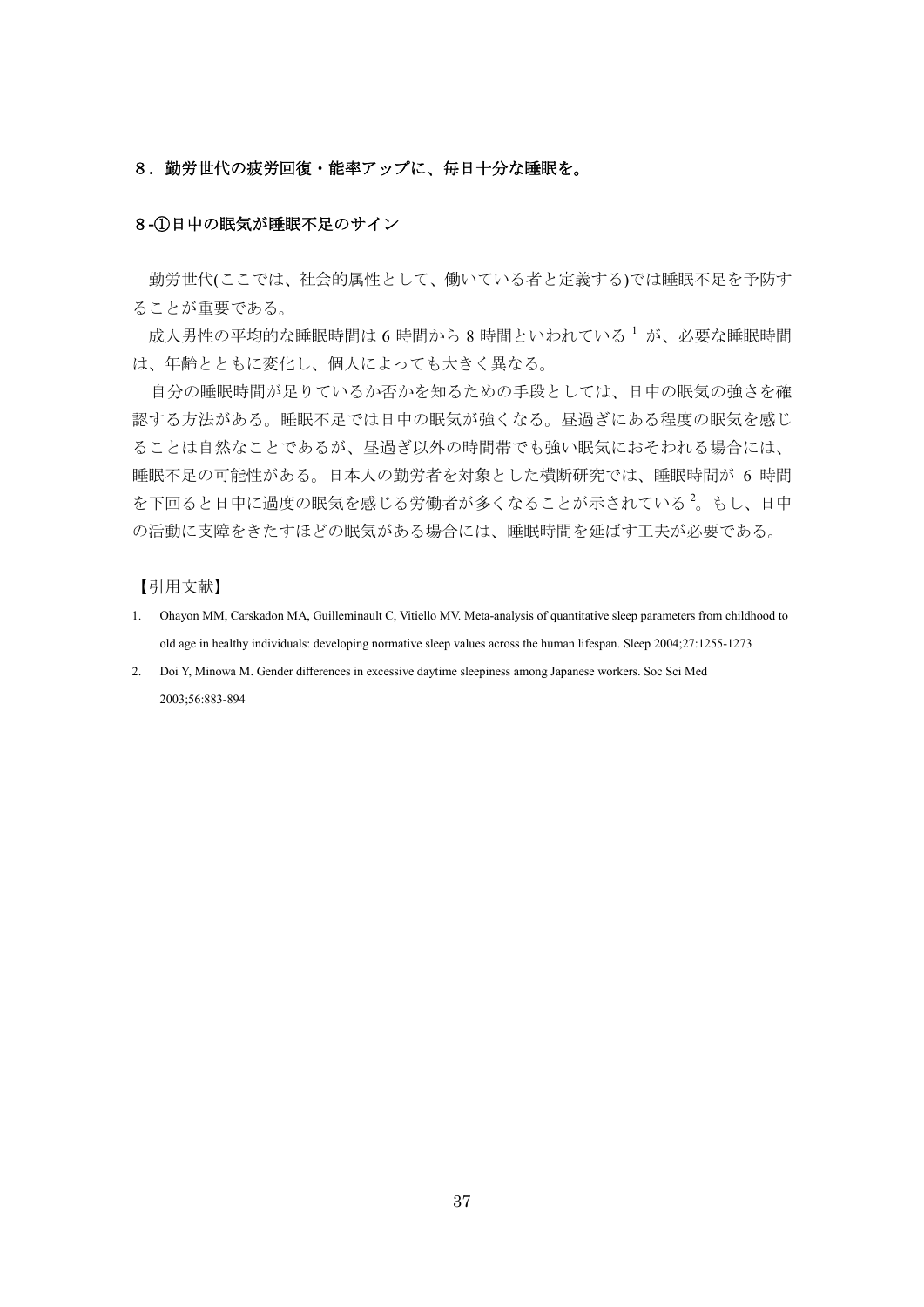### 8**-**②睡眠不足は結果的に仕事の能率を低下させる

睡眠不足は,疲労や心身の健康リスクを上げるだけでなく、作業能率を低下させ、生産 性の低下、事故やヒューマンエラーの危険性を高める可能性がある。健康成人を対象にし た研究では、人間が十分に覚醒して作業を行うことが可能なのは起床後 12~13 時間が限界 であり、起床後 15 時間以上では酒気帯び運転と同じ程度の作業能率、起床後 17 時間を過 ぎると飲酒運転と同じ作業能率まで低下することが示されている<sup>1</sup>。

睡眠不足が連日続くと、作業能率はさらに低下する可能性がある。健康な成人を対象に した介入研究では、自然に目が覚めるまでの十分な睡眠時間が確保されると、作業能率は 安定しているが、その時間よりも睡眠時間が短く制限されると、作業能率は日が経つにつ れ低下していくことが示されている 2,3。また、これらの研究では、客観的な検査では作業 能率が低下しているにも関わらず、自分ではそれほど強い眠気を感じていない場合が多い ことも示されている。

忙しい職場では、睡眠時間を削って働くこともあるかもしれないが、そのようなことが 続くと、知らず知らずのうちに作業能率が低下している可能性がある。

なお、睡眠時間を確保する際には勤務形態の違いも考慮する必要がある。例えば、交代 勤務では、二交代制か三交代制かによっても必要な睡眠時間を確保するための方法は違っ てくる。しかしながら、現状では交代勤務を実施している者が十分な睡眠時間を確保する ための方法については、一致した見解は得られていない。そのため、個人レベルでの工夫 だけでなく、職場の特性や様態に合わせた勤務スケジュールの設計など、労働者の適切な 睡眠時間確保のための、職場ぐるみの取組も大切である <sup>4</sup>。

- 1. Dawson D, Reid K. Fatigue, alcohol and performance impairment. Nature 1997;388:235
- 2. Belenky G, Wesensten NJ, Thorne DR, Thomas ML, Sing HC, Redmond DP, Russo MB, Balkin TJ. Patterns of performance degradation and restoration during sleep restriction and subsequent recovery: a sleep dose-response study. J Sleep Res 2003;12:1-12
- 3. Van Dongen HP1, Maislin G, Mullington JM, Dinges DF. The cumulative cost of additional wakefulness: dose-response effects on neurobehavioral functions and sleep physiology from chronic sleep restriction and total sleep deprivation. Sleep 2003;26:117-126
- 4. 高橋正也. シフトワーカーの睡眠問題. 睡眠医療 2009;3:337-341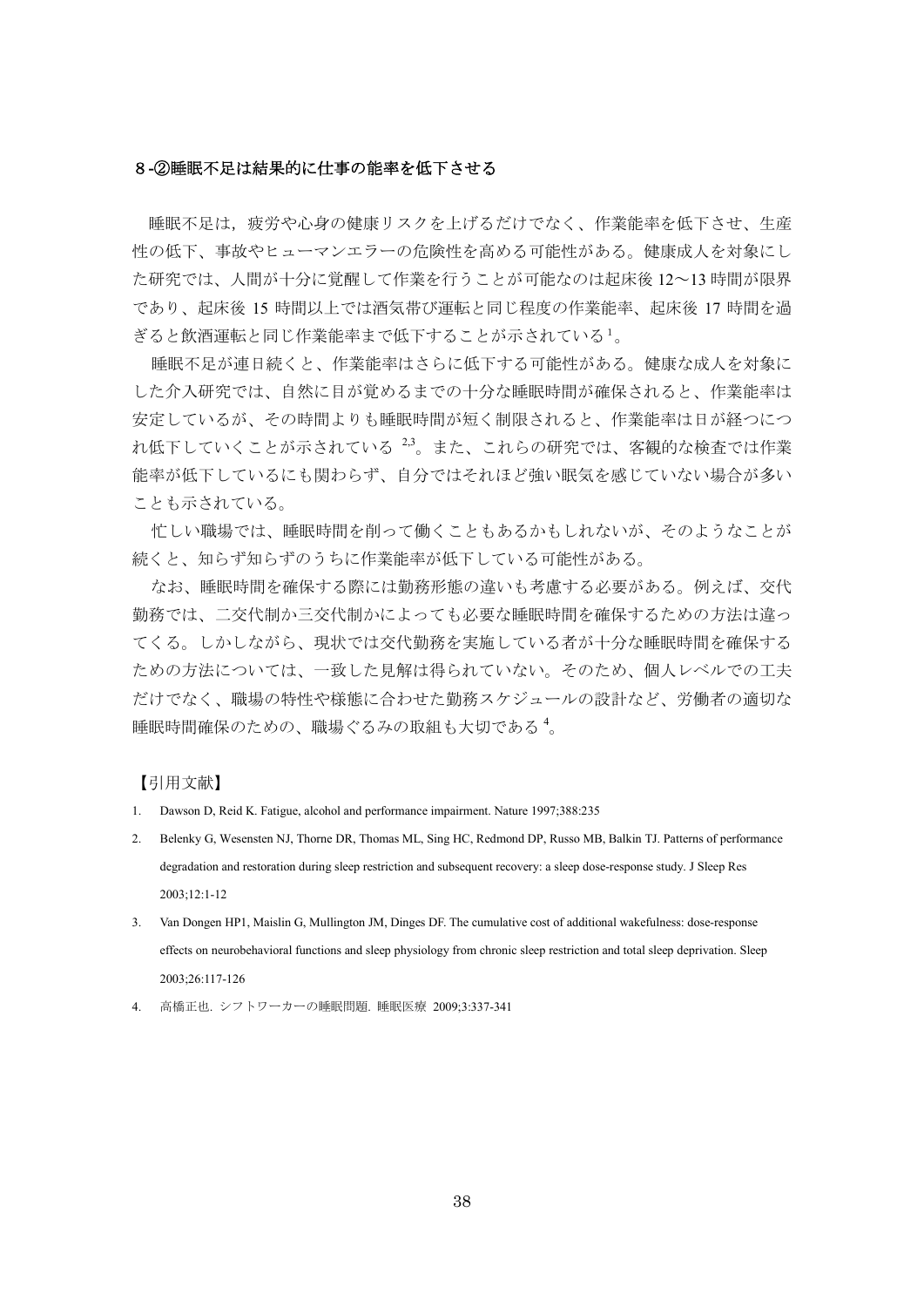#### 8**-**③睡眠不足が蓄積すると回復に時間がかかる

健康成人を対象にした研究では、6~7 日間睡眠不足が続くと、その後 3 日間、十分な睡 眠時間を確保しても、日中の作業能率は十分に回復しないことが示されている
1,2. 日本で は、平日の睡眠不足を補うために、週末に睡眠をまとめてとる「寝だめ」をする人が存在 する。「寝だめ」は作業効率の改善のためには、ある程度有効であることがいくつかの介 入研究で示されてはいるが 3,4 , これらの結果は、睡眠不足が続いて蓄積されると、「寝だめ」 だけでは睡眠不足に伴う作業能率の回復には不十分であることを示している。また、週末 の過度の寝すぎは、逆に夜間の睡眠を妨げて、月曜日や火曜日の日中の眠気や疲労につな がる可能性があることにも注意が必要である<sup>5</sup>。睡眠不足による疲労の蓄積を防ぐためには、 毎日必要な睡眠時間の確保に努めることが大切である。

- 1. Belenky G, Wesensten NJ, Thorne DR, Thomas ML, Sing HC, Redmond DP, Russo MB, Balkin TJ. Patterns of performance degradation and restoration during sleep restriction and subsequent recovery: a sleep dose-response study. J Sleep Res 2003;12:1-12
- 2. Pejovic S, Basta M, Vgontzas AN, Kritikou I, Shaffer ML, Tsaoussoglou M, Stiffler D, Stefanakis Z, Bixler EO, Chrousos GP. Effects of recovery sleep after one work week of mild sleep restriction on interleukin-6 and cortisol secretion and daytime sleepiness and performance. Am J Physiol Endocrinol Metab 2013;305:890-896
- 3. Kubo T, Takahashi M, Sato T, Sasaki T, Oka T, Iwasaki K. Weekend sleep intervention for workers with habitually short sleep periods. Scand J Work Environ Health 2011;37:418-426
- 4. Banks S, Van Dongen HP, Maislin G, Dinges DF. Neurobehavioral dynamics following chronic sleep restriction: dose-response effects of one night for recovery. Sleep 2010;33:1013-1026
- 5. Taylor A, Wright HR, Lack LC. Sleeping-in on the weekend delays circadian phase and increases sleepiness the following week. Sleep Biol Rhythms 2008;6:172–179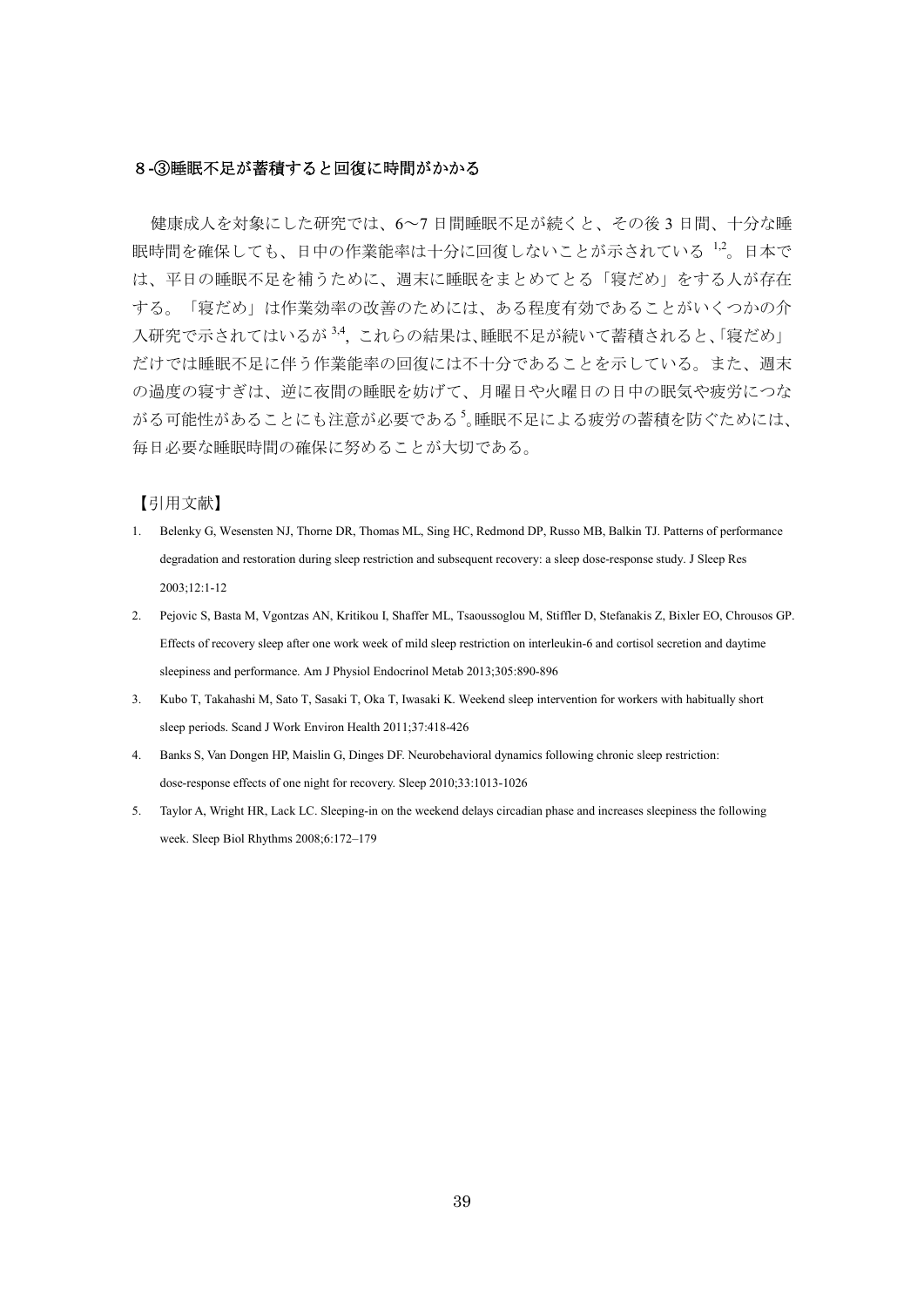#### 8**-**④午後の短い昼寝で眠気をやり過ごし能率改善

毎日十分な睡眠をとることが基本ではあるが、仕事や生活上の都合で、夜間に必要な睡 眠時間を確保できなかった場合には、昼間の仮眠が、その後の覚醒レベルを上げ作業能率 の改善を図ることに役立つ可能性がある 1,2。ただし、必要以上に長く寝すぎると目覚めの 悪さ(睡眠慣性)が生じるため、30 分以内の仮眠が望ましいことが示されている 3,4 夜勤中 の短時間の仮眠は、眠気の防止や作業能率の改善に有効であることが示されている5。ただ し、夜間の仮眠直後は強い目覚めの悪さ(睡眠慣性)が生じやすいため、しばらくは作業を開 始しないなどの注意が必要である <sup>6</sup>。

- 1. Takahashi M. The role of prescribed napping in sleep medicine. Sleep Med Rev 2003;7:227-235
- 2. 堀忠雄, 林光緒. 日中の眠気と仮眠の効果. 臨床精神医学 1998;27:129-135
- 3. Brooks A, Lack L. A brief afternoon nap following nocturnal sleep restriction: which nap duration is most recuperative? Sleep 2006; 29: 831-840
- 4. Tietzel AJ1, Lack LC. The short-term benefits of brief and long naps following nocturnal sleep restriction. Sleep 2001;24:293-300
- 5. Signal TL, Gander PH, Anderson H, Brash S. Scheduled napping as a countermeasure to sleepiness in air traffic controllers. J Sleep Res 2009;18:11-19
- 6. Jewett ME, Wyatt JK, Ritz-DeCecco A, Khalsa SB, Dijk DJ, Czeisler C A. Time course of sleep inertia dissipation in human performance and alertness. J Sleep Res 1999;8:1–8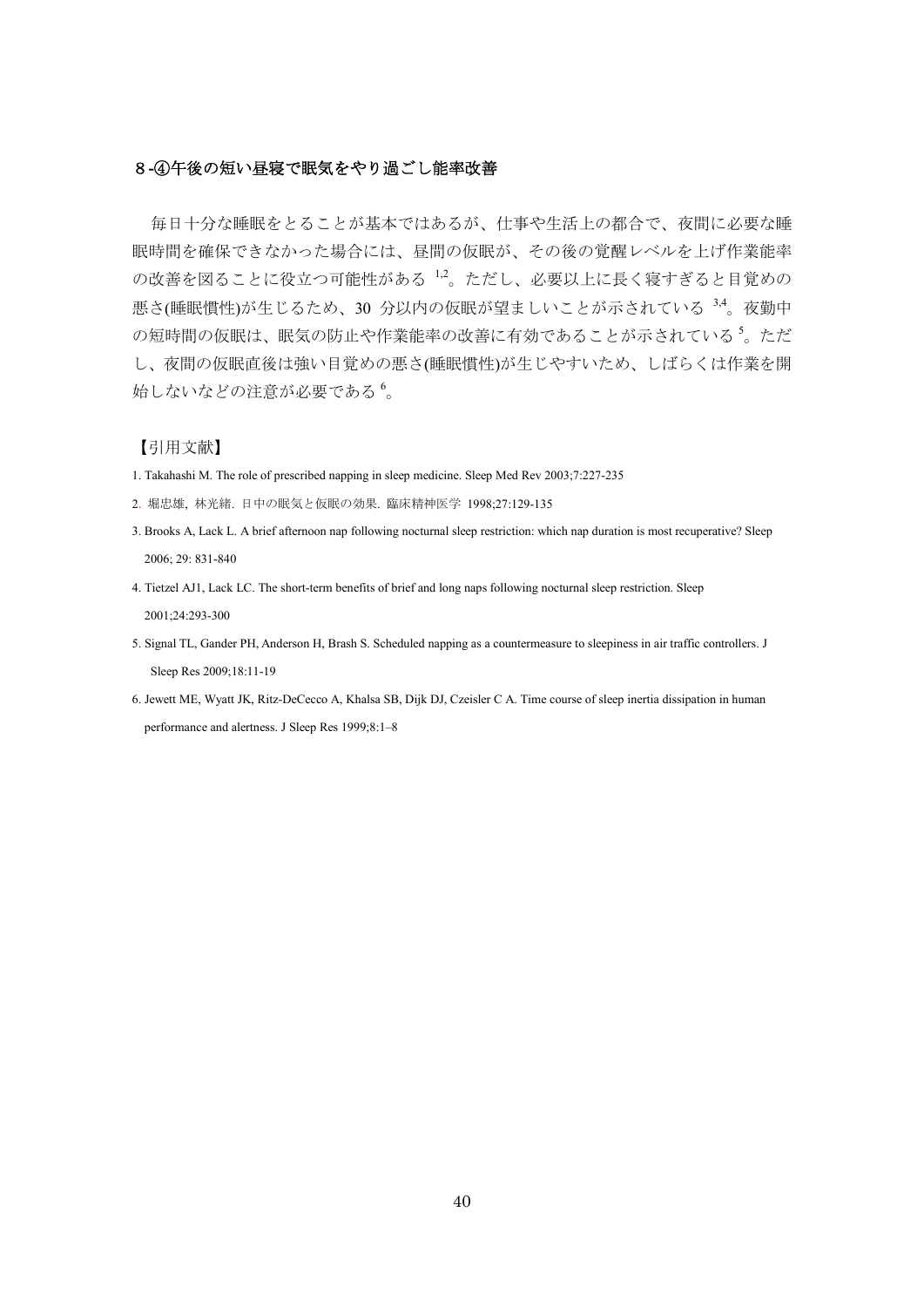#### 9. 熟年世代は朝晩メリハリ、ひるまに適度な運動で良い睡眠。

#### 9**-**①寝床で長く過ごしすぎると熟睡感が減る

熟年世代(ここでは、比較的高齢の者と定義する)では睡眠と覚醒のメリハリをつけること が重要である。

健康な人の生理的な睡眠時間は一定の範囲内にある。長時間就床させて生活をさせた介 入研究では、逆に寝つくまでの時間が延長し、中途覚醒の時間や回数が増加することが示 されている <sup>1</sup>。日本人成人を対象にした横断研究でも、9 時間以上寝床にいる者では、9 時 間未満の者と比べて中途覚醒をおこす割合が高いことが示されている <sup>2</sup>。このように、必要 以上に長い時間、寝床に就くことは、中途覚醒が出現し、熟睡感が損なわれ、不眠につな がる行動であることが示されている。

- 1. Wehr TA. The impact of changes in nightlength (scototperiod) on human sleep. Turek FW, Zee PC ed. Regulation of sleep and circadian rhythms. New York: Marcel Dekker, Inc., 1999;263-285
- 2. 内山真, 今野千聖, 降籏隆二, 鈴木正泰, 大嵜公一, 金野倫子, 高橋栄. 睡眠習慣と不眠に関する研究: 厚生労働科 学研究費補助金循環器疾患等生活習慣対策総研究事業「健康づくりのための休養や睡眠の在り方に関する研究」平 成 21 年度総括・分担報告書. 2010;53-59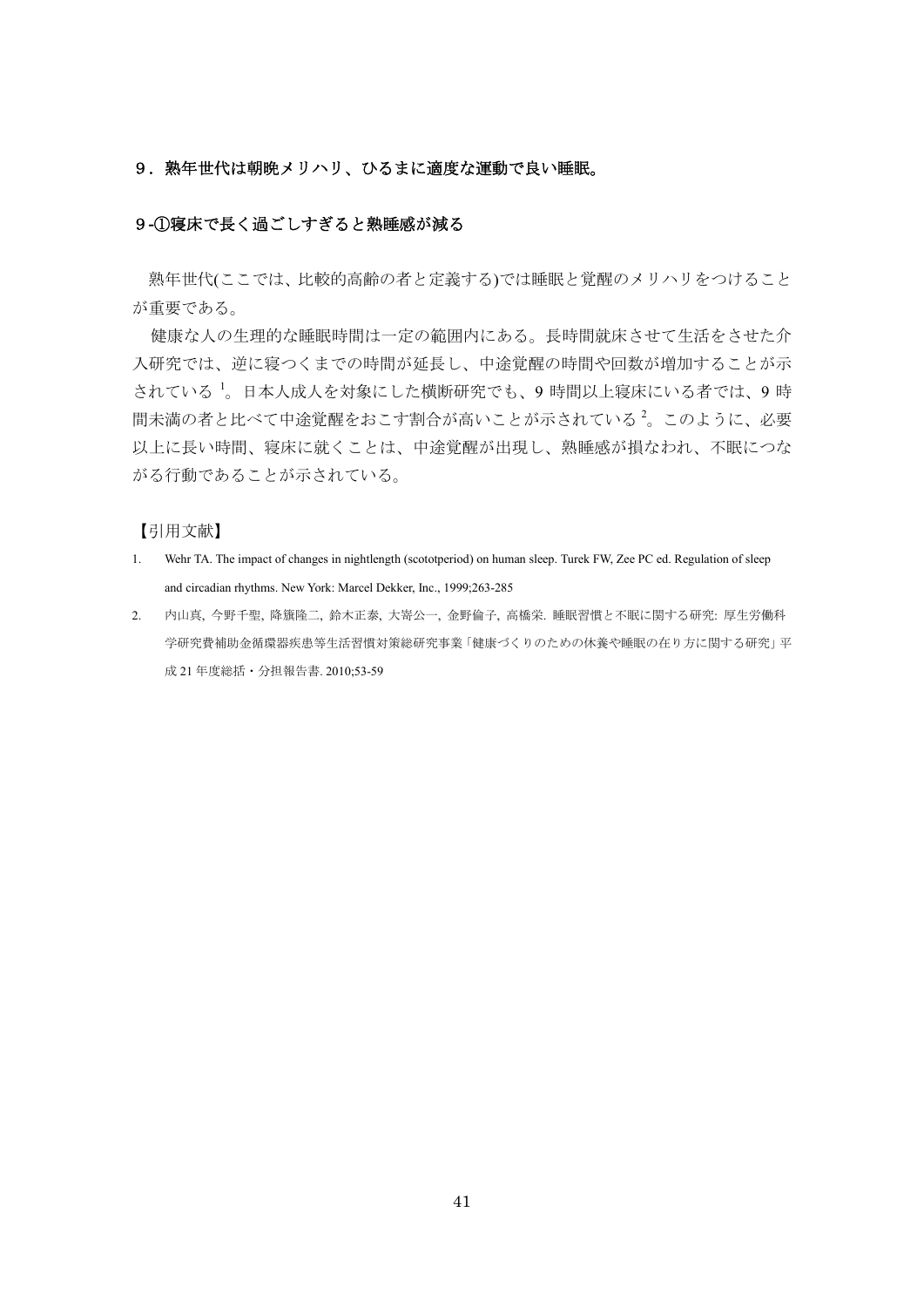#### 9**-**②年齢にあった睡眠時間を大きく超えない習慣を

脳波を用いて客観的に調べると、夜間に実際に眠ることのできる時間(正味の睡眠時間) は加齢とともに短くなるのに対して <sup>1</sup>、実生活では年齢が高くなるほど寝床に就いている時 間は延長している <sup>2</sup>。これは、高齢者の多くは仕事や学業などの日中の制約から解放され、 十分な時間を睡眠に充てることが可能であることが原因と考えられる。ただし、必要以上 に長い時間、寝床に就いていると、中途覚醒が出現し、熟眠感が損なわれ、不眠を呈しや すくなることが指摘されている <sup>3</sup> ことから、注意が必要である。

寝床に就いている時間は生理的な睡眠時間を大きく超えないことが重要である。正味の 睡眠時間は加齢の影響を受け、45 歳では約 6.5 時間、65 歳以上になると 6 時間程度と短く なる<sup>1</sup>。加えて、必要な睡眠時間には個人差があり、昼間の活動量などでも変化する<sup>4,5</sup>。日 中に過剰な眠気がなければ、その人が必要な睡眠時間は足りていると考えられることから6、 就床時刻と起床時刻を調節し、上手に睡眠スケジュールを設計することが重要である。

- 1. Ohayon MM, Carskadon MA, Guilleminault C, Vitiello MV. Meta-analysis of quantitative sleep parameters from childhood to old age in healthy individuals: developing normative sleep values across the human lifespan. Sleep 2004;27:1255-1273
- 2. NHK 放送文化研究所. 2010 年国民生活時間調査報告書. 東京: 日本放送協会, 2011;47-48
- 3. Wehr TA. The impact of changes in nightlength (scototperiod) on human sleep. Turek FW, Zee PC ed. Regulation of sleep and circadian rhythms. New York: Marcel Dekker, Inc., 1999;263-285
- 4. Youngstedt SD, O'Connor PJ, Dishman RK. The effects of acute exercise on sleep: A quantitative synthesis. Sleep 1997;20:203-214
- 5. Kubitz KA, Landers DM, Petruzzello SJ, Han M. The effects of acute and chronic exercise on sleep. A meta-analytic review. Sports Med 1996;21:277-291
- 6. 内山真. 睡眠障害治療・診断ガイドライン: 厚生労働省精神・神経疾患研究委託費 睡眠障害の診断・治療ガイド ライン作成とその実証的研究 平成 11-13 年度総括研究報告書. 2002;9-15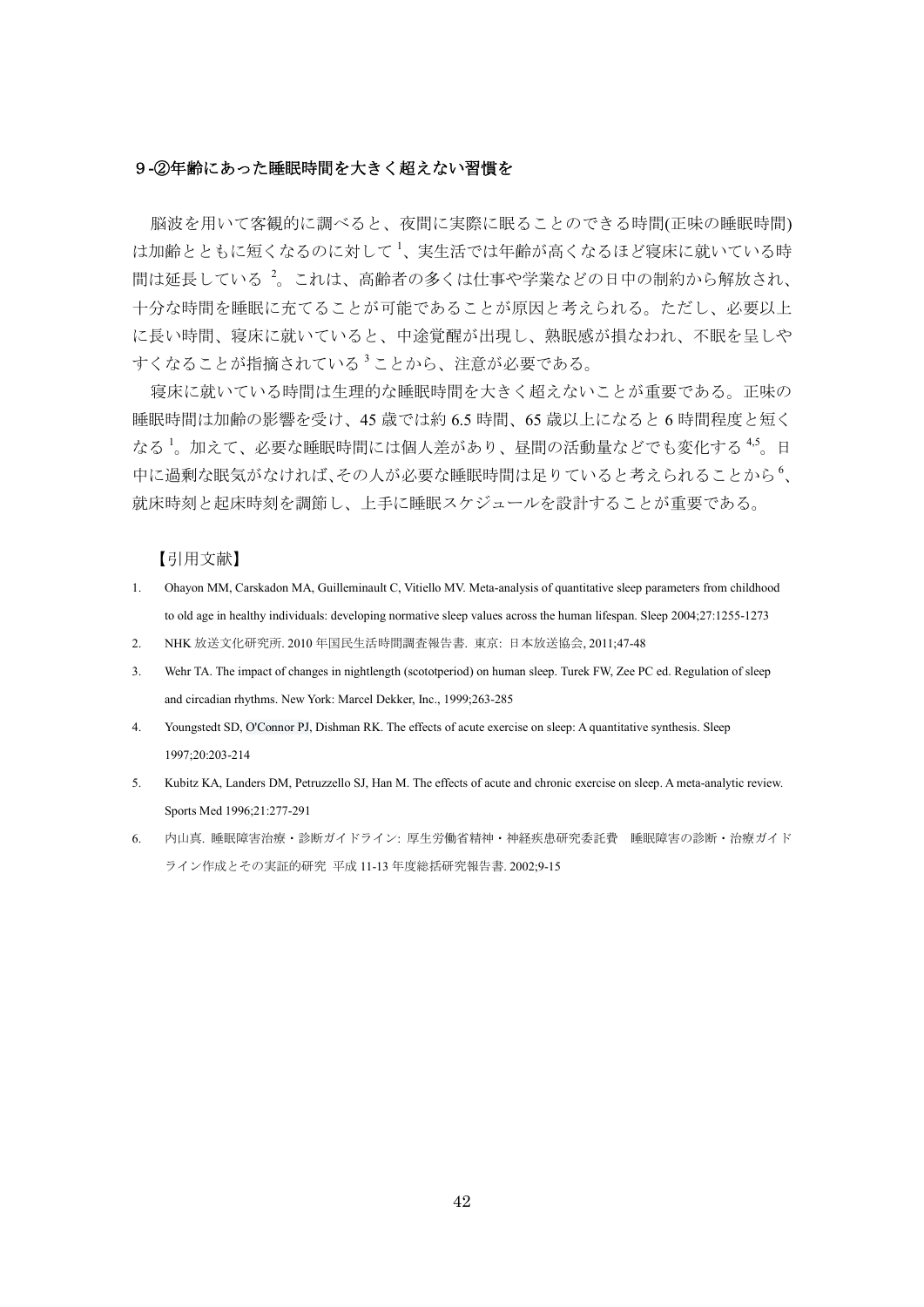# 9**-**③適度な運動は睡眠を促進

十分に日常生活活動度(ADL)が確保され、また、大きな病気を有していない日本人高齢者 を対象にした縦断研究では、週に 5 日以上の身体活動が不眠の発生を抑制することが示さ れている <sup>1</sup>。つまり、定期的な運動は睡眠に良い影響を及ぼすと考えられる。ただし、強い 運動をすると、かえって、寝つけなくなることも考えられるため2、日常生活の中で体を動 かすことや、定期的に運動を行うことが重要である。高齢者の場合には、身体の状態に配 慮しながら、運動を取り入れることが大切である。

- 1. Inoue S, Yorifuji T, Sugiyama M, Ohta T, Ishikawa-Takata K, Doi H. Does habitual physical activity prevent insomnia? A cross-sectional and longitudinal study of elderly Japanese. J Aging Phys Act 2013;21:119-139
- 2. Driver HS, Taylor SR. Exercise and sleep. Sleep Med Rev 2000;4:387-402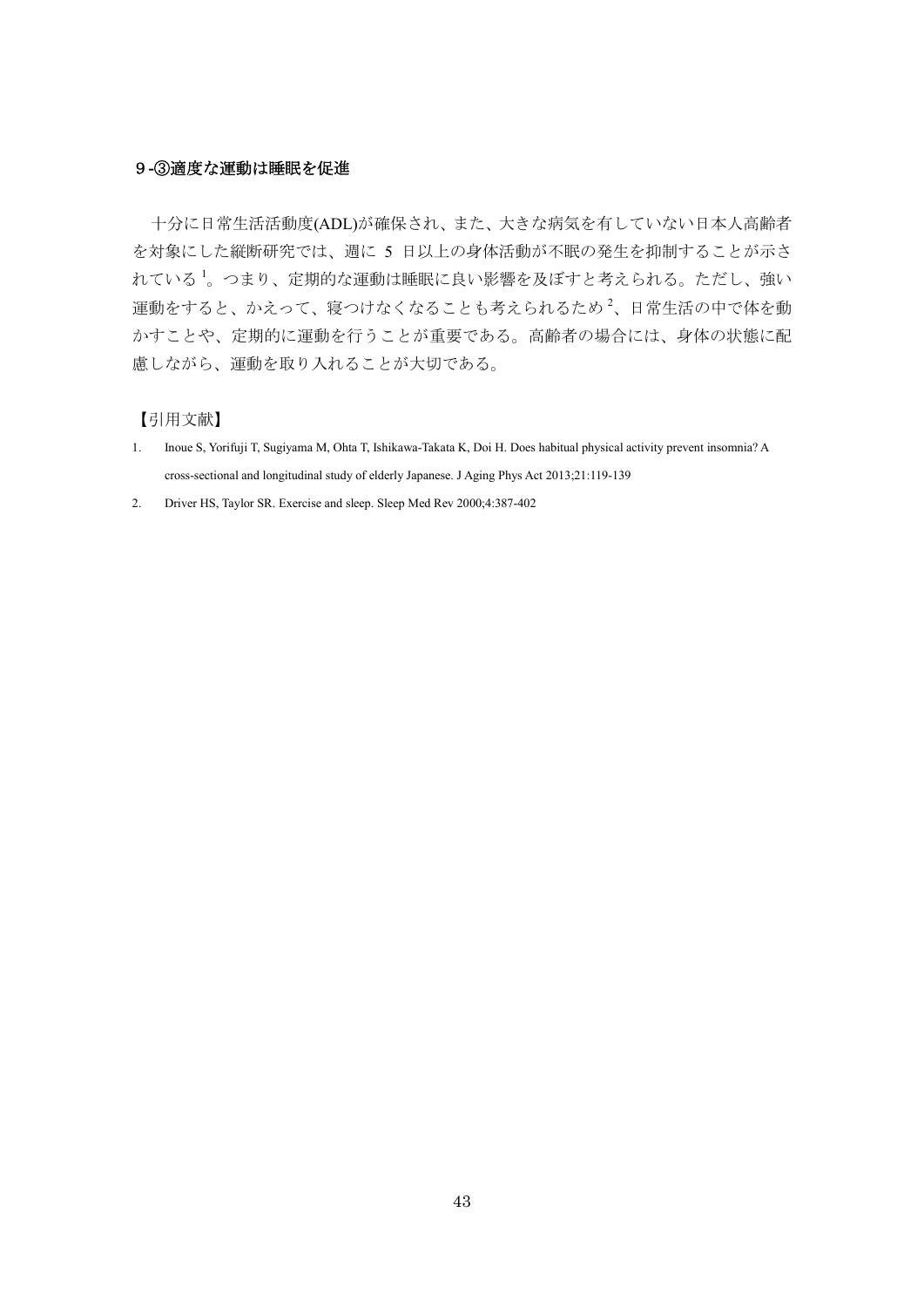# 10.眠くなってからふとんにはいり、起きる時間は遅らせない。

# 10**-**①眠たくなってから寝床に就く、就床時刻にこだわりすぎない

眠りたくても眠れない人の多くは、不適切な睡眠習慣や睡眠環境、睡眠に対する誤った 信念や理解により、かえって自らの不眠を悪化させている <sup>5</sup>。不眠症に対する認知行動療法 (Cognitive-Behavioral Therapy for Insomnia: CBT-I)は、こうした睡眠に対する不適切な知識や 行動を修正することを目的とした心理療法であり、様々な患者比較対照研究で高い有効性 が示されている 6.7。

眠れない人の多くは、望ましい睡眠時間を確保するために、目覚めなければいけない時 刻から逆算して寝床に就く時刻を早めに設定しがちである。しかし、通常就寝する 2~3 時 間前の時間帯は一日の中で最も寝つきにくい時間帯であり <sup>4</sup>、かつ日によって寝つける時刻 は、季節や日中の身体活動量などにより変化するため 5,6、このような就床時刻の決め方は、 寝床の中で眠れない状況につながることになり、そのような状況がつづいた結果、「眠れな いのではないか」という不安を助長する危険性がある。起床時刻のみ定め、眠気が出始め るまで寝床に就かないように、思考や行動パターンを改めることに焦点を絞った簡易認知 行動療法(Brief CBT-I: BBTI)が、主観的な睡眠健康満足度の向上に有効であることが患者を 対象にした介入研究で確認されている。BBTI については、2 回の 45~60 分からなる治療セ ッションと 2 回の 30 分程度の追跡電話セッションを行うことで、6 か月経過時点での治療 効果が持続することが示されている <sup>7</sup>。

- 1. 内山真. 私はこう治療する 不眠症. 診断と治療 2012;100:293-297
- 2. Morin CM, Vallières A, Guay B, Ivers H, Savard J, Mérette C, Bastien C, Baillargeon L. Cognitive behavioral therapy, singly and combined with medication, for persistent insomnia: a randomized controlled trial. JAMA 2009;301:2005-2015
- 3. Okajima I, Komada Y, Inoue Y. A meta-analysis on the treatment effectiveness of cognitive behavioral therapy for primary insomnia. Sleep Biol Rhythm 2011;9:24–34
- 4. Lavie P. Ultrashort sleep-waking schedule. III. 'Gates' and 'forbidden zones' for sleep. Electroencephalogr Clin Neurophysiol 1986;63:414-425
- 5. Okawa M, Shirakawa S, Uchiyama M, Oguri M, Kohsaka M, Mishima K, Sakamoto K, Inoue H, Kamei K, Takahashi K. Seasonal variation of mood and behaviour in a healthy middle-aged population in Japan. Acta Psychiatr Scand 1996;94:211-216
- 6. Driver HS, Taylor SR. Exercise and sleep. Sleep Med Rev 2000;4:387-402
- 7. Buysse DJ, Germain A, Moul DE, Franzen PL, Brar LK, Fletcher ME, Begley A, Houck PR, Mazumdar S, Reynolds CF 3rd, Monk TH. Efficacy of brief behavioral treatment for chronic insomnia in older adults. Arch Intern Med 2011;171:887–895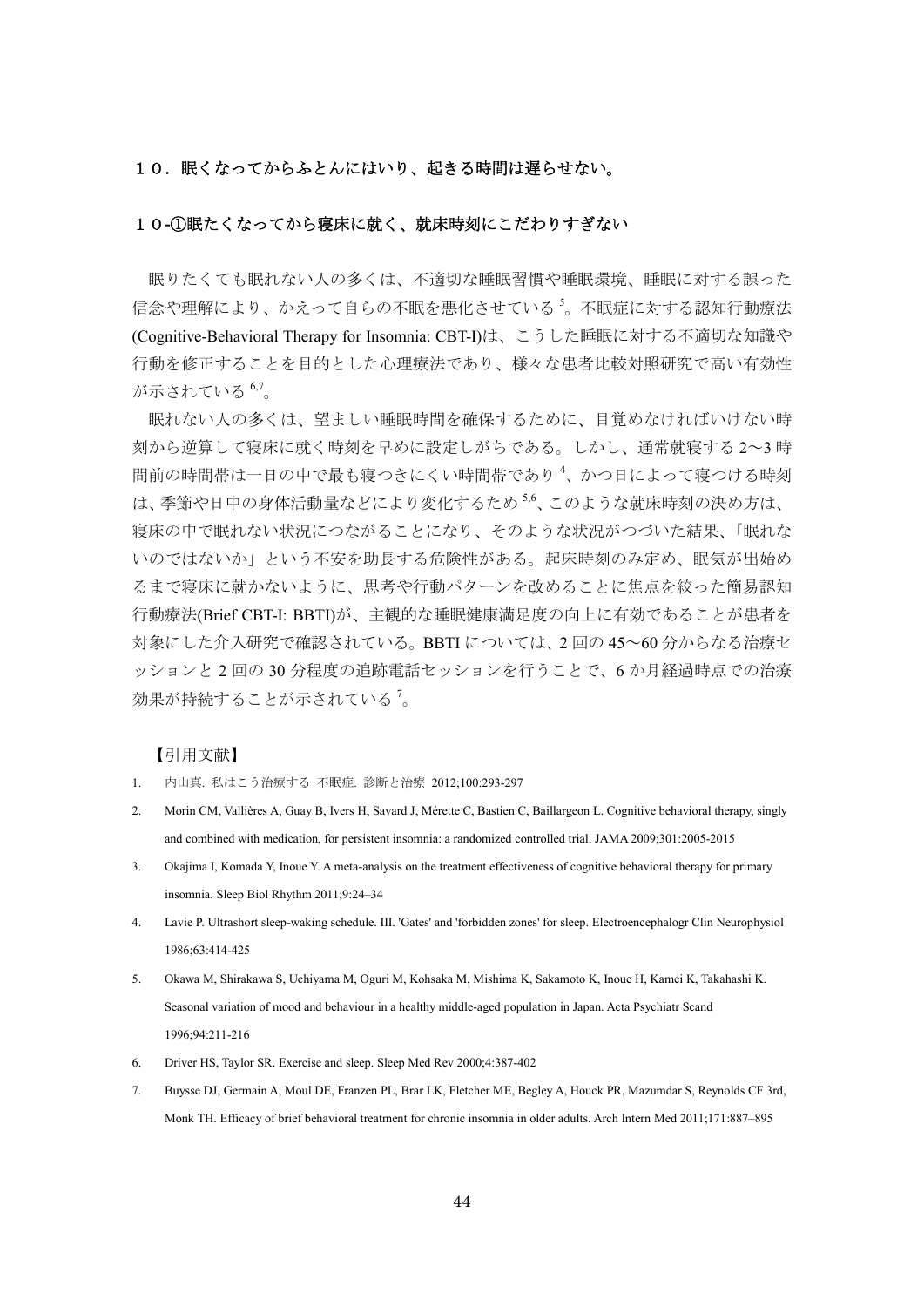### 10**-**②眠ろうとする意気込みが頭を冴えさせ寝つきを悪くする

眠るための不適切な努力や眠りに対する不安・恐れは、寝つきを悪化させ、不眠を習慣 化させる素地となる <sup>1</sup>。適切な時刻になり、適切な環境が整っていれば、眠りは自然に訪れ る。しかし、眠ろうとする意気込みや、「眠れないのではないか」という不安は、脳の覚醒 を促進し、自然な入眠を遠ざけることが、健常人を対象にした介入研究において示唆され ている 2,3。

眠ろうとする意気込みは、「眠れないのではないか」という不安とそれによって生じる悪 い結果(翌日の遅刻や体調不良、学業・仕事の失敗など)を繰り返し想像させる結果となり、 寝つきを悪くする可能性があることが患者を対象にした介入研究において示されている <sup>4</sup>。

- 1. 内山真. 不眠症. 診断と治療 2012;100:293-297
- 2. Goldstein AN, Greer SM, Saletin JM, Harvey AG, Nitschke JB, Walker MP. Tired and apprehensive: anxiety amplifies the impact of sleep loss on aversive brain anticipation. J Neurosci 2013;33:10607–10615
- 3. Yoshiike T, Kuriyama K, Honma M, Kim Y. Neuroticism relates to daytime wakefulness and sleep devaluation via high neurophysiological efficiency in the bilateral prefrontal cortex: A preliminary study. Psychophysiology 2014;51:396-406
- 4. Hiller RM, Lovato N, Gradisar M, Oliver M, Slater A. Trying to fall asleep while catastrophising: what sleep-disordered adolescents think and feel. Sleep Med 2014;15:96–103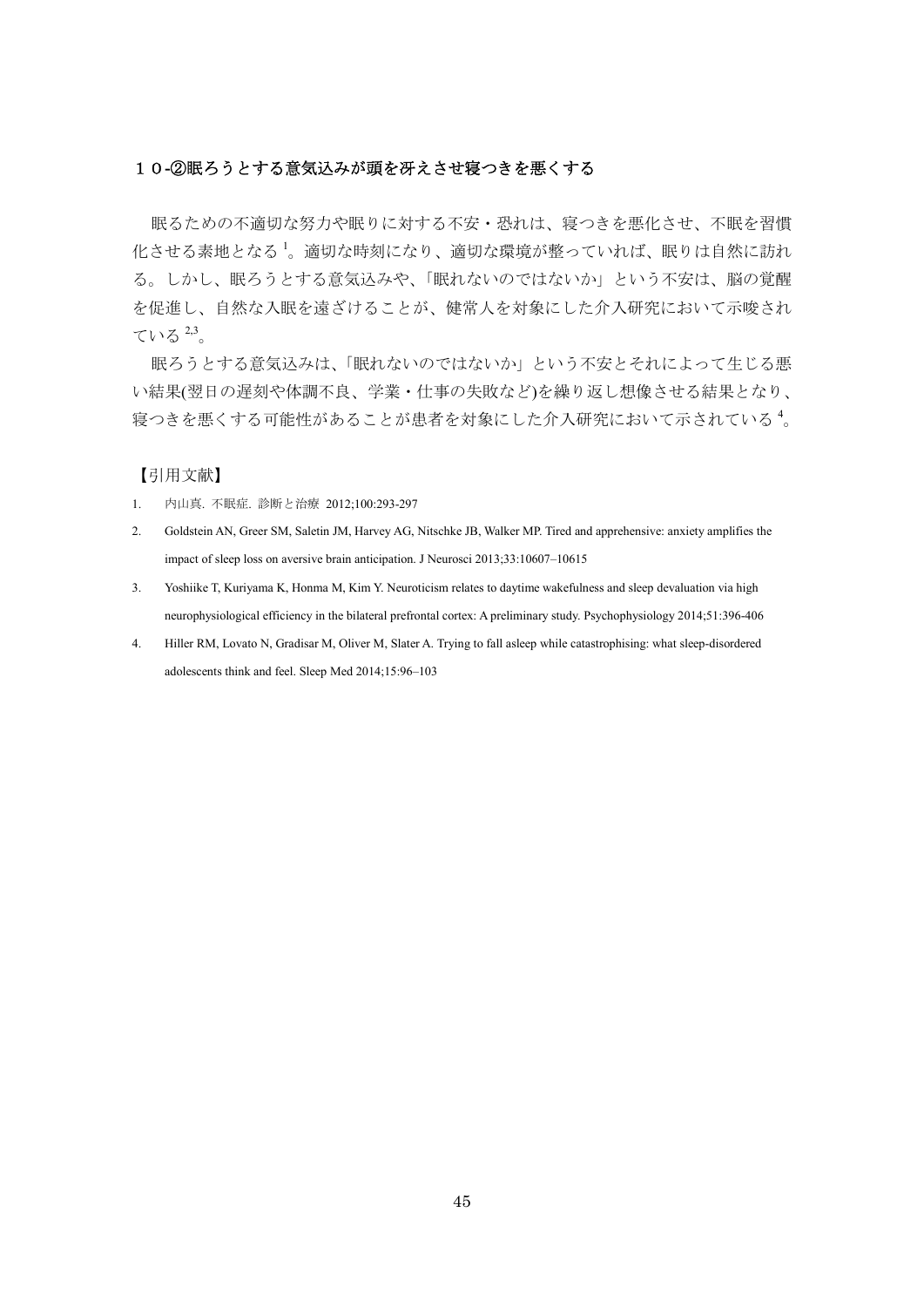### 10**-**③眠りが浅いときは、むしろ積極的に遅寝・早起きに

眠りが浅く、夜間に何度も目が覚めてしまう場合には、必要な睡眠時間よりも長く寝床 で過ごしている可能性がある <sup>1</sup>。8 週間かけて、寝床にいる時間を短くする必要性を学習し た不眠症患者では、その後、睡眠の改善(総睡眠時間の増加、入眠潜時の減少、中途覚醒時 間の減少、睡眠効率の増加)が認められ、この効果は 36 週間持続することが介入研究におい て示されている?。

睡眠ポリグラフ検査を用いた研究でも、寝床で過ごす時間を減らすことは、総睡眠時間 の増加、入眠潜時の減少、睡眠効率の増加、中途覚醒の減少をもたらす可能性があること が示唆されている 3。

- 1. 内山真. 不眠症. 診断と治療 2012;100:293-297
- 2. Spielman AJ, Saskin P, Thorpy MJ. Treatment of chronic insomnia by restriction of time in bed. Sleep 1987;10:45-56
- 3. Vallières A, Ceklic T, Bastien CH, Espie CA. A preliminary evaluation of the physiological mechanisms of action for sleep restriction therapy. Sleep Disord 2013;2013:726372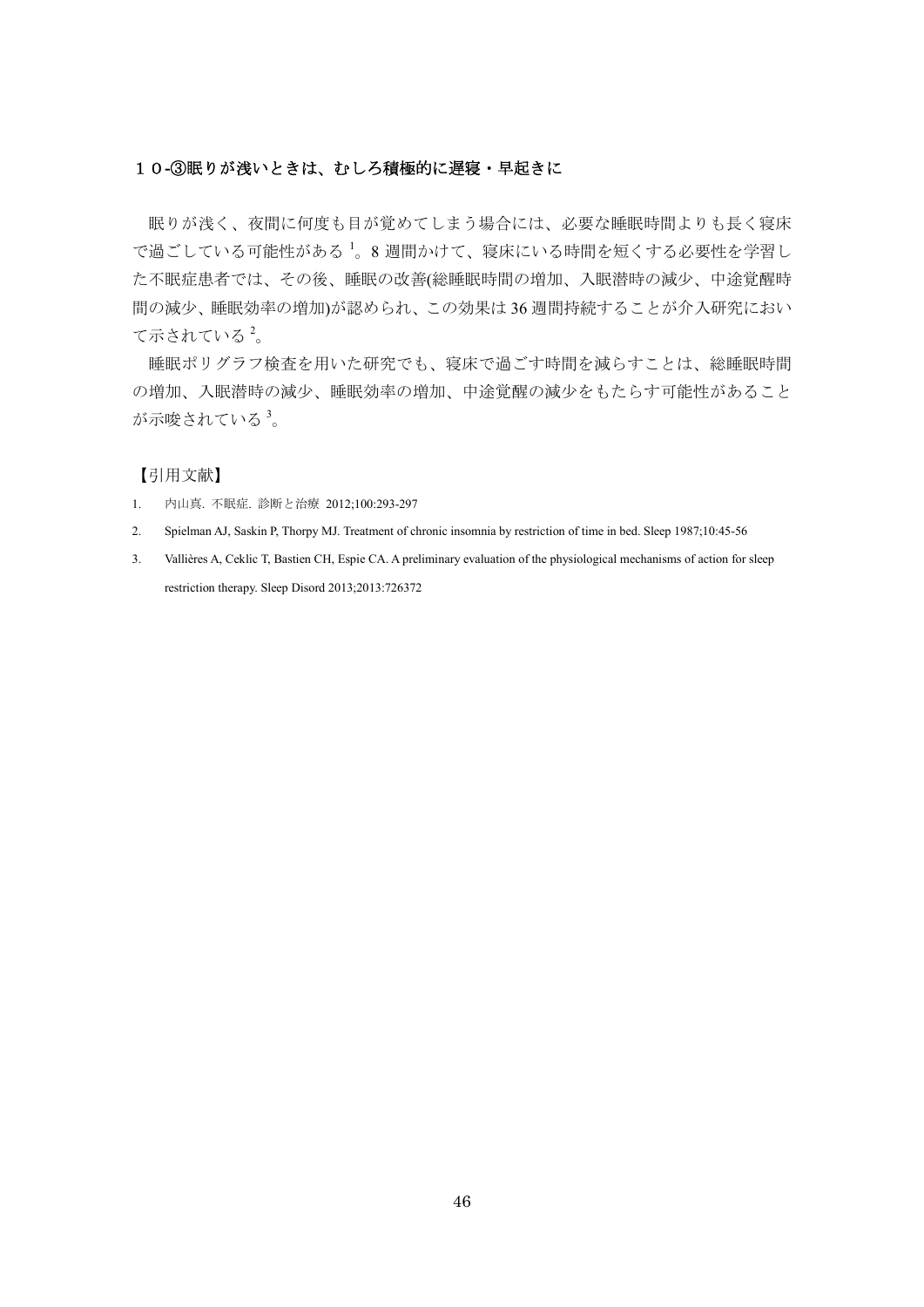# 11. いつもと違う睡眠には、要注意。

# 11**-**①睡眠中の激しいいびき・呼吸停止、手足のぴくつき・むずむず感や歯ぎしりは要注 意

いびきの背景には、睡眠時無呼吸症候群など睡眠に関する病気が存在している可能性が ある <sup>1</sup>。睡眠時無呼吸は、様々な生活習慣病の原因になることが示されており、欧米人や日 本人を対象にした縦断研究では、睡眠時無呼吸を有している人では高血圧<sup>2</sup>、糖尿病<sup>3</sup>、脳 梗塞 <sup>4</sup>、循環器疾患 <sup>5</sup>を発症する危険性が高いことが示されている。

また、下肢を動かしたい強い衝動(多くは下肢の異常感覚を伴う)が安静時に増悪し、特 に夕方から夜に症状が悪化するという特徴を持ったレストレスレッグス症候群(Restless Legs Syndrome:RLS, むずむず脚症候群)の有病率は、日本で 4.0% <sup>6</sup>、他の先進国でも 1.3~ 4.2% <sup>7</sup> と報告されており、女性の有病率は男性に比べて約 1.5 倍高く,また、加齢とともに 有病率は高くなることが示されている <sup>6</sup>。睡眠中に足首の関節をピクピクと背屈させるよう な動きを周期的に繰り返す運動が認められる睡眠時周期性四肢運動(Periodic Limb Movements in Sleep:PLMS)は RLS 患者の 80%にみられる <sup>8</sup>。このような運動の回数が多く、 覚醒反応が頻繁に起こり、睡眠の質を悪くする結果、熟睡感の欠如や昼間の眠気が起こる 状態は周期性四肢運動障害(PLMD: Periodic Limb Movement Disorder)といわれる<sup>9</sup>。RLS と PLMS を合併した場合、寝つきが悪い、眠りが浅い、何度も目が覚めるうえに再入眠し難い ということで、熟睡感を得ることができず、強い不眠と昼間の眠気をもたらすことが示さ れている <sup>10</sup>。RLS を有する者に関しては、カナダ人の RLS 患者を対象にした縦断研究では、 PLMS を介して血圧が上昇することが 11、米国人を対象にした縦断研究では、循環器疾患 12 や死亡 <sup>13</sup> に至る危険性が高いことが示されている。

欧米や日本における横断研究では、睡眠中の歯ぎしり音を主徴とする睡眠時ブラキシズ ムの有病率は、成人で約 5~10%であることが示されている 14,15。睡眠時ブラキシズムでは 異常に強い力が発生することから、睡眠時ブラキシズムを有する者では、歯の咬耗、楔状 欠損や歯周組織の破壊などのほか、顎関節の異常や頭痛を呈することが多い 15-17。また、睡 眠時ブラキシズムを有する者では、いびき、睡眠時無呼吸、不眠や RLS などを有すること も多く 15,18,19、さらに、睡眠中の歯ぎしりが起こっている時の血圧が増加することも示され ている <sup>20</sup>。

- 1. Neil J. Douglas. Sleep Apnea. Anthony Fauci, Eugene Braunwald, Dennis Kasper, Stephen Hauser, Dan Longo, J. Jameson, Joseph Loscalzo ed. Harrison's Principles of Internal Medicine 17th edition. New York, McGraw-Hill Professional 2008;1665-1668
- 2. Hu FB, Willett WC, Colditz GA, Ascherio A, Speizer FE, Rosner B, Hennekens CH, Stampfer MJ. Prospective study of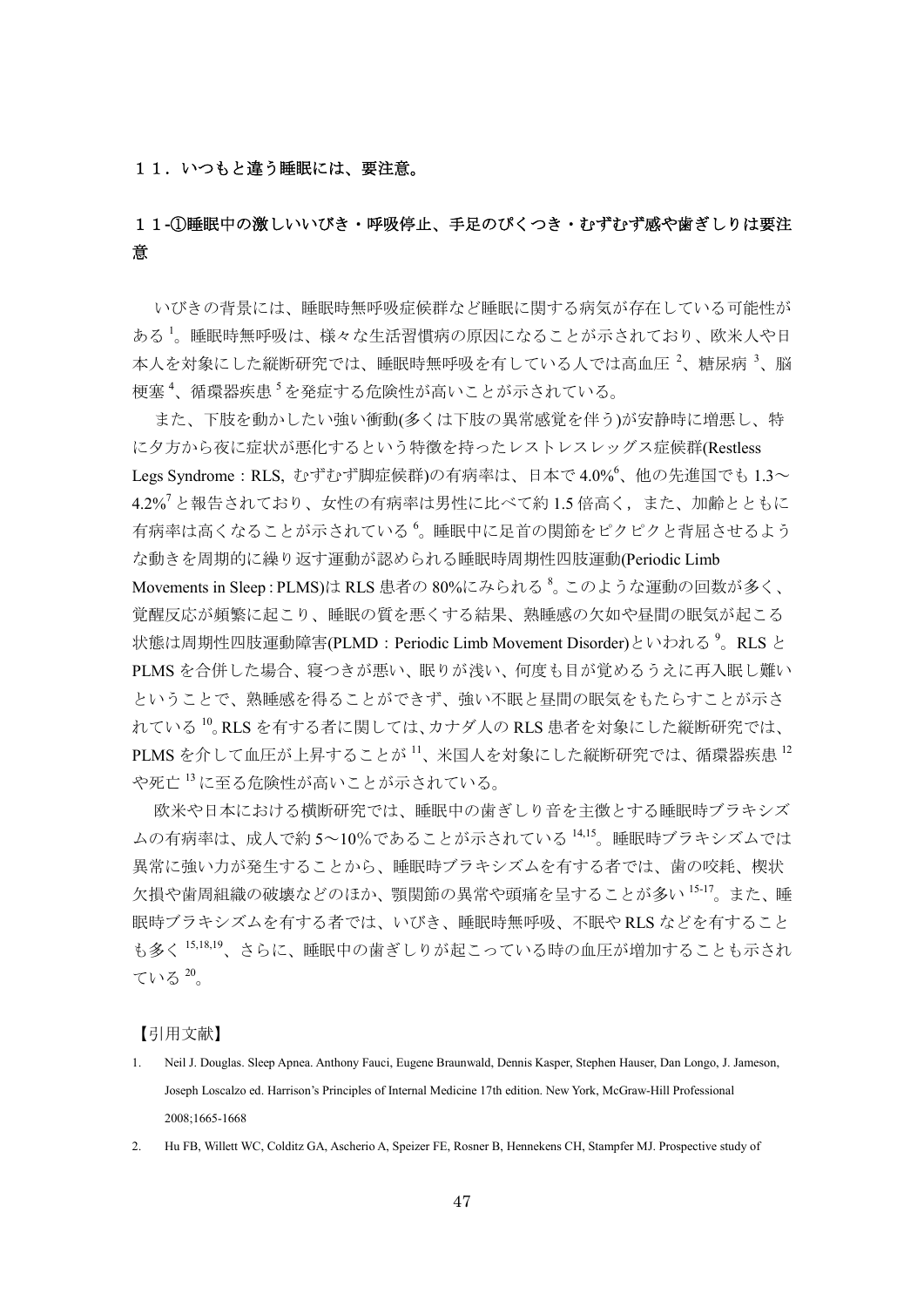snoring and risk of hypertension in women. Am J Epidemiol 1999;150:806-816

- 3. Al-Delaimy WK, Manson JE, Willett WC, Stampfer MJ, Hu FB. Snoring as a risk factor for type II diabetes mellitus: a prospective study. Am J Epidemiol 2002;155:387-393
- 4. Partinen M, Palomäki H. Snoring and cerebral infarction. Lancet 1985;2:1325-1326
- 5. Nagayoshi M, Tanigawa T, Yamagishi K, Sakurai S, Kitamura A, Kiyama M, Okada T, Maeda K, Ohira T, Imano H, Sato S, Iso H; CIRCS Investigators.. Self-reported snoring frequency and incidence of cardiovascular disease: the Circulatory Risk in Communities Study (CIRCS). J Epidemiol 2012;22:295-301
- 6. Nomura T, Inoue Y, Kusumi M, Uemura Y, Nakashima K. Prevalence of restless legs syndrome in a rural community in Japan. Mov Disord 2008;23:2363-2369
- 7. Nomura T, Inoue Y, Kusumi M, Oka Y, Nakashima K. Email-based epidemiological surveys on restless legs syndrome in Japan. Sleep Biol Rhythm 2008;6:139-145
- 8. Montplaisir J, Boucher S, Poirier G, Lavigne G, Lapierre O, Lespérance P. Clinical, polysomnographic, and genetic characteristics of restless legs syndrome; a study of 133 patients diagnosed with new standard criteria. Mov Disord 1997;12:61-65
- 9. American Academy of Sleep Medicine. Periodic Limb Movement Disorder. In. International Classification of Sleep Disorders, 2nd ed. American Academy of Sleep Medicine, USA, 2005;182-186
- 10. Saletu B, Anderer P, Saletu M, Hauer C, Lindeck-Pozza L, Saletu-Zyhlarz G. EEG mapping, psychometric, and polysomnographic studies in restless legs syndrome and periodic limb movement disorder patients as compared with normal controls. Sleep Med 2002;3(Suppl):S35-42
- 11. Pennestri MH, Montplaisir J, Colombo R, Lavigne G, Lanfranchi PA. Nocturnal blood pressure changes in patients with restless legs syndrome. Neurology 2007;68:1213–1218
- 12. Winkelman JW, Shahar E, Sharief I, Gottlieb DJ. Association of restless legs syndrome and cardiovascular disease in the Sleep Heart Health Study. Neurology 2008;70:35-42
- 13. Li Y, Wang W, Winkelman JW, Malhotra A, Ma J, Gao X. Prospective study of restless legs syndrome and mortality among men. Neurology 2013;81:52-59
- 14. Kato T, Velly AM, Nakane T, Masuda Y, Maki S. Age is associated with self-reported sleep bruxism, independently of tooth loss. Sleep Breath 2012;16:1159-1165
- 15. Ohayon MM, Li KK, Guilleminault C. Risk factors for sleep bruxism in the general population. Chest 2001;119:53-61
- 16. Ommerborn MA, Schneider C, Giraki M, Schafer R, Singh P, Franz M, Raab WH.. In vivo evaluation of noncarious cervical lesions in sleep bruxism subjects. J Prosthet Dent 2007;98:150-158
- 17. Carra MC1, Huynh N, Morton P, Rompré PH, Papadakis A, Remise C, Lavigne GJ. Prevalence and risk factors of sleep bruxism and wake-time tooth clenching in a 7- to 17-yr-old population. Eur J Oral Sci 2011;119:386-394
- 18. Ahlberg K, Jahkola A, Savolainen A, Könönen M, Partinen M, Hublin C, Sinisalo J, Lindholm H, Sarna S, Ahlberg J. Associations of reported bruxism with insomnia and insufficient sleep symptoms among media personnel with or without irregular shift work. Head Face Med 2008;4:4
- 19. Kato T, Yamaguchi T, Okura K, Abe S, Lavigne GJ. Sleep less and bite more: sleep disorders associated with occlusal loads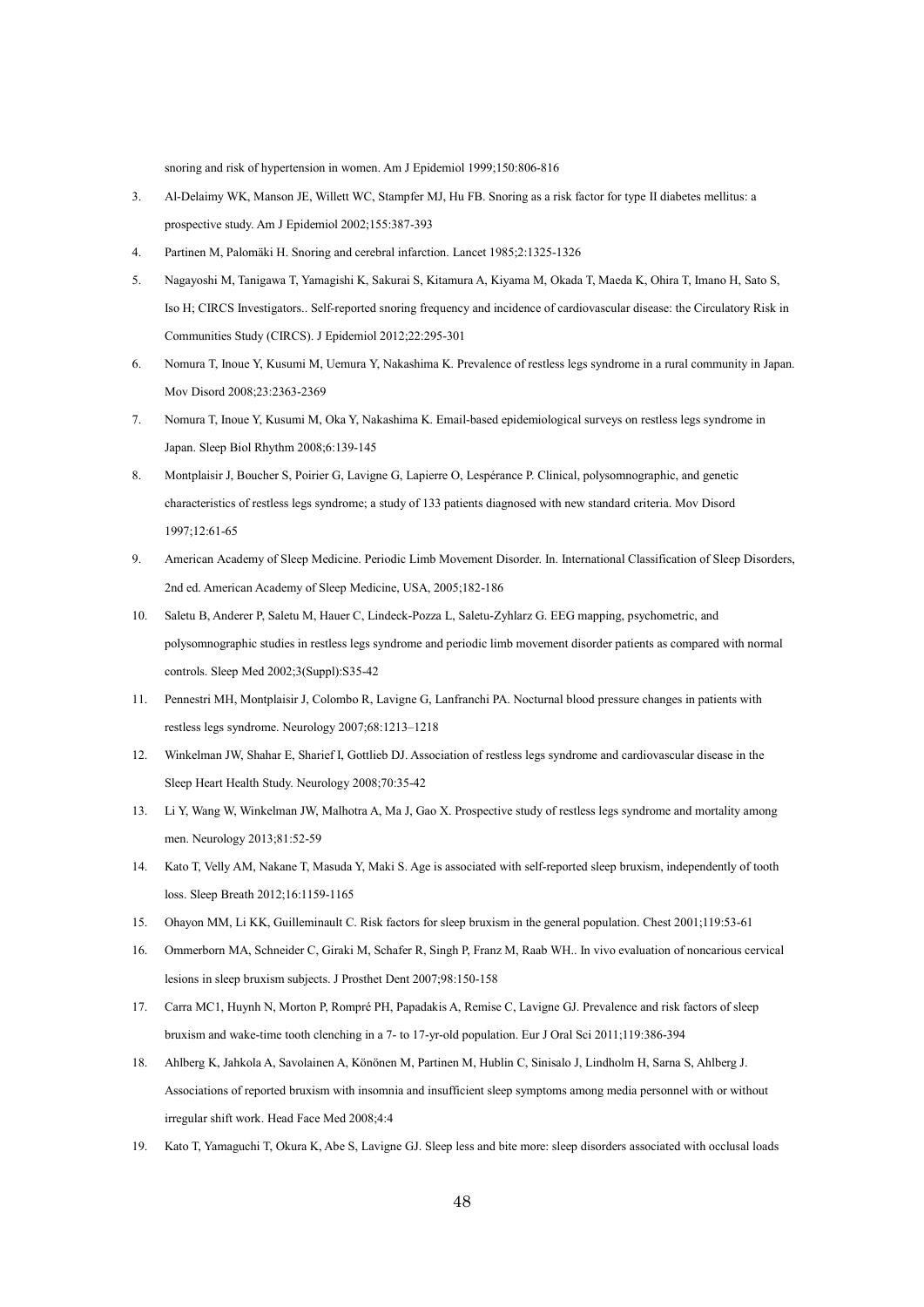during sleep. J Prosthodont Res 2013;57:69-81

20. Nashed A, Lanfranchi P, Rompré P, Carra MC, Mayer P, Colombo R, Huynh N, Lavigne G. Sleep bruxism is associated with a rise in arterial blood pressure. Sleep 2012;35:529-536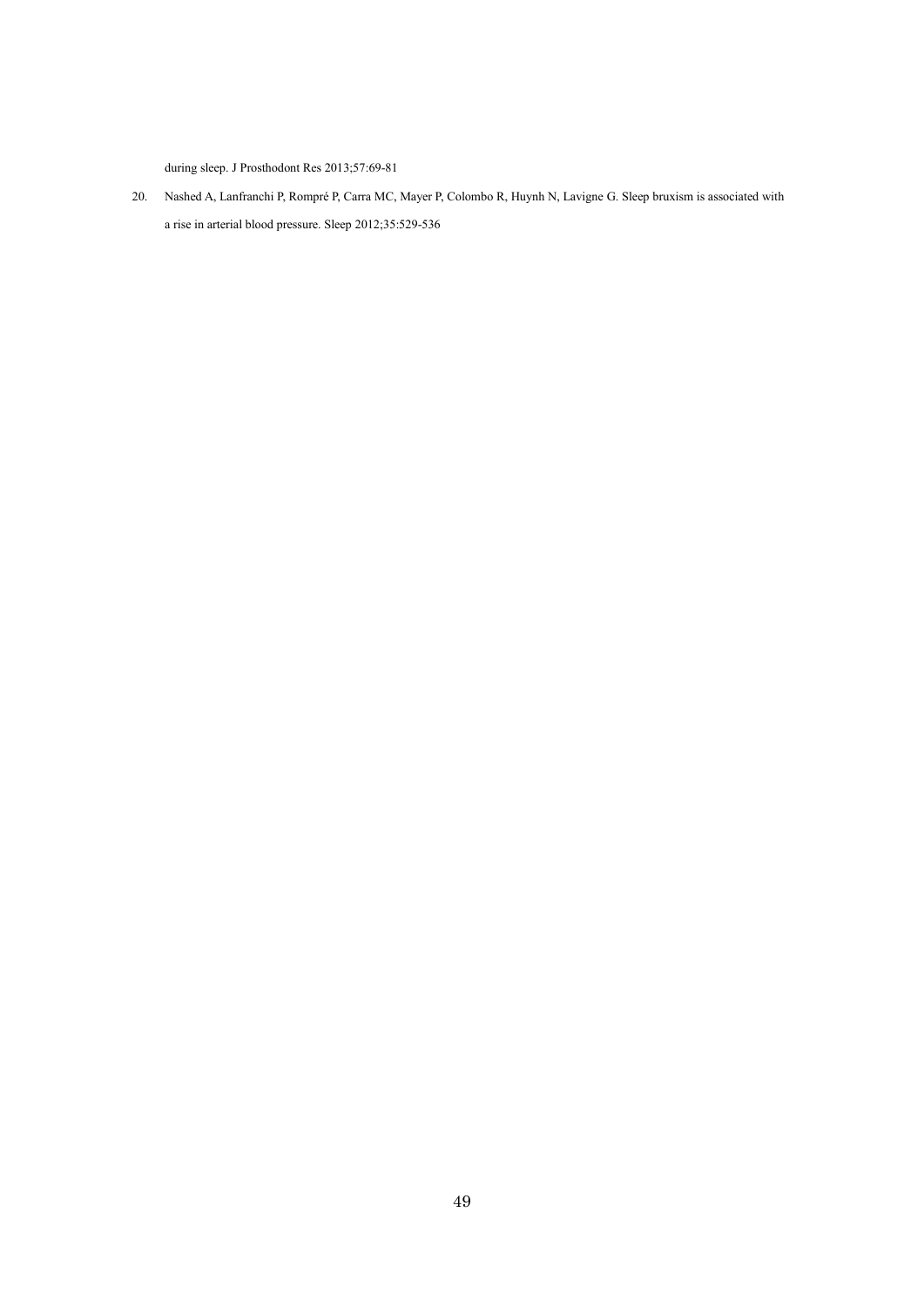### 11**-**②眠っても日中の眠気や居眠りで困っている場合は専門家に相談

うつ病では、早朝に目が覚めたり、熟睡感がないなどの特徴的な不眠を示すことが指摘 されている <sup>1</sup>。こうした特徴的な睡眠障害を初期のうちに発見し適切に治療することは、う つ病の悪化を予防することにつながる <sup>1</sup>。夜間に十分に睡眠時間が確保されていても日中の 眠気や居眠りで困っている場合には、ナルコレプシーなどの過眠症を有する可能性もある<sup>2</sup> ため、医師を受診し適切な検査を受け、対策をたてることが大切である。

夜間に十分な時間眠っているにもかかわらず、日中の眠気が強い場合には過眠症が疑わ れる。過眠症には、ナルコレプシー、特発性過眠症などのように睡眠覚醒機構の機能異常 により生じる一次性の過眠症と、交代性勤務障害や睡眠相後退症候群などのように睡眠覚 醒リズムを調節する機能の異常により生じる概日リズム睡眠障害、薬剤の副作用あるいは 睡眠時無呼吸症候群や周期性四肢運動障害、むずむず脚症候群による夜間睡眠の質的悪化 により日中の眠気が出現する続発性の過眠症が存在する <sup>3</sup>。さらに、一部のうつ病では不眠 ではなく過眠を呈する場合もある <sup>4</sup>。日中の過度の眠気は、直接的かつ短期的に健康を害す る場合は少ないものの、長期的には仕事や学業に支障を生じ <sup>5</sup>、重大な労働災害や交通事故 の危険因子にもなるため 6,7、早期に専門家に相談する必要がある。

- 1. 三島和夫. うつ病と睡眠障害. 医学のあゆみ 2013;244:452-458
- 2. 吉田祥, 本多真, 井上雄一, 神林崇. 過眠症の診断・治療・連携ガイドライン. 睡眠医療 2008;2:311-323
- 3. Bixler EO, Vgontzas AN, Lin HM, Calhoun SL, Vela-Bueno A, Kales A. Excessive daytime sleepiness in a general population sample: the role of sleep apnea, age, obesity, diabetes, and depression. J Clin Endocrinol Metab 2005;90:4510-4515
- 4. Roth T, Roehrs TA. Etiologies and sequelae of excessive daytime sleepiness. Clin Ther 1996;18:562–566
- 5. Kaplan KA, Harvey AG. Hypersomnia across mood disorders: a review and synthesis. Sleep Med Rev 2009;13:275-285
- 6. Horne JA, Rayner LA. Sleep related vehicle accidents. BMJ 1996;310:565–567
- 7. Mitler MM, Carskadon MA, Czeisler CA, Dement WC, Dinges DF, Graeber RC. Catastrophes, sleep, and public policy: consensus report. Sleep 1988;11:100–109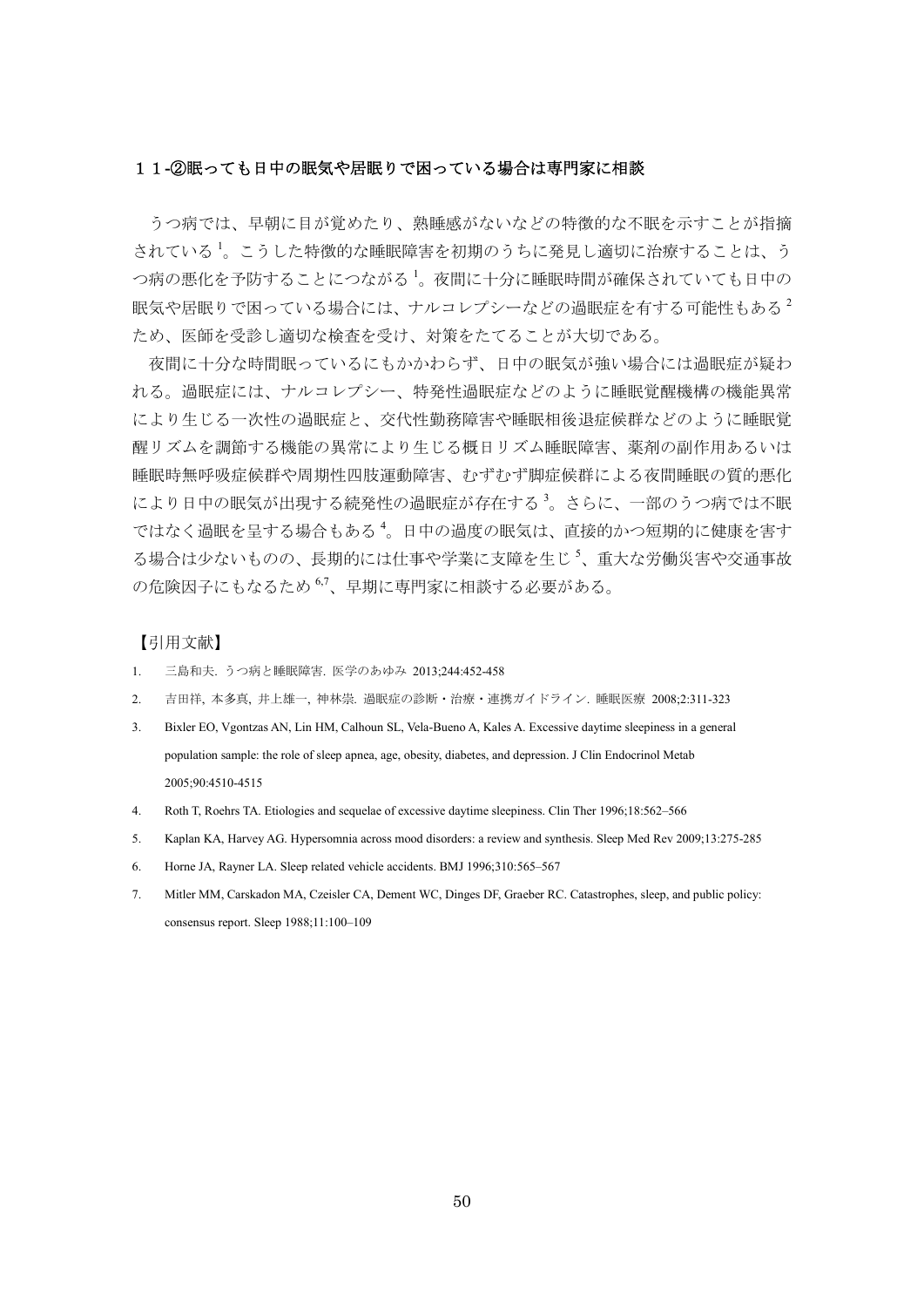### 12. 眠れない、その苦しみをかかえずに、専門家に相談を。

#### 12**-**①専門家に相談することが第一歩

夜眠れないことはつらく、知識があっても一人で解決できず、助けが必要なことも多い。 暗い寝室で眠ることができないでいることは孤独で、苦痛であり、そのつらさは家族にも なかなか理解してもらえないことがある 1,2。このような場合、苦しみをわかってもらうだ けでも気持ちが楽になることがある 3,4。さらに、適切な知識に基づいた睡眠習慣について の助言を実際に受けることできれば睡眠障害やそれに伴う精神的な苦痛の改善が期待でき る 3-5。よく眠れない、あるいは日中眠たくて仕方ないなどの自覚症状は、「からだやこころ の病」のサインである場合があることが示されている 6-8 まずは、寝つけない、熟睡感が ない、充分眠っても日中の眠気が強いことが続くなど、睡眠に問題が生じて、日中の生活 に好ましくない影響があると感じた時は、できる限り早めに医師、歯科医師、保健師、薬 剤師など身近な専門家に相談することが大切である。

- 1. 宗澤岳史. 不眠症の認知行動療法の実際 事例紹介. 大川匡子, 三島和夫, 宗澤岳史 編. 不眠の医療と心理援助: 認知行動療法の理論と実践. 東京: 金剛出版, 2010;146-165
- 2. 尾崎章子, 宗澤岳史. 不眠症の認知行動療法の実際 マインドフルネス認知療法を取り入れた集団認知行動療法. 大川匡子, 三島和夫, 宗澤岳史 編. 不眠の医療と心理援助: 認知行動療法の理論と実践. 東京: 金剛出版, 2010;175-188
- 3. 内山真. 睡眠薬 睡眠薬の効用と限界. 最新精神医学 2009;14:449-458
- 4. 山寺亘, 伊藤洋. 非薬物治療 精神療法. 睡眠障害の診断治療ガイドライン研究会編. 睡眠障害の対応と治療ガイ ドライン. 東京: じほう, 2012;144-148
- 5. 山寺亘, 伊藤洋. 不眠治療の役割と意義 不眠症の薬物療法. 大川匡子, 三島和夫, 宗澤岳史 編. 不眠の医療と心 理援助: 認知行動療法の理論と実践. 東京: 金剛出版, 2010;56-68
- 6. Ohayon MM. Epidemiology of insomnia: what we know and what we still need to learn. Sleep Med Rev 2002;6:97-111
- 7. Pearson NJ, Johnson LL, Nahin RL. Insomnia, trouble sleeping, and complementary and alternative medicine: Analysis of the 2002 national health interview survey data. Arch Intern Med 2006;166:1775-1782
- 8. Ohayon MM, Caulet M, Lemoine P. Comorbidity of mental and insomnia disorders in the general population. Compr Psychiatry 1998;39:185-197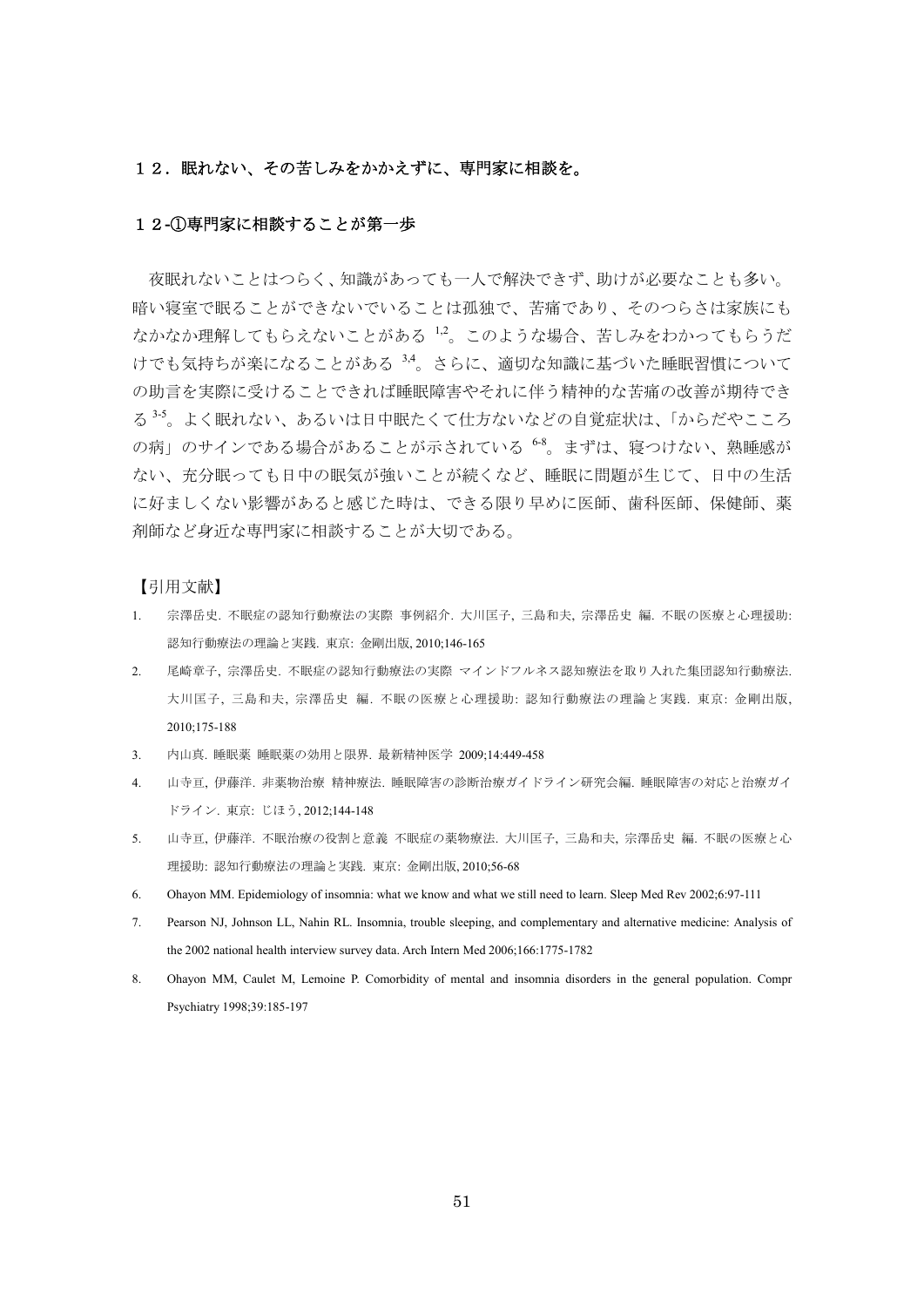# 12**-**②薬剤は専門家の指示で使用

薬物治療を受ける場合には、医師に指示された用法や用量を守ることや、薬剤師の服薬 指導を受けて使用することが、薬物治療の基本である。指示よりも多い量の薬剤を飲むこ とがよくないことはもちろん、飲む量を減らす場合や飲むことをやめる場合にも、医師や 薬剤師に相談する必要がある。薬に慎重なことは悪いことではないが、急に減らしたり、 中断したりすると、かえって睡眠が不安定となり、不眠の悪化につながることもある 1-3。 また、睡眠薬を恐れることとは逆に、睡眠薬に期待しすぎることも禁物である。たとえば、 体が眠る態勢になっていない時間帯に眠ろうとして睡眠薬を飲んでも、寝つくことはでき ず、ふらつきや記憶力の抜けなど好ましくない作用が出ることがある <sup>4</sup>。

薬を飲む前でも、すでに飲んでいる最中でも、疑問や不安があれば、率直に医師や薬剤 師に相談することが大切である。睡眠薬を飲み始めてから、気になる症状が出た場合には、 副作用も考えられることから、医師や薬剤師に相談することが必要である。

薬はお酒と一緒に飲んではならない。睡眠薬とお酒を同時に飲むと、記憶障害を起こし て、飲んだ後のことを思い出せない、意識がもうろうとして知らないうちに変わった行動 をとる、激しい脱力やふらつきが起こる、といった状態が起こる可能性がある<sup>2,3</sup>。 基本的 な考え方として、不眠治療中は、寝酒はやめることが重要である。

- 1. 睡眠障害の診断治療ガイドライン研究会. 睡眠障害の対応と治療ガイドライン. 東京: じほう, 2012
- 2. Wagner J, Wagner ML. Non-benzodiazepines for the treatment of insomnia. Sleep Med Rev 2000;4:551-581
- 3. 厚生労働科学研究・障害者対策総合研究事業「睡眠薬の適正使用及び減量・中止のための診療ガイドラインに関 する研究班」、日本睡眠学会・睡眠薬使用ガイドライン作成ワーキンググループ編. 睡眠薬の適正な使用と休薬の ための診療ガイドライン−出口を見据えた不眠医療マニュアル−. 2013
- 4. Wickstrøm E, Godtlibsen OB. The effects of quazepam, triazolam, flunitrazepam and placebo, alone and in combination with ethanol, on day-time sleep, memory, mood and performance. Hum Psychopharmacol 1988;3:101-110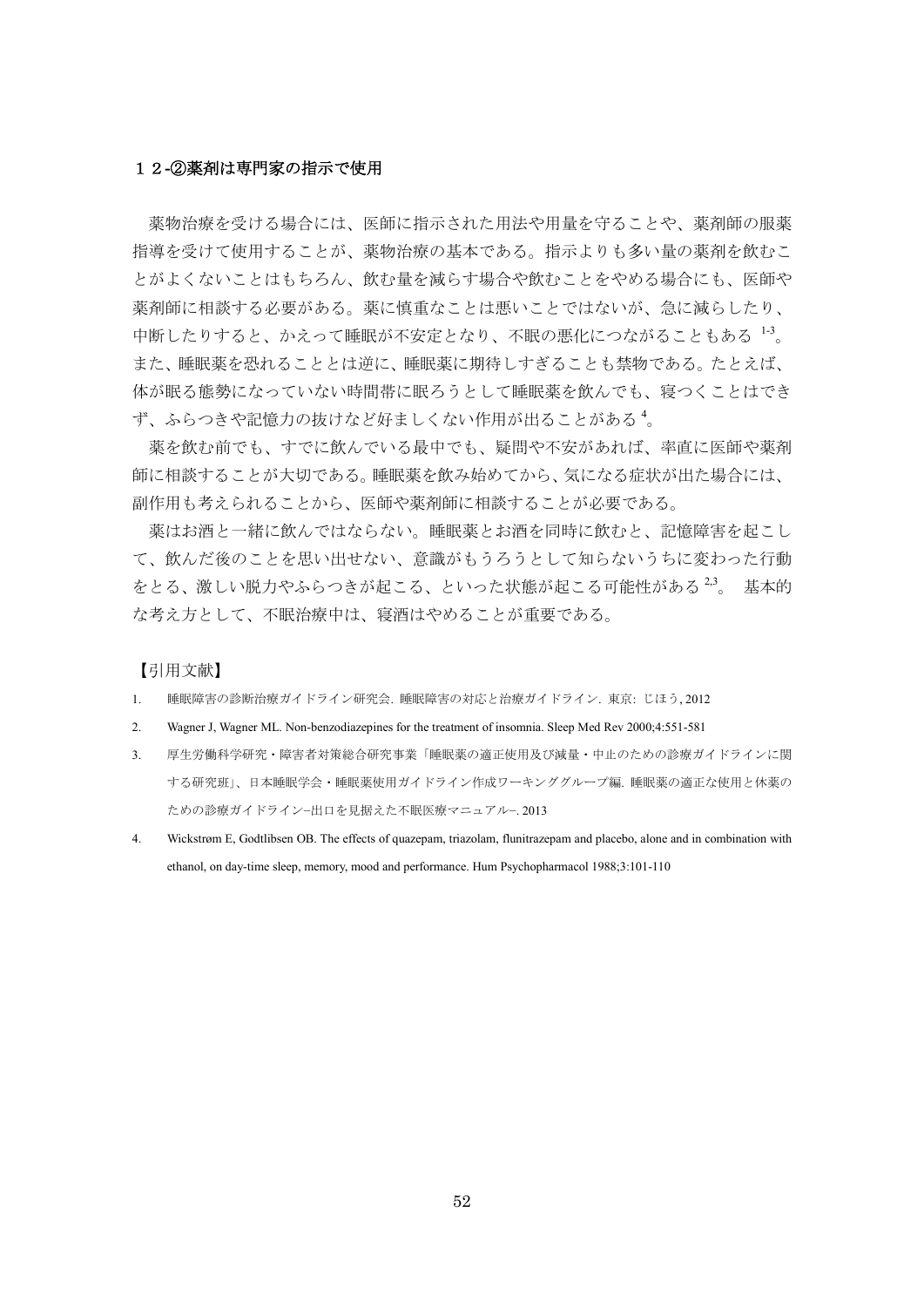# (3)睡眠障害について

睡眠障害には、寝床に入っても眠れない不眠症、睡眠時無呼吸症候群などの睡眠呼吸障 害、日中に過剰な眠気が見られる過眠症、レストレスレッグス症候群などの睡眠中の異常 な感覚・運動の障害、概日リズム障害、寝ぼけなどの睡眠時随伴症と多彩な病態が含まれ る。ここでは、頻度が高く、保健指導や臨床の場面で遭遇する可能性の高い睡眠障害とし て、不眠症、過眠症、概日リズム睡眠障害、閉塞性睡眠時無呼吸症候群、レストレスレッ グス症候群、睡眠時遊行症と睡眠時驚愕症、レム睡眠行動障害について、睡眠障害国際分 類第 2 版等を参考に解説する。各疾病の詳細については、参考文献を参照頂きたい。

#### 1.不眠症

不眠症とは、2005 年の睡眠障害国際分類改訂版によれば、A) 入眠困難、睡眠維持困難、 早朝覚醒、回復感欠如などの夜間の睡眠困難、B) 適切なタイミングと適切な環境下で起こ ること、C) 夜間の睡眠困難により、疲労、不調感、注意・集中力低下、気分変調などの日 中の QOL の問題が起きている場合とされる。つまり、適切な時間帯に床で過ごす時間が確 保されているにもかかわらず、夜間睡眠の質的低下があり、これによって日中に生活の質 の低下がみられる状態である。夜間の不眠症状のみでは一般成人の約 20~40%、不眠症状 と日中の QOL の低下を伴うものは約 10~15%が有していると考えられている。

生活の質の低下を中心に不眠症を考えることは臨床的に大きな意味を持つ。不眠治療で は、眠れないことにこだわる患者の目を、眠れないために起こった生活の質の低下に向け るよう指導し、不眠により損なわれた日中の生活の質を改善することが治療のゴールとな る。一方、仕事や遊びなどで適切な時間帯に床で過ごす時間が確保できないなど、社会活 動によりもたらされた睡眠の量的不足については、不眠症とは分けて、最近は断眠と呼ぶ ようになっている。

症状としては、なかなか寝つけないという「入眠困難」、あるいは夜中に何度も目覚めて しまう「中途覚醒」、眠りが浅くて熟睡できない「熟睡障害」、朝早く目覚めてまだ睡眠が 足りないにもかかわらず眠れないというような「早朝覚醒」などがあげられる。

#### (1) 不眠症(精神生理性不眠、原発性不眠症)

不眠症(精神生理性不眠、原発性不眠症)は、不眠を呈する睡眠障害において、最も頻 度の高い不眠症である。この不眠症は慢性の精神的緊張・不安と条件づけという二つの要 因によって起こると考えられている。具体的には、毎晩眠れるかどうかを心配することが 強い不安や緊張をもたらして、不眠の大きな要因になり、さらに、眠ろうと意識的に努力 することで不安緊張はさらに増し、かえって眠りが妨げられる。その上、寝室で就床した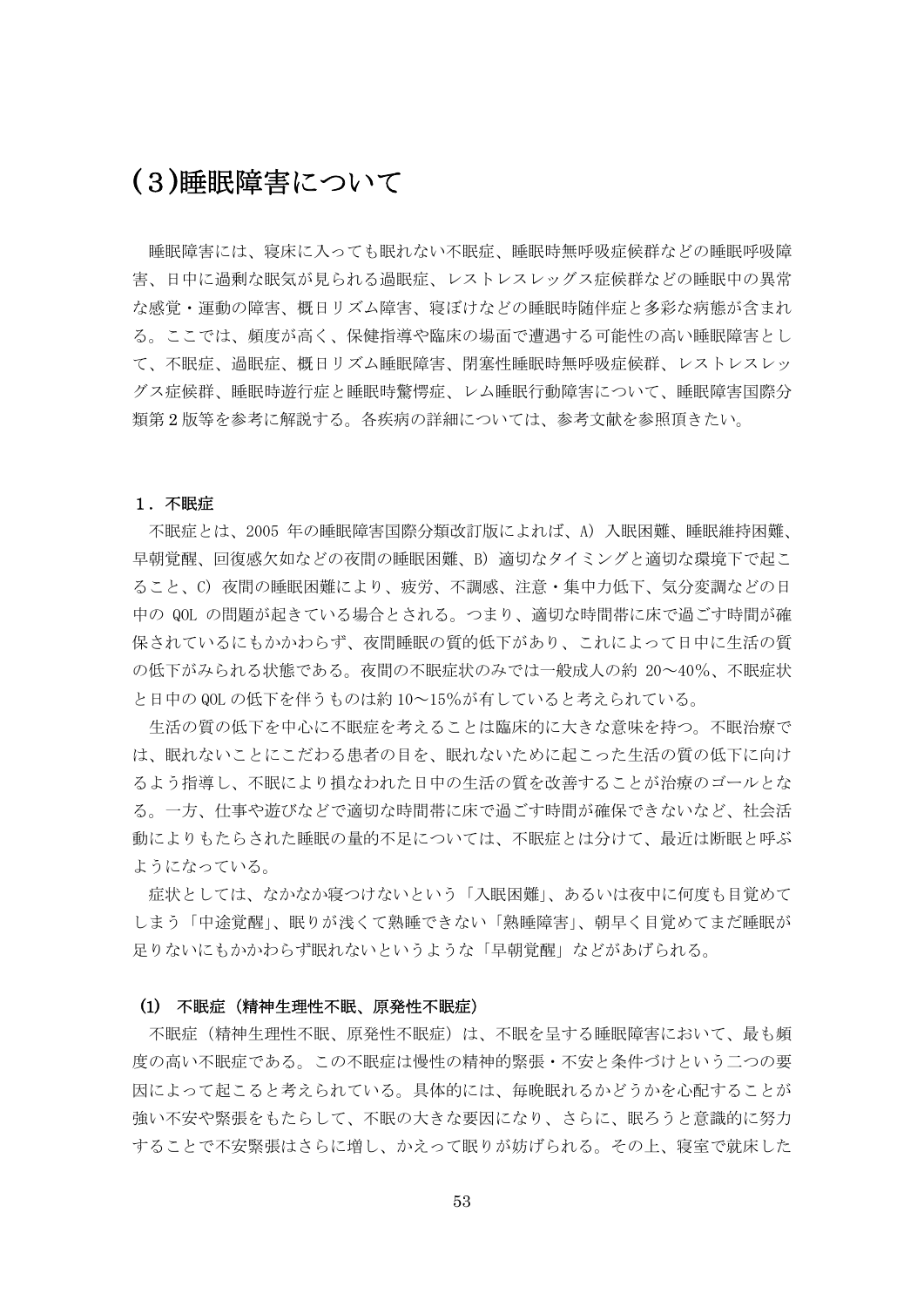だけで、また眠れないのではないかという苦痛に満ちた連想から、条件反射的に不安緊張 が高まり、さらに眠れない状態を強化することが、原因になると考えられている。この不 眠症を有する患者では、テレビを観ることや、読書をしていると自然に眠くなることがあ るが、このような患者では、実際以上に不眠に対してこだわりが強く、不眠を強く意識し て悩みを訴える場合が多いという特徴がある。治療には、生活指導や睡眠薬が用いられる。

#### (2) 薬原性不眠

身体疾患治療のための薬剤の中には副作用として、不眠をもたらすものがある。服薬開 始時期と不眠の発症の時間的関係について、十分に聞くことが重要である。原因となる薬 剤としては、抗パーキンソン病薬のレボドパ、アマンタジン、降圧薬として使われるプロ プラノノールなどのベータ遮断薬、副腎皮質ステロイド、インターフェロンなどが知られ ている。

#### (3) 身体疾患における不眠

身体疾患を有する者では、かゆみや痛みなどの身体的な不快感があると睡眠が妨害され、 不眠をもたらすことがある。この不眠の原因となる身体疾患としては、慢性の痛みでは頚 椎症や腰痛が最も多いとされている。かゆみを有する者では、入眠過程で末梢血管が拡張 する際にかゆみが増悪するため、入眠困難が出現しやすいとされている。慢性閉塞性肺疾 患や気管支喘息でも、呼吸困難から不眠が生じることがある。前立腺肥大や膀胱炎では、 これらの疾病による尿路系の刺激が不眠、特に中途覚醒をもたらすことがある。

#### (4) 精神疾患における不眠

不眠などの睡眠障害は、精神疾患で頻度の高い症状である。精神疾患、特にうつ病の初 期には、患者は不眠のみを訴えることがあるので注意が必要である。うつ病の場合、入眠 困難、中途覚醒、早朝覚醒に加え、熟睡感欠如、休息感欠如、朝の離床困難が合併してく ることが特徴的である。うつ病に伴う不眠の場合、うつ病の診断と適切な精神科的治療が なされなければ、睡眠薬のみの投与では改善しない可能性がある。うつ病が疑われた場合 には、速やかに専門医による診断・治療が必要である。

#### (5) 脳器質性疾患における不眠(認知症を含む)

アルツハイマー病、パーキンソン病などの神経変性疾患、脳血管障害、脳腫瘍や頭部外 傷では、急性にあるいは慢性に不眠が起こることがある。これらの疾患には、脳障害が、 直接、睡眠機構を障害して不眠が起こる場合と、神経疾患による身体症状のために不眠が 生じている場合がある。脳器質性疾患による不眠のうち、認知症を伴うものでは、夜間の 問題行動を示すことがある。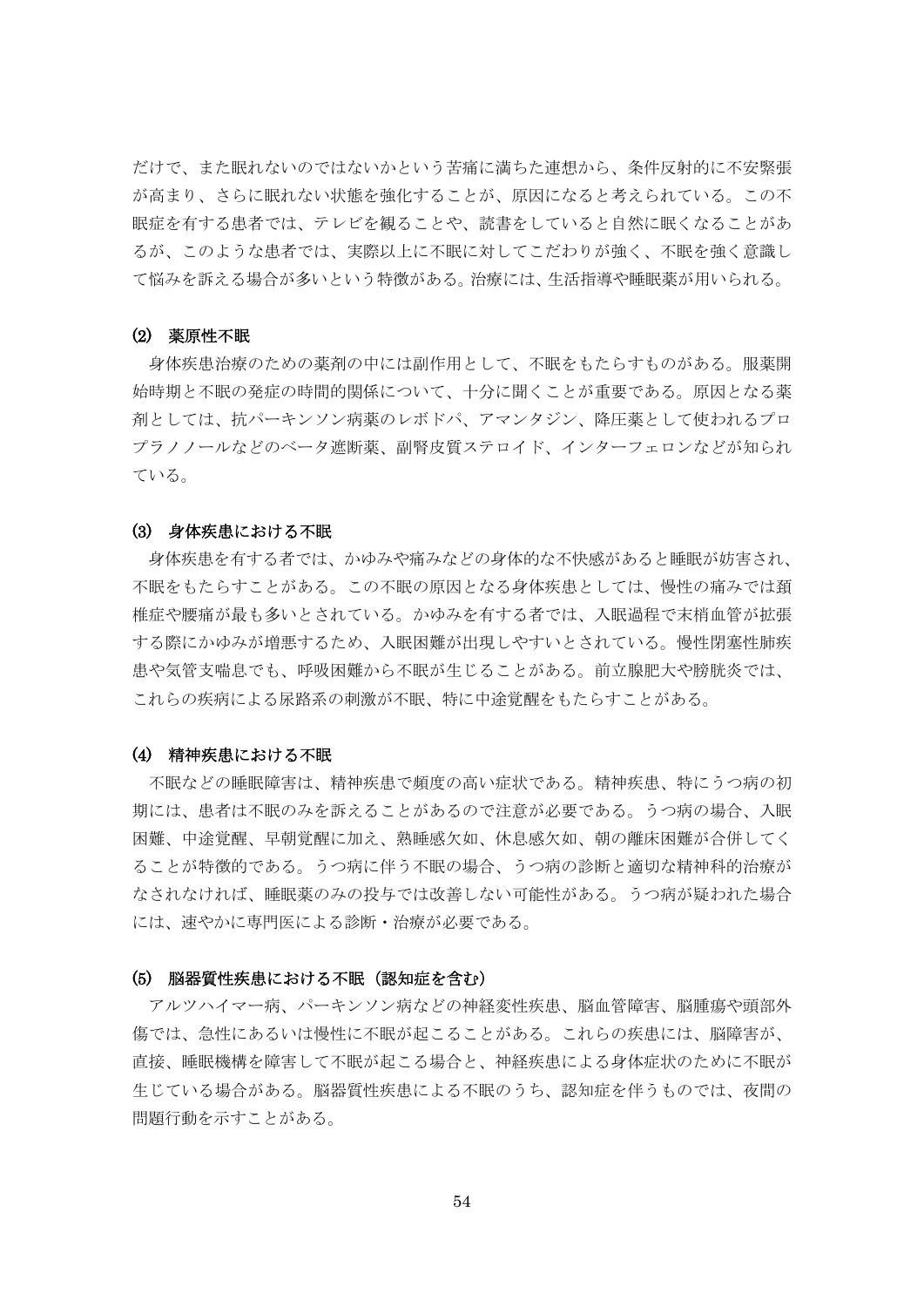#### 2.過眠症

夜間に十分な時間眠っているのに、昼間の眠気が強く仕事や学習などの日常生活に支障 をきたす場合には過眠症が疑われる。過眠症には、ナルコレプシー、特発性過眠症などの ように覚醒機構の機能低下により日中に眠気が出現してしまう一次性の過眠症と、薬剤の 副作用としてあるいは睡眠時無呼吸症候群や周期性四肢運動障害のように夜間睡眠の質的 悪化により十分な休息がとれない結果として日中の眠気症状が出現する過眠症がある。い ずれの場合も、眠気により周囲から怠け者とみなされることや、仕事上のミスにもつなが ることがあるため、早期診断・治療が必要である。

#### (1) 薬剤による過眠

抗ヒスタミン作用のある風邪薬や抗アレルギー薬、抗不安薬、抗うつ薬や抗精神病薬等、 よく使われる薬剤の中には、副作用として日中の眠気や過眠をきたすものがあるため、注 意が必要である。睡眠薬の持ち越し効果(効果が日中まで続く効果)では、日中に眠気が 出現することがある。特に、高齢者では代謝が遅延するため、作用時間の短い睡眠薬でも 持ち越し効果による日中の強い眠気が出現することがある。

#### (2) ナルコレプシー

ナルコレプシーは 10 歳代に発症する過眠症の典型であり、情動脱力発作を伴うナルコレ プシーは、米国や西欧諸国の人口の 0.02~0.18%で認められる。日本ではやや高い (0.16~ 0.18%)有病率が報告されている。体質性の睡眠障害では、特定の白血球の血液型

(HLA-DR15)と関連しており、脳内のオレキシンという覚醒維持に関連した物質の低下 が病態に関係していることがわかってきた。ナルコレプシーでは、急に睡魔におそわれて 眠ってしまう睡眠発作と呼ばれる症状に加えて、笑ったり、驚いたりすると突然に身体の 力が抜ける情動脱力発作、眠りぎわの睡眠麻痺や入眠時幻覚などが一緒に起こる特徴があ る。

#### (3) その他の過眠症

ナルコレプシーのような特徴的症状がなく、夜間に十分睡眠をとっても一日中眠気が続 く過眠症としては特発性過眠症がある。特発性過眠症は、髄膜炎や頭部外傷が契機となっ て発症することがある。

# 3.概日リズム睡眠障害

#### (1) 交代勤務による睡眠障害

体内時計の発振する概日リズムによって、1 日の中で夜は眠りやすく、昼間は眠りにくく コントロールされている。交代勤務では、一般の人たちが眠る夜の時間帯に仕事に従事し、 夜間の仕事を終えてから、翌朝から昼にかけて睡眠をとることになり、体内時計とあわな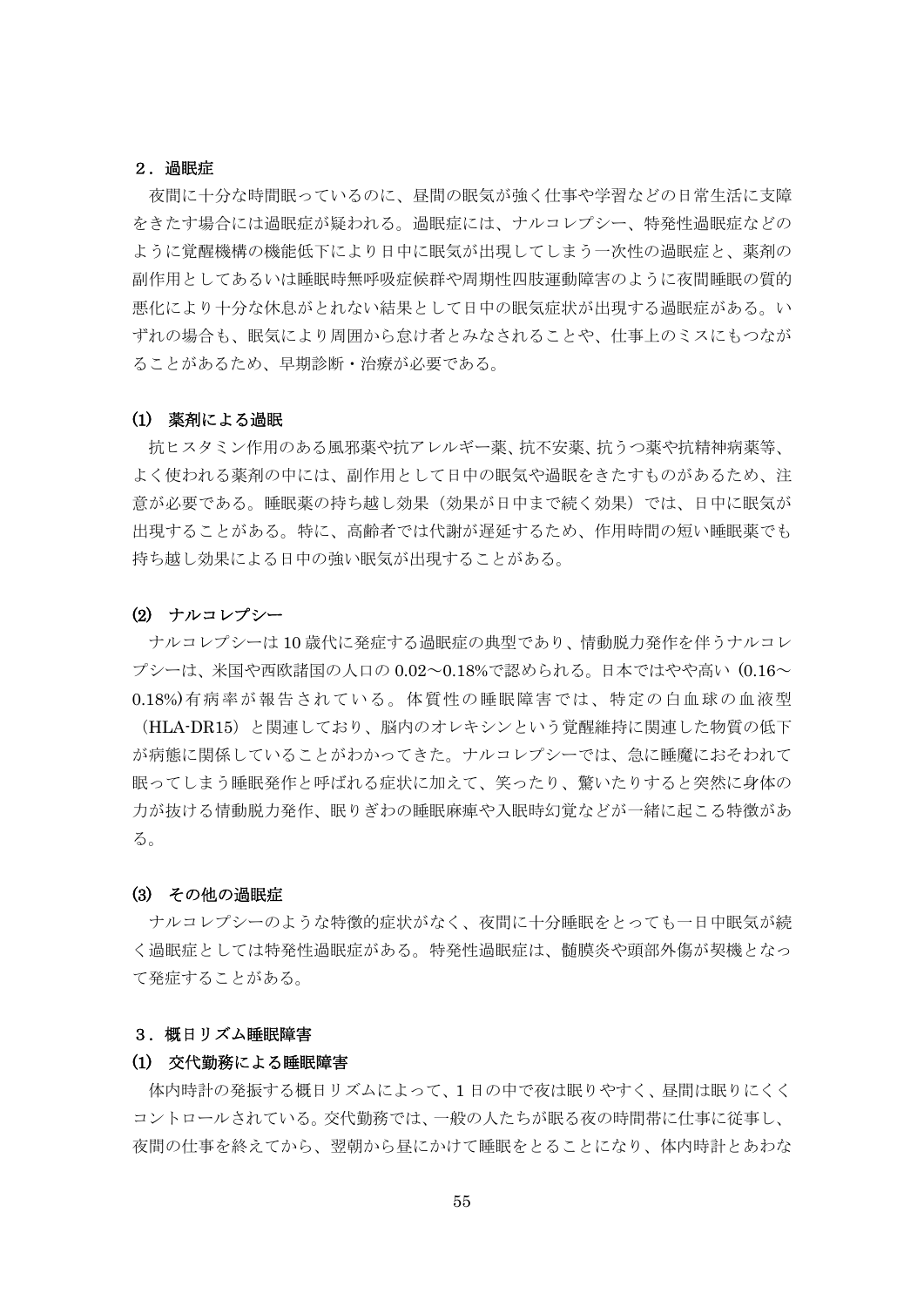い時間帯に眠らなければならないため、交代勤務をしている者では、種々の睡眠障害をか かえることになる。夜間勤務者の総数からすると、交代勤務による睡眠障害の推定有病率 は 2~5%と考えられている。

何日も夜勤が連続する固定シフトの場合は、夜間に太陽光に匹敵する人工的高照度光を 用い、日中は太陽光が目から入らぬように光環境を完全に昼夜逆転させることで日中の睡 眠が安定することが行われている。一方、病院などでよく行われている 1~2 週に 1 回の深 夜勤、準夜勤などのようなローテートシフトをとる場合、通常の日勤を中心とする生活リ ズムを重視しつつ、夜勤後の休息を効果的にとるという対処法が必要になる。朝からの入 眠を助ける対処法としては、深夜勤後の帰宅時には、サングラスなどで太陽光が目から入 らないようにして、帰宅したらできる限り早い時刻に就寝することがあげられる。

#### (2) 睡眠相後退型、自由継続型

睡眠相後退型は、いったん夜型の生活をすると通常の時刻に眠り、望まれる時刻に起床 するというリズムに戻すことが困難になる症候群である。概日リズム睡眠障害の中では最 も頻度が高い睡眠障害であり、10〜20 歳代に発症することが多い。有病率は一般人口の 0.17%、高校生の 0.4%と推定されている。

患者は日中の行動や心理状態とかかわりなく朝方まで入眠できないという特徴がある。 いったん入眠すると比較的安定した睡眠が得られ、遅い時刻まで起きられない。深部体温 リズムやホルモンを測定して概日リズムを調べると、通常の生活ができる人と比べて 3~4 時間遅れていることが観察される。自由継続型では、意思とは関わりなく、睡眠時間帯が 毎日およそ 1 時間ずつ遅れていく。深部体温リズムやホルモンを測定して概日リズムを調 べると、睡眠と同じように毎日少しずつ生体リズムが遅れていくことが観察される。夏休 みなどの長い休暇や受験勉強などによる昼夜逆転生活が発症の契機となって発症すること が多い。治療法としては、起床直後の高照度光療法などを用いて概日リズムを早める方法 がある。

#### (3) 睡眠相前進型

睡眠相前進症候群は睡眠相が慢性的に進んだ状態であるという特徴がある。高齢者に多 く、中高年での有病率は約 1%であり、年齢が高くなるにつれて有病率は増加する。患者は 夕方になると強い眠気を覚え起きていられず、20 時前には入眠するが、早朝 2~3 時頃には 覚醒してしまい、その後再入眠することができないことが多い。就業時間中は覚醒してい ることができるので、深刻な社会適応の問題が起こることは少ないが、夕方以降の社会生 活に支障が生じることが多い。概日リズムの過剰な前進を原因とする病態であり、就寝前 に高照度光を用いて概日リズムを遅らせることで症状が改善する。サングラスなどを用い て朝の一定時刻まで太陽光を避けることも有用である。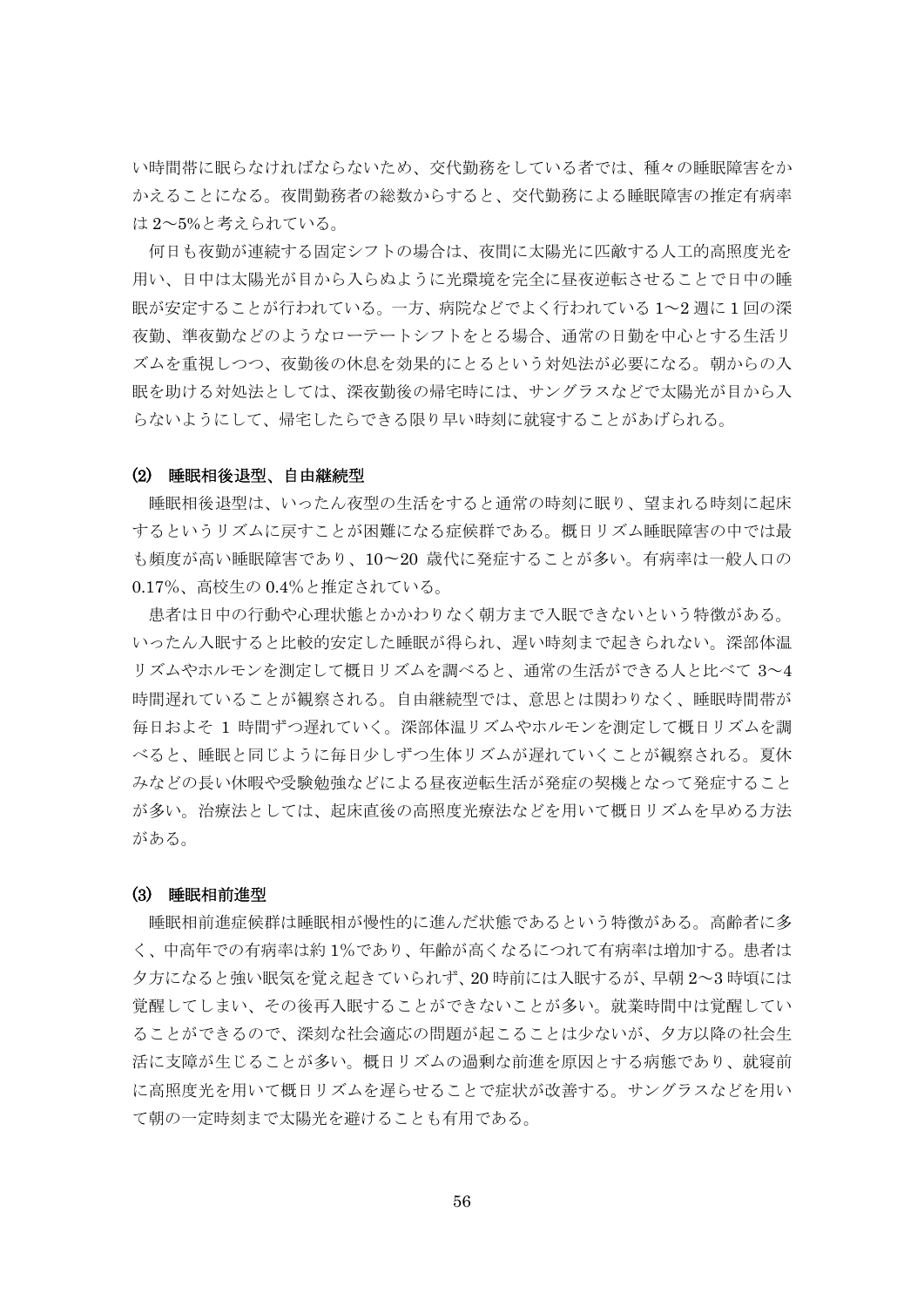#### 4.閉塞性睡眠時無呼吸症候群

閉塞性睡眠時無呼吸症候群では、睡眠中の舌の沈下により気道が塞がれ、大きないびき をかき、呼吸が停止する。呼吸が停止すると血液中酸素濃度の低下により覚醒反応が起こ り、睡眠が障害されることになる。閉塞性睡眠時無呼吸低呼吸は小児の 1~2%、中年の 2 ~15%、老年の 20%以上に見られる。

閉塞性睡眠時無呼吸症候群は、終夜睡眠ポリグラフ検査で、睡眠 1 時間あたり 15 回以上 の呼吸事象(無呼吸、低呼吸、呼吸努力関連覚醒)があり、これらが呼吸努力を伴ってい る場合には臨床症状の有無にかかわらず診断される。また同様の事象が睡眠 1 時間あたり 5 回以上であっても、無呼吸に関連した症状が存在する場合には診断が確定する。これには、 日中の眠気、爽快感のない睡眠、疲労感、不眠などの睡眠に関する自覚的訴え、呼吸停止、 あえぎ、窒息感などで覚醒することが存在することが必須となる。閉塞性無呼吸ないし低 呼吸の終夜睡眠ポリグラフ検査上の特徴は、上気道閉塞に対抗する努力性呼吸運動を伴う ことである。

閉塞性睡眠時無呼吸は小児期にもみられる。小児に起こった場合には眠気の訴えだけで 無く、他動や落ち着きの無さ、学習上の問題が目立ち、身体発達の遅延を来すことがある ため注意が必要である。扁桃やアデノイドの肥大や頭蓋骨の発育障害、肥満が直接的な原 因となる。

閉塞性睡眠時無呼吸をきたしやすい身体的な特徴として、肥満、脂肪が多く首が短いこ と、上気道の狭小化、下顎が小さいことや後退していることなどが挙げられる。成長ホル モン過剰による先端巨大症、甲状腺機能低下症などの内分泌疾患は閉塞性睡眠時無呼吸を 起こしやすいとされている。

閉塞性睡眠時無呼吸症候群の治療法としては、体重減少、口腔内装置、経鼻的持続気道 陽圧法、外科的治療法などがある。口腔内装置は、マウスピース様の歯科装具を用いて舌 の沈下による気道閉塞を防止するもので比較的軽度の場合に効果がある。経鼻的持続気道 陽圧法は、鼻部にマスクを装着して空気を送り込み、上気道内を常に陽圧に保つことで上 気道の閉塞を防止する方法である。扁桃腺肥大や軟口蓋の異常などの上気道の形態的な問 題が原因と考えられる場合には、耳鼻咽喉科的評価の上で、口蓋扁桃形成術や口蓋垂軟口 蓋咽頭形成術などの外科的治療が行われることがある。

#### 5. レストレスレッグス(むずむず脚)症候群と周期性四肢運動障害

レストレスレッグス症候群では、1)就床と同時に下肢に異常な感覚が生じ、下足を動 かさずにいられないという強い欲求が出現する。2)このため、落ち着きのない運動が生 じる。3)これらの症状は安静で増悪し、体を動かすことで軽快する。4)さらに、症状 は夕方から夜間にかけて増悪する、という特徴がある。 有病率は、白人成人で 5〜10%と されて一方で、黄色人種では 1〜3%とされている。

レストレスレッグス症候群では、異常感覚を中心とした症状が、夜間に就床し安静にな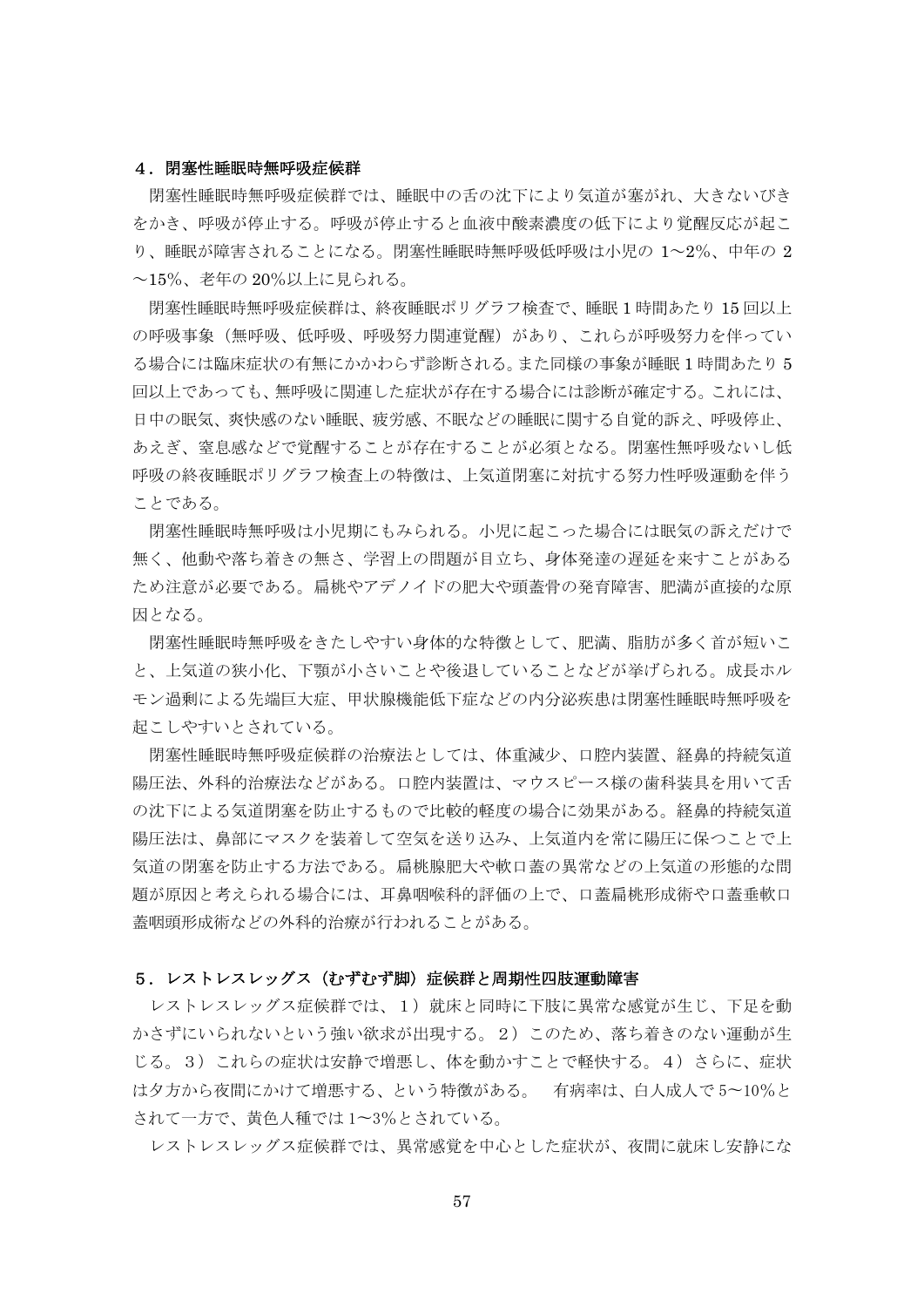ると強くなり入眠が著しく障害される。中途覚醒時にも異常感覚が生じ、再入眠が障害さ れることもある。眠れないために下肢に異常感覚が生じると思い込んでいる場合も多いた め、異常感覚の有無について、質問をする必要がある。原因としては、鉄欠乏などにより、 感覚制御に関連するドパミン系の機能が低下することで生じると考えられており、ドパミ ン作動薬で症状が改善することが多い。慢性腎不全、鉄欠乏性貧血、胃切除後など鉄の低 下が起こるような病態や、末梢神経炎、脊髄疾患等の末梢神経系の異常やパーキンソン病 などの中枢神経系の疾患でもみられることがある。

周期性四肢運動障害では、主として下肢の不随意運動が睡眠中に繰り返し起こり、これ が原因となって浅眠化や中途覚醒が生じることが特徴である。家族に睡眠中の動きを観察 してもらうと、下肢や上肢にぴくつくような不随意運動が反復してみられることが多い。 夜間睡眠が障害された結果として、日中の過剰な眠気が出現することもある。下肢に症状 が出る場合には、レストレスレッグス症候群の 60〜80%で周期性四肢運動障害が合併して いる。

#### 6.睡眠時遊行症(夢中遊行)と睡眠時驚愕症(夜驚症)

睡眠時遊行症と睡眠時驚愕症は学童期に多い睡眠時随伴症である。有病率は、睡眠時遊 行症では小児の 17%、睡眠時驚愕症では小児の 1~6.5%とされている。

睡眠時遊行症では、眠っていた患者に体動が出現し、そこから起き上がりぼんやりした 表情で歩き回る。睡眠時遊行症には、悲鳴や叫声を上げたり、強い恐怖の行動的表出と自 律神経症状が出現する睡眠時驚愕症が合併することがある。睡眠時遊行症では、睡眠前半 部の深いノンレム睡眠期(徐波睡眠)から寝返りとともに症状が出現する。睡眠時遊行症 は、通常小児期(5歳~12歳)に始まり、青年期までには消失するとされる。行動を止め ようとした場合や覚醒させようとした場合に、完全に覚醒できず錯乱に陥り、覚醒させよ うとした人間に対して暴力的行動をとることがある。通常夢体験は伴わず、速やかに覚醒 させることが困難である。ほとんどの場合、異常行動中の記憶はない。経過観察で自然治 癒するが、長期化する場合は、抗不安薬などを投与する場合がある。

#### 7.レム睡眠行動障害

レム睡眠行動障害は、特発性であり、50~60 歳代以上に多くみられる睡眠障害である。 レビー小体型認知症やパーキンソン病の初期にみられることもあり、こうした神経変性疾 患との関連が注目されている。日中覚醒時には行動や認知に問題がないが、レム睡眠にな るたびに粗大な四肢や体幹の運動、複雑な行動を示す。正確な有病率は不明だが、高齢者 では 0.5%程度と考えられている。上肢を挙上してまさぐるような動き、叫ぶ、泣く、笑う などの寝言、殴る、蹴るなどの攻撃的運動、立ち上がって動きまわるなどの異常行動がみ られるが、これら異常行動は 20~30 分経過してレム睡眠が終わると消失して、再び安らか な睡眠に戻る。異常行動の最中や直後に、大声で呼びかけたり揺すったりして刺激を与え